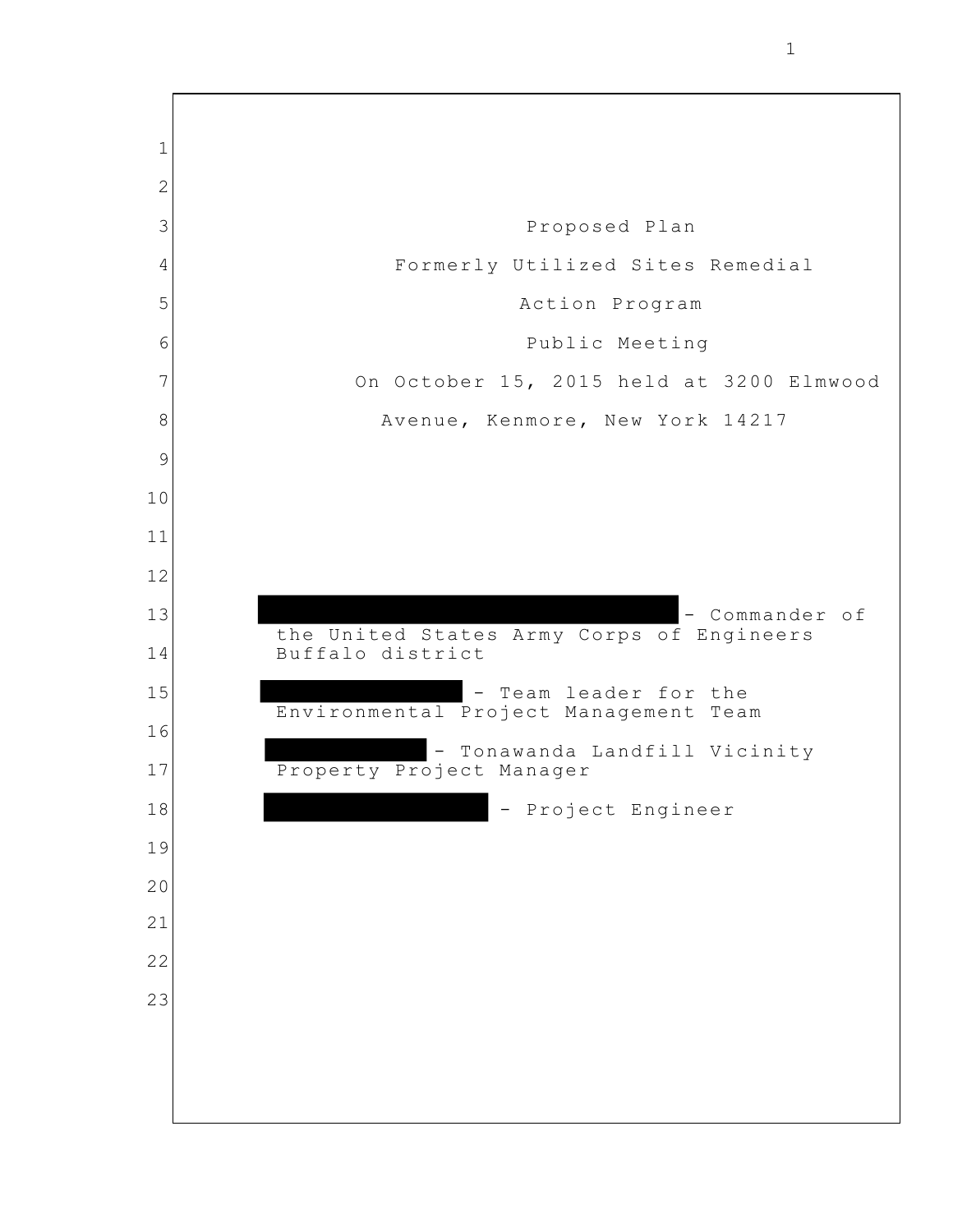1 2 3 4 5 6 7 8 9 10 11 12 13 14 15 16 17 18 19 20 21 22 23 PUBLIC COMMENT PROVIDED PRIOR TO THE PRESENTATION: I live on Tonawanda. So I live in the area near the - near the landfill in terms of City of Tonawanda. I'm running for public office for councilman in that district and I walked along and talked with people who lived along that property and I've heard stories of people who had cancer, I know people that have had cancer and I think -- I know it's not the Corps of Engineer's responsibility to do a health - real health survey of people along that stretch but I think there needs to be some further study done to see is there a higher incidence of cancer for people who live along that area versus people who live in other parts of the city or the county. The other issue I came across was water runoff from that landfill and it was my understanding that how that radioactive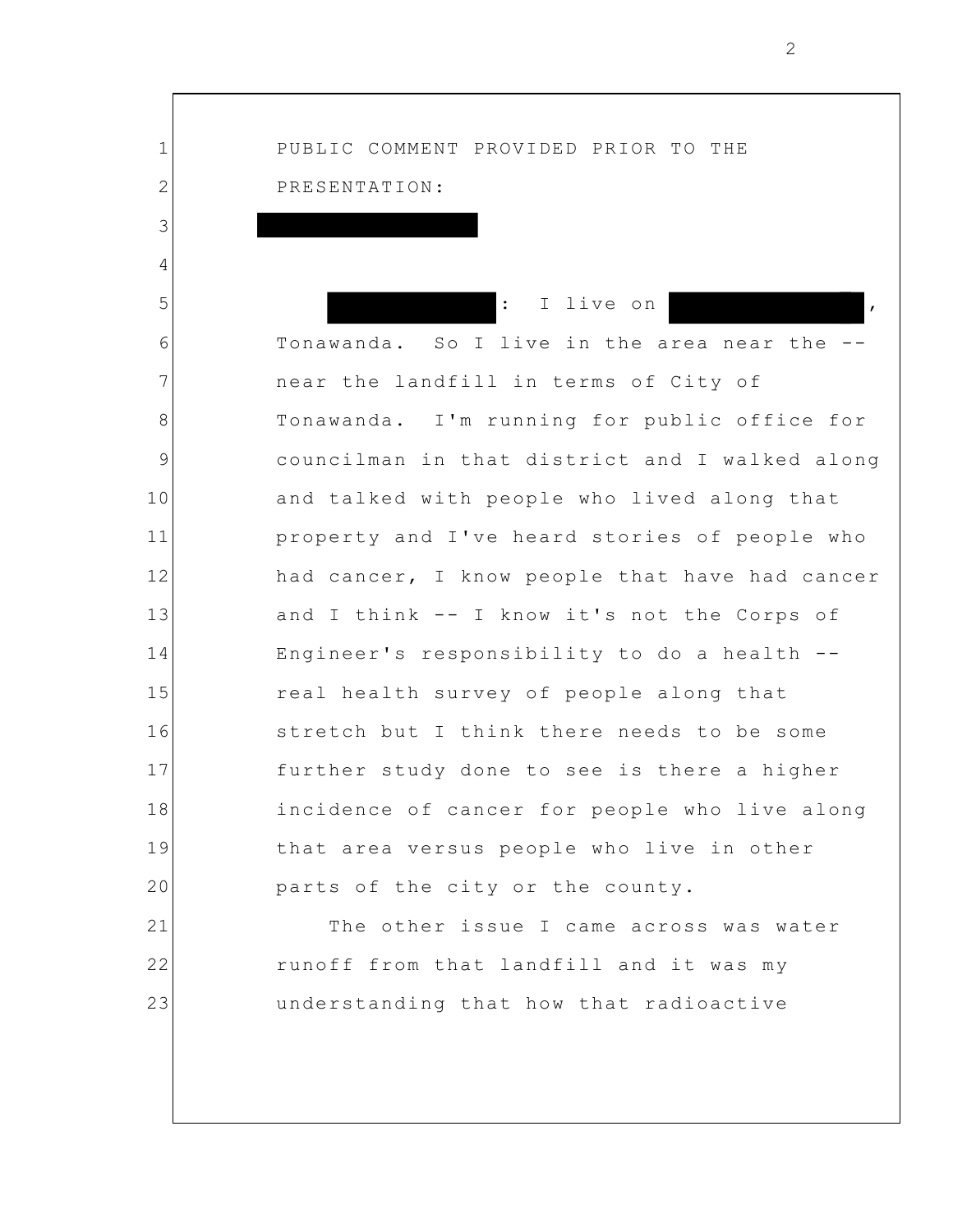material got there, nobody knows how that got there and it seems to have moved over the course of time. If there's runoff from that landfill into people's backyards, I think that should be a concern that would be addressed.

1

2

3

4

5

6 7 8 9 10 11 12 13 14 15 16 17 18 19 20 21 22 23 There's one gentlemen at the corner of Hackett and Rogers where he has standing water in the winter time that comes along the dead end portion of his street and into his driveway and it freezes over. So he's got decent thickness of it and the city came in and checked and it's not coming from any of the city plumbing. The county, Erie County Water Authority came out and it's not coming from any of their pipes so the only place that water can be coming from is from the landfill and I don't know if the project is going to address keeping any runoff from that landfill from going into people's yards or the water from that landfill seeping into their basements or affecting their property at all because there doesn't seem to be any kind of drainage or trench or anything to stop runoff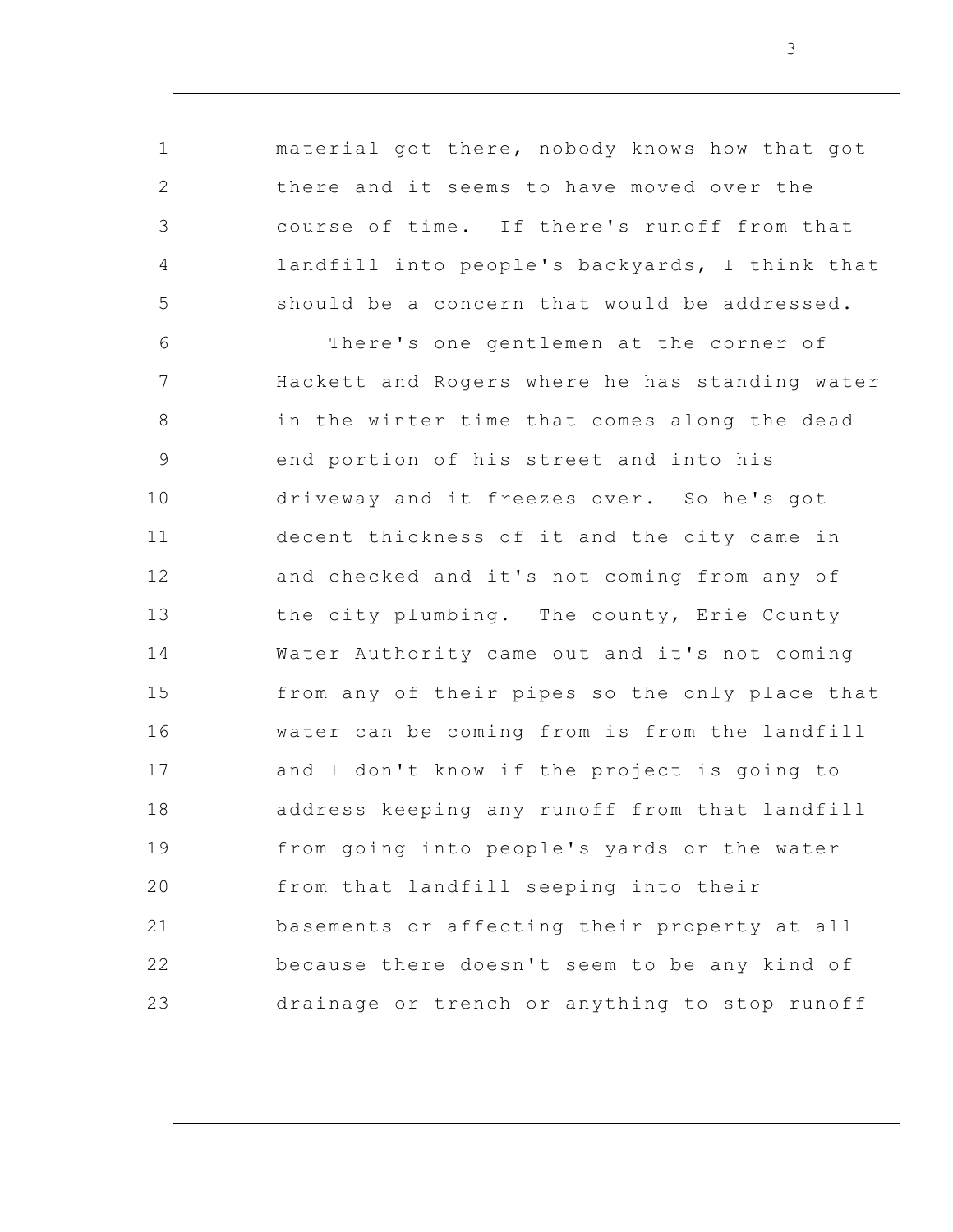from that landfill going into people's property.

1

2

3

4

5

6

7

8

9

10

11

12

13

14

15

16

17

18

19

20

21

22

23

If it was up to me, I would go with the fourth option of removing everything. I think if you were going to ask somebody would they want to live next to that even though the material they would leave is buried significantly deeper, I don't think you would have people wanting that in their backyard. I think that if it's -- if you're looking for what's to do that's in the best interest of the people that live there, I think it's in their best interest to remove it all. I know it may not be cost effective or it may be too expensive, but the best solution would be I think to get rid of it all.

> Okay. We'll take that comment under advisement and then once we get all the -- when the comment period is over with, we will address the comments and you'll be able to see the record of decision, the response to the comments.

> > : So that will be posted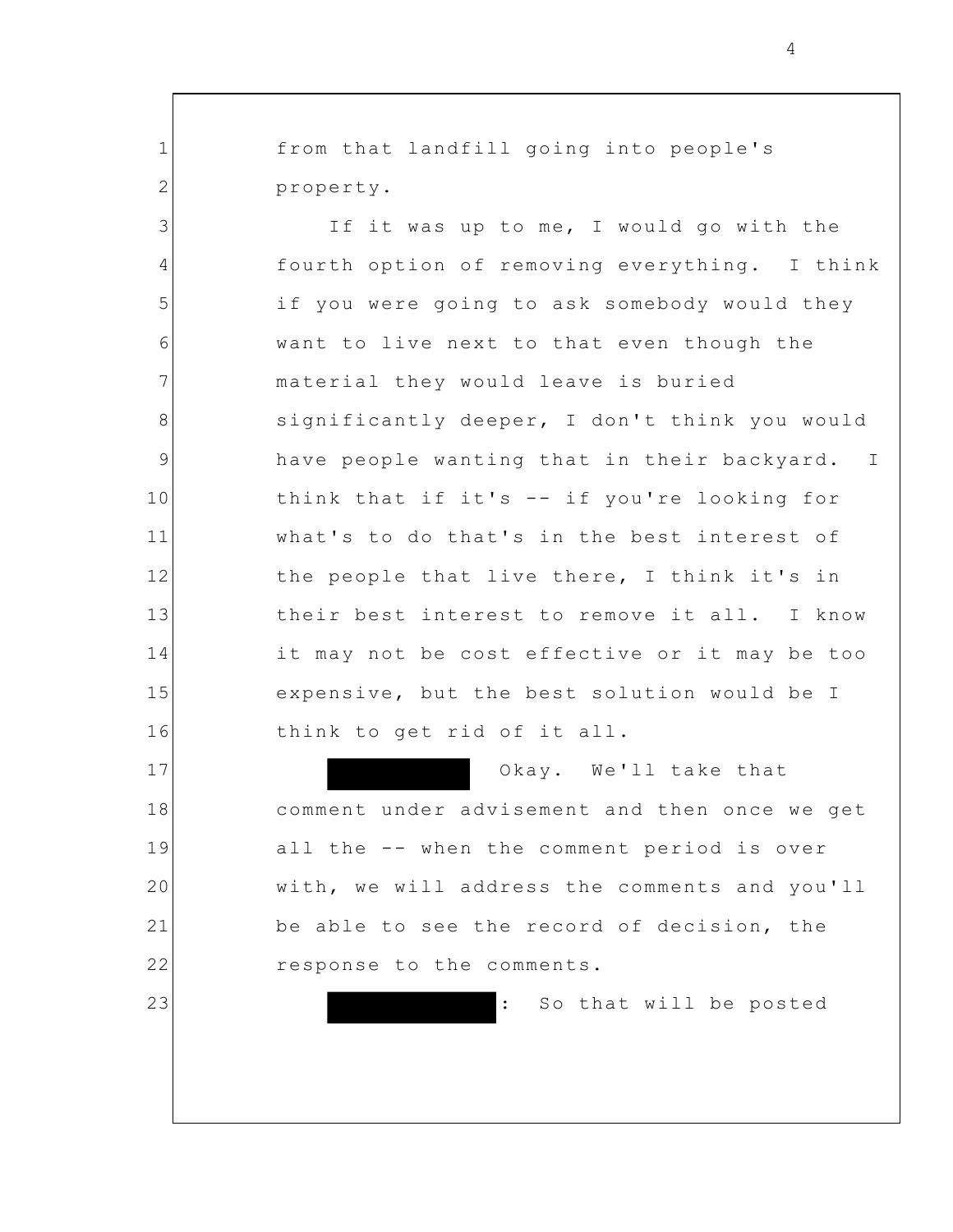1 2 3 4 5 6 7 8 9 10 11 12 13 14 15 16 17 18 19 20 21 22 23 on-line? : Yeah, I believe that will be posted on-line along with the record of decision. That is something I can get clarification for you and if you would like we got your contact information, I can get back to you and let you know. : Okay. Are you going to be staying for the presentation? : I was going to, yes. : That's good then you can get more information regarding Alternative 3 and Alternative 4. We do have our posters set up and we do have our crew manning the posters so they can explain the Alternative 3 and Alternative 4 and the risk associated with the FUSRAP material. So just feel free, we still have some time before the presentation starts and they can explain the posters and the different alternatives to that. : I read the material, some of the material and is it my understanding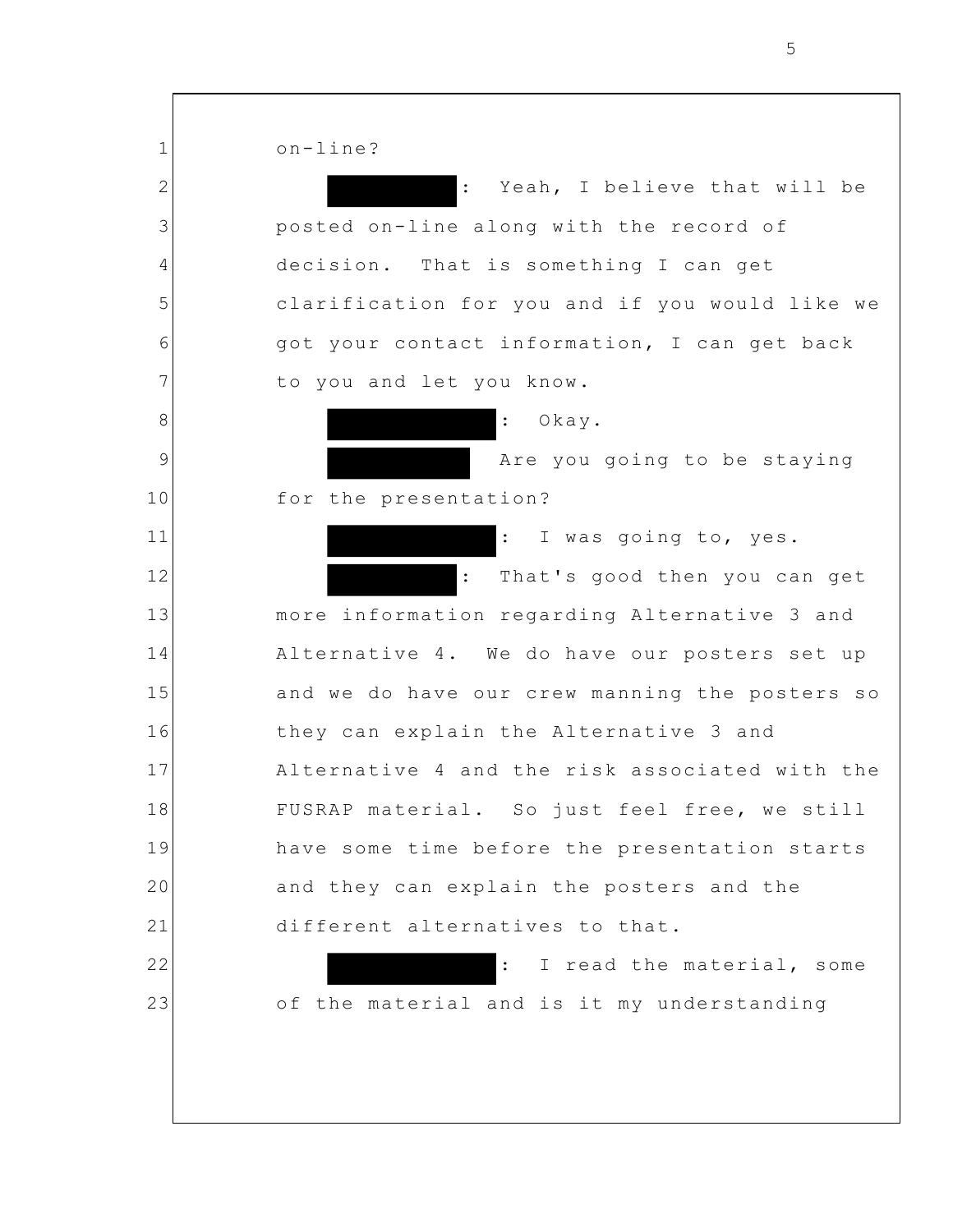that if you did go for option 4 it would be the entire FUSRAP budget for an entire year for cleanup?

1

2

3

4

5

6

7

8

9

10

11

12

13

14

15

16

17

18

19

20

21

22

23

: Well, the one thing you got to understand is that it's a national program. So there's only so much money in the pot and that pot gets divided between the different districts for FUSRAP program. So we might get \$20 million out of a \$100 million dollar pot and then we got to address other projects that are ongoing.

: But the entire pot is only \$50 million, somewhere around there?

: Well, the Alternative 4 is roughly \$55 million to complete. So then we would have to wait for appropriate funding to actually complete that alternative if we end up going that route.

: And the determining factor in how much funding is put into that pot is congress?

: That is mostly correct. You know and it's one thing that I can get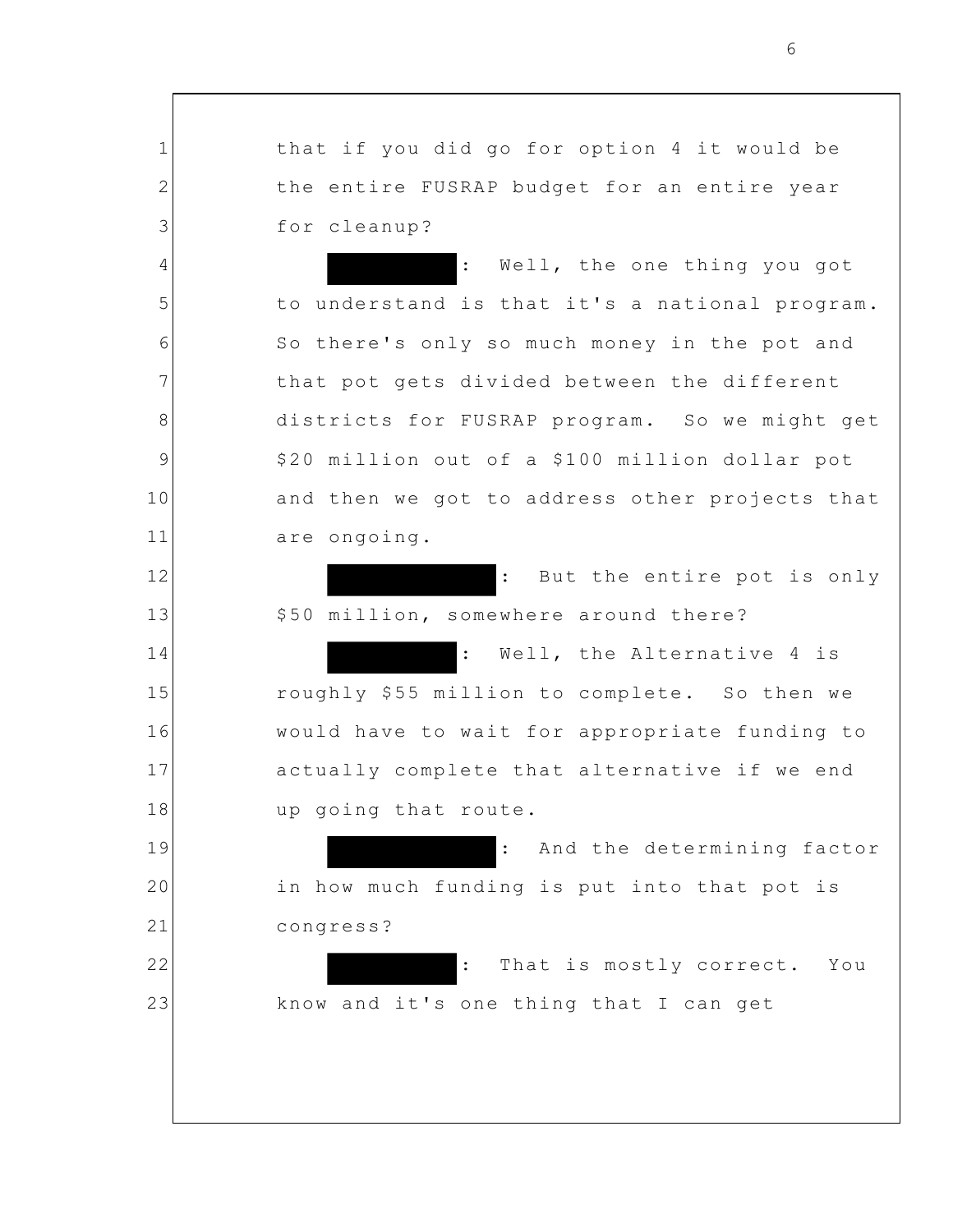clarification regarding that just to verify. The funding does come from congress with the budget and stuff and then headquarters decides you know how much to divvy up the overall budget. In regards to if they give just hypothetically \$50 million to the Army then the Army will give \$10 million to the Army Corps for FUSRAP, something along those lines. : My only other suggestion would be is if you were going to hold a hearing like this, it would've been beneficial if there was another hearing in the city of Tonawanda because a lot of people that live along that stretch that are affected they're elderly residents and there is really no residents of the Town of Tonawanda who are

1

2

3

4

5

6

7

8

9

10

11

12

13

14

15

16

17

18

19

20

21

22

23

within inches of that landfill. So I think to get the message out and to fully inform the people who live there of what they're living next to, it would've been more beneficial to have it in the school that's right down the street right where the residents are and right where the landfill is. I know this is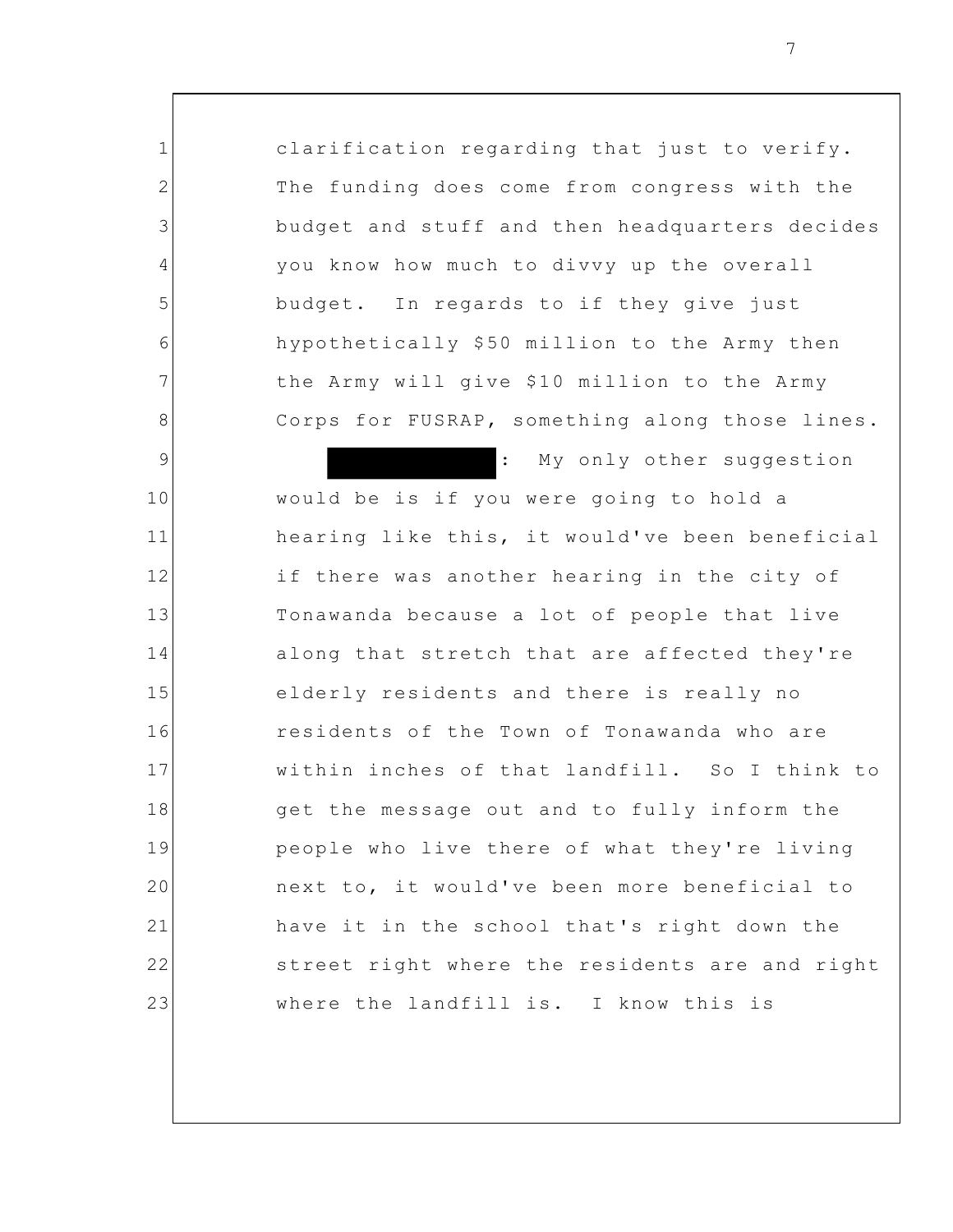1 2 3 4 5 6 7 8 9 10 11 12 13 14 15 16 17 18 19 20 21 22 23 technically in the Town of Tonawanda versus the city but the city I think is -- there's more of a human impact on people in the city. That is understandable. We did try to get the venue in the city, unfortunately there was scheduling conflicts for the place that we would use so at the last minute we had to come to Philip Sheridan. Our main goal was to have it in the city but due to scheduling conflicts we had to come here. We have to get the meeting done within the public comment period so you know our best interest was to have it done in the city but unfortunately the scheduling conflicts we had to have it at the Philip Sheridan Building. : Thank you. I appreciate it. Thank you. PUBLIC HEARING : Thank you and welcome. My name is **and I'm** the Outreach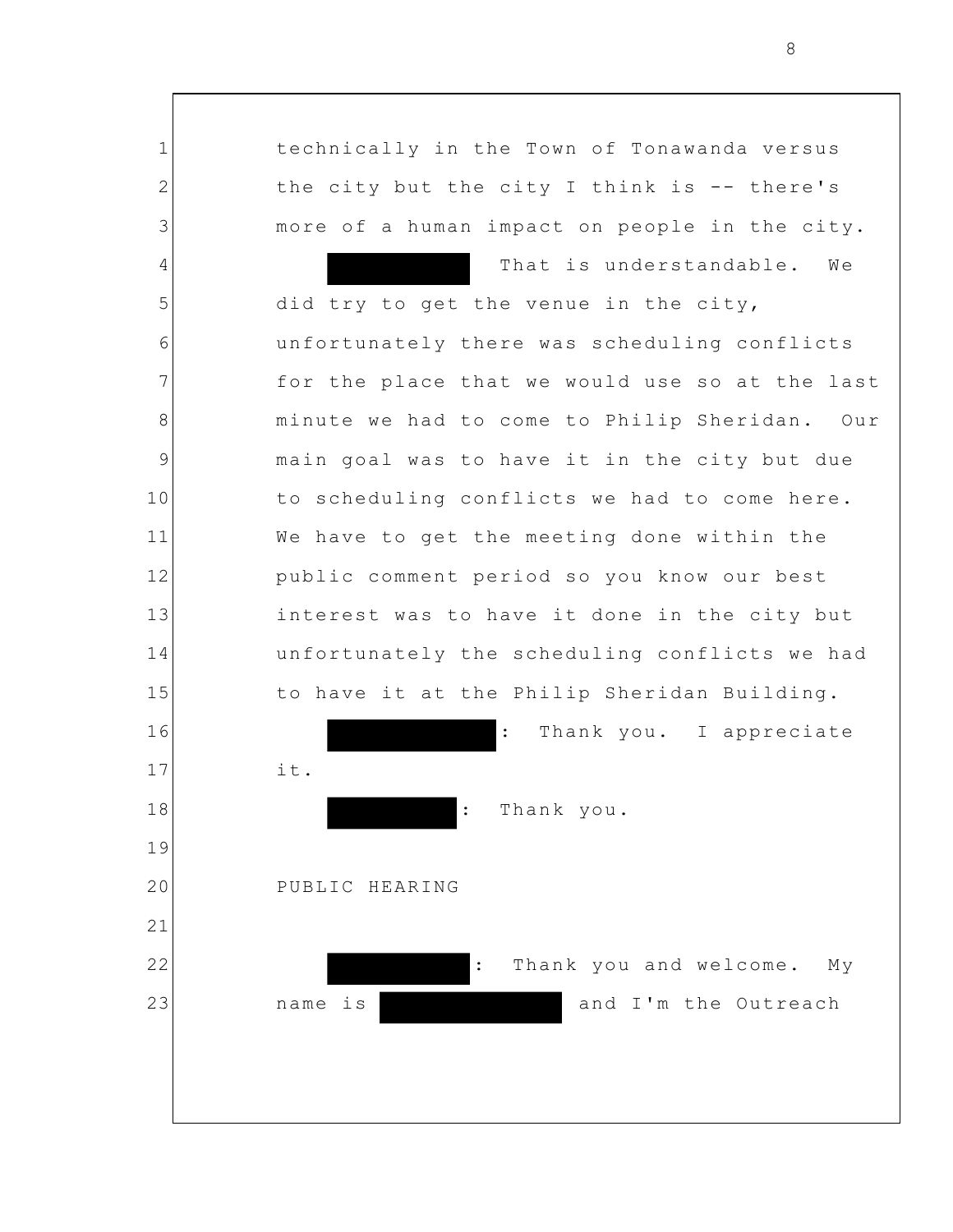1 2 3 4 5 6 7 8 9 10 11 12 13 14 15 16 17 18 19 20 21 22 23 Program Specialist for the Army Corps for Engineers Buffalo District and I would like to introduce to you the Buffalo District Commander of U.S. Army Corps of Engineers. Thanks very much and can everybody hear me okay in the back. Great. Good evening, ladies and gentlemen. Thank you very much for joining us here tonight. I offer a special welcome to Mayor Davis and Councilwoman Koch from the City of Tonawanda. Also, our colleagues from the New York State Department of Environmental Conservation, and ... We're here this evening to discuss the Landfill Operable Unit of the Tonawanda Landfill Vicinity Property and our Proposed Remediation Plan. The Buffalo District serves the people and the watersheds of the lower Great Lakes from Massena New York out to the Indiana state line. We have many projects within this large area but this one hits very close to home. Many of our 265 employees are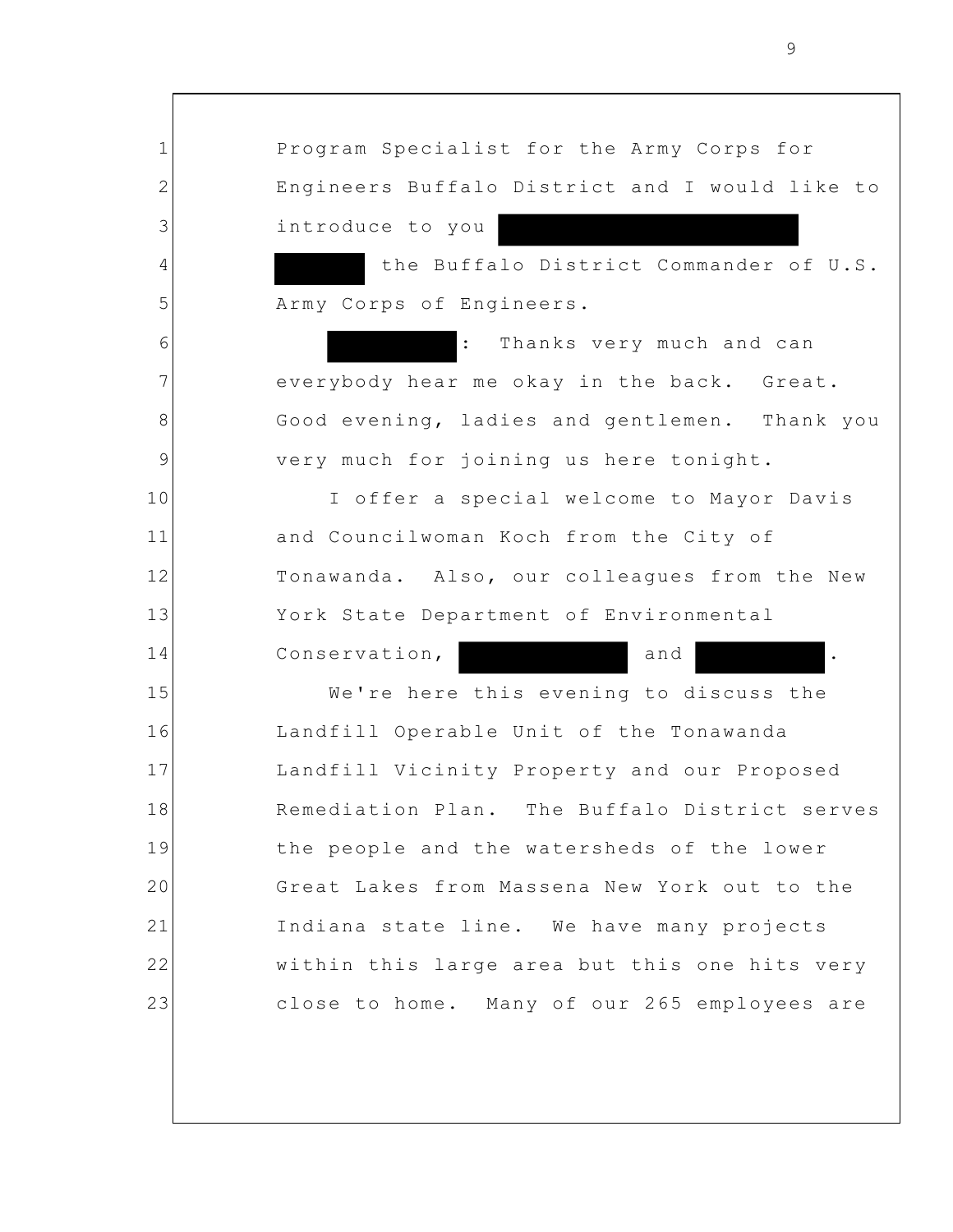members of this community and we all care deeply about serving our fellow citizens and safeguarding them.

1

2

3

4

5

6

7

8

9

10

11

As many of you are aware we have been at this point once before. In 2007 we proposed a no action preferred alternative. Careful consideration of the comments you provided steered us in a different direction and prompted additional investigations under the Formerly Used Site Remedial Action Program or FUSRAP for short.

12 13 14 15 16 17 18 19 20 21 22 23 In its current condition the FUSRAP material in the landfill which is low level radioactive residue does not present an unacceptable risk to human health or the environment. However, there is a potential future risk if hundreds of years of natural erosion would expose these residues. So we are proposing an alternative to eliminate this future risk. We call it the targeted shallow removal and offsite disposal and we're going to describe it and the other alternatives we considered this evening. I would like to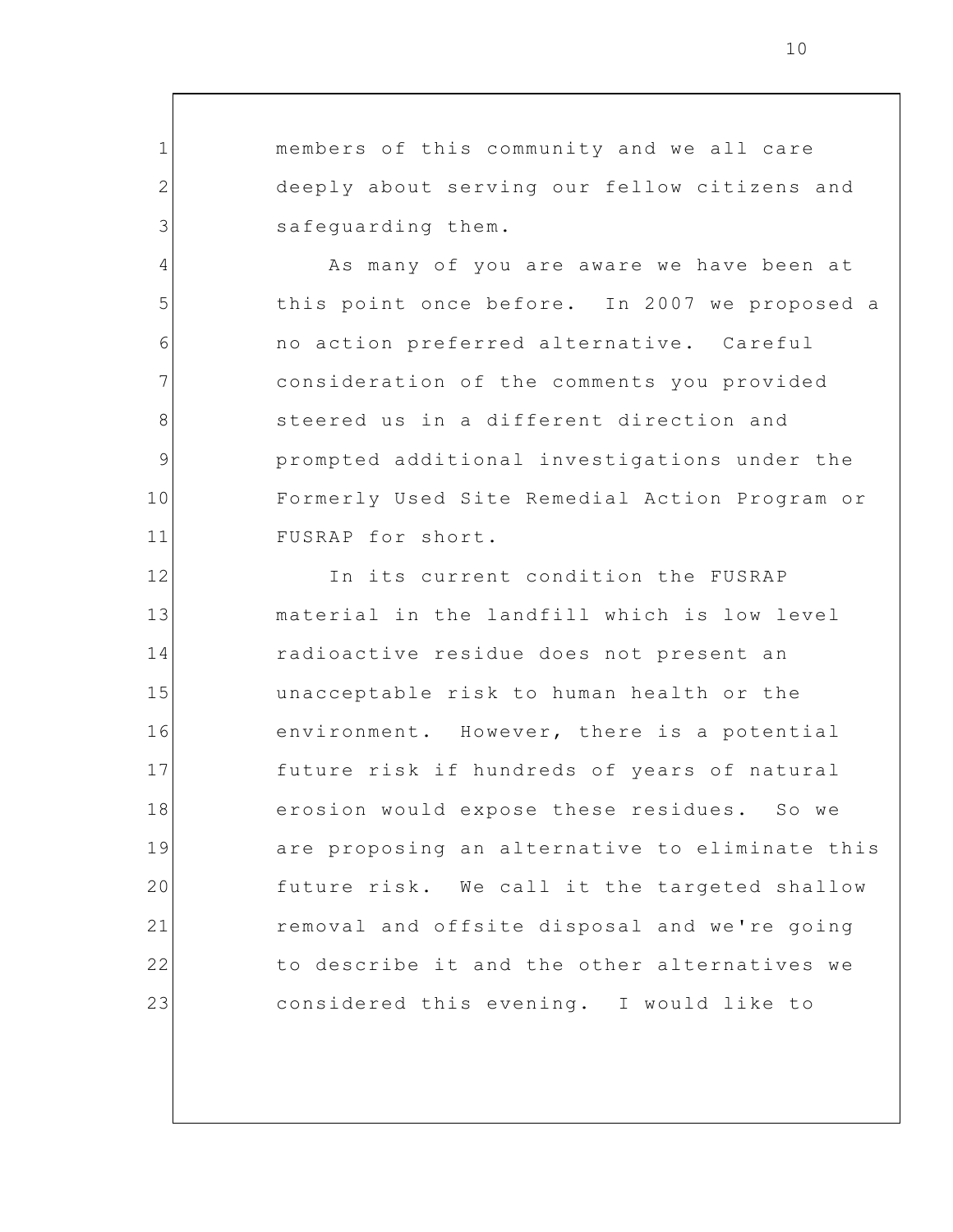personally convey to you that we have no reason for a hidden agenda. Our motivation is simple, is public safety and it's following national level guidelines.

5 6 7 8 9 10 11 12 13 14 15 16 17 Just like in 2007, your comments are the most important part of the evening. I request that you save your comments until after the presentation so they can be properly recorded. The presentation lasts around 30 minutes and it includes 32 slides so you can gauge the progress as we go along by looking at the page numbers. If you have a comment that you'd like to be recorded tonight, please make sure you check the box on the card you filled out on the way in and who introduced me can assist you and can also provide additional cards to you.

18 19 20 21 22 You're also welcome to submit written comments by November 14 when the public comment period ends. Members of the project team will conduct the presentation tonight. They include

23

1

2

3

4

and **.** We have other team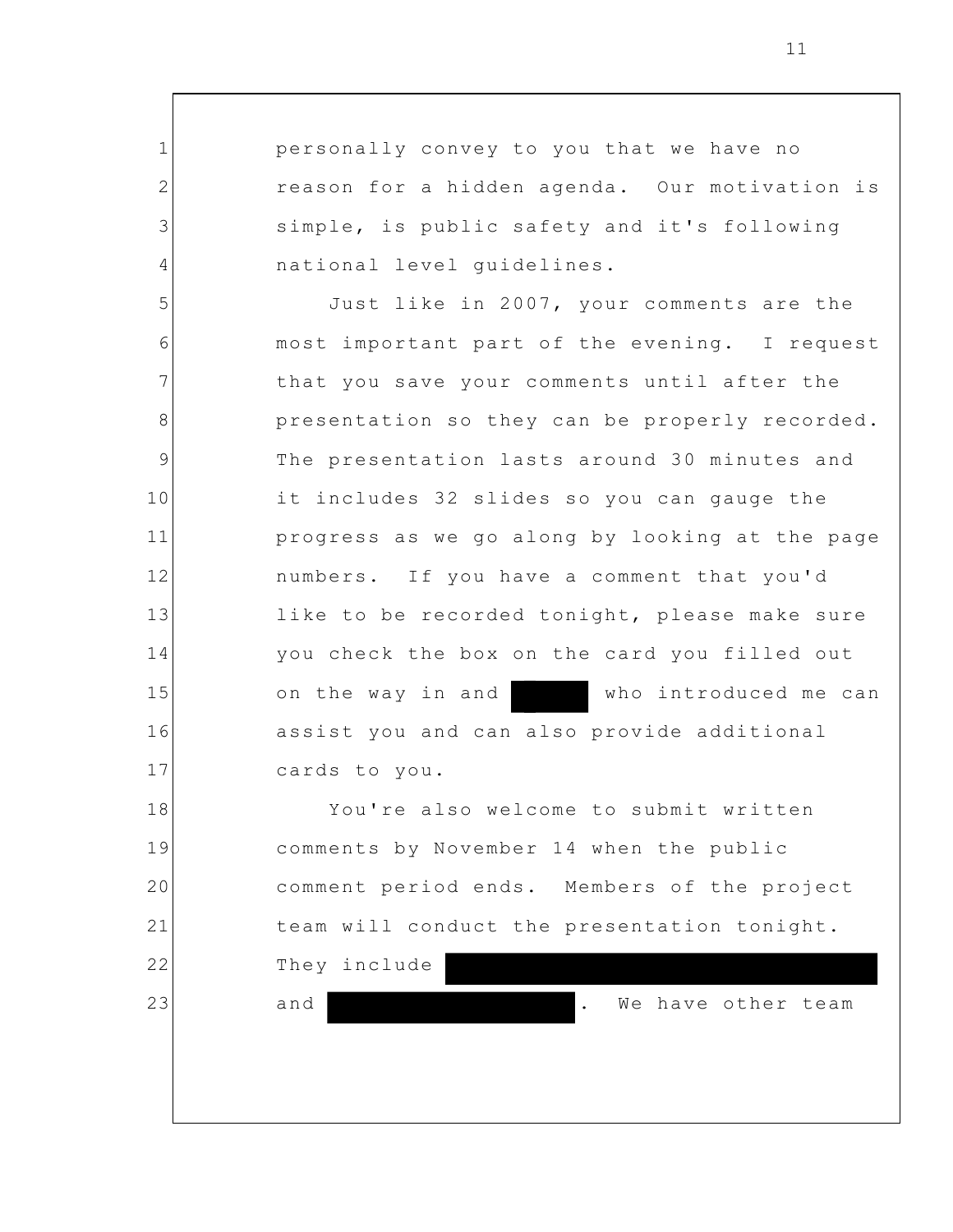1 2 3 4 5 6 7 8 9 10 11 12 13 14 15 16 17 18 19 20 21 22 23 members in the audience and if you could, please raise your hands. Thank you. After the presentation and comment period all of us will be available at the posters to answer any additional questions that you may have and with that, I would like to turn it over to , thank you. : Thank you, sir. Before getting into specifics tonight on the Tonawanda Landfill Vicinity Property, I'd just like to take a few moments to explain a little bit about the program under which we are working at the site. The Formerly Utilized Sites Remedial Action Program or FUSRAP was initiated in 1974 to identify, investigate and if necessary, clean up or control sites that were contaminated from past activities related to the nation's Early Atomic Energy and Weapons Program. The objectives the Corps of Engineers seeks to address in executing FUSRAP are shown here on this slide. Our number one priority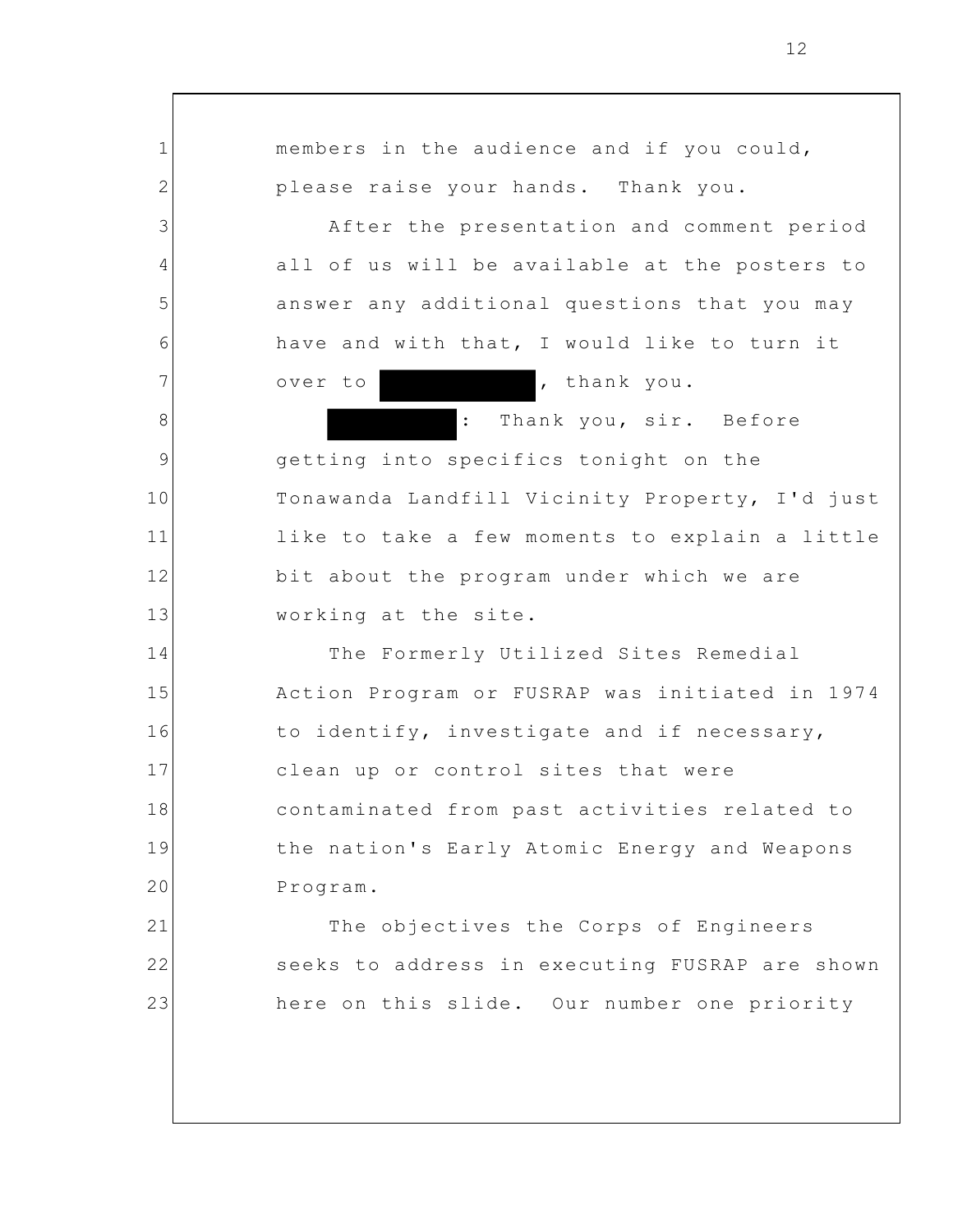1 2 3 4 5 6 7 8 9 10 11 12 13 14 15 16 17 18 19 20 21 22 23 when performing actions to meet these objectives is the safety of the community, site workers and the environment. When implementing FUSRAP, the Corps of Engineers is mandated by law to follow the process in the Comprehensive Environmental Response, Compensation and Liability Act or CERCLA. This slide shows the steps in the process for investigating and cleaning up FUSRAP sites under CERCLA. As mentioned, tonight we are here at the proposed plan and we've been at this point before in 2007 and that's why your input on proposed plan is so important to us. Last time we were here based on public input it lead us in a different direction to where we are back here again after completing feasibility study and a second proposed plan for the site. The proposed plan is not the final decision on the remedy for the landfill. A final decision on the Tonawanda Landfill Vicinity Property will be made after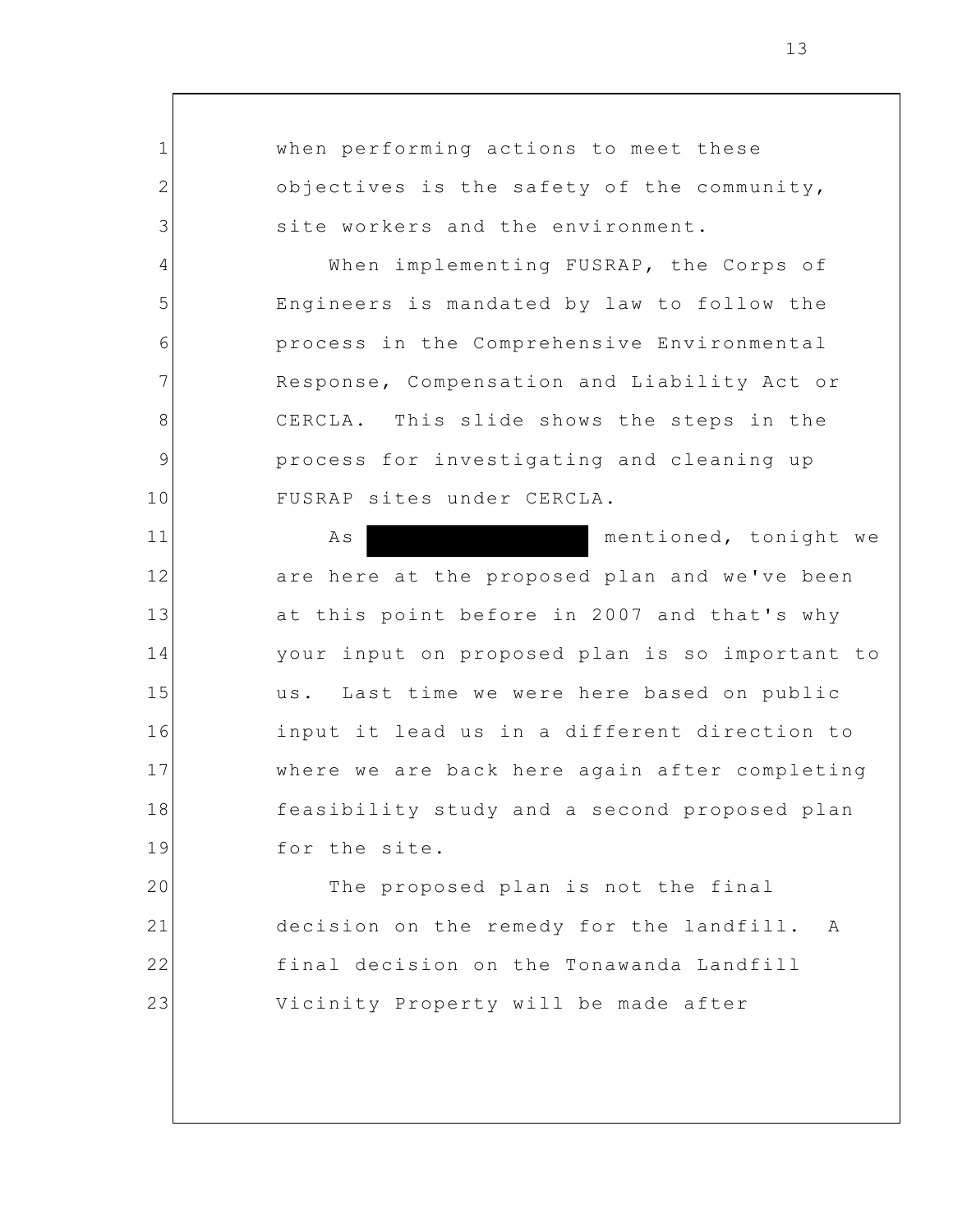consideration of public comment on the proposed plan and that final decision will be documented in the record of decision.

1

2

3

4

5

6

7

8

9

10

11

12

13

14

15

16

17

18

I'll start getting into some specifics on the site. Tonawanda Landfill Vicinity Property consists of two parcels of property owned by the Town of Tonawanda. One is the Town of Tonawanda Landfill or the Landfill Operable Unit and the second is the Mudflats which is now known as the North Youngmann Commerce Center.

Tonight's focus is on the Landfill Operable Unit or OU on the Tonawanda Landfill Vicinity Property. It comprises about 55 acres and is bordered by a railroad line on the east, a National Grid corridor on the south and a residential area within the City of Tonawanda to the north and northwest.

19 20 21 22 23 The landfill is a New York State regulated landfill and the Town of Tonawanda is currently in the process of doing overall closure and capping of the landfill under New York State requirements.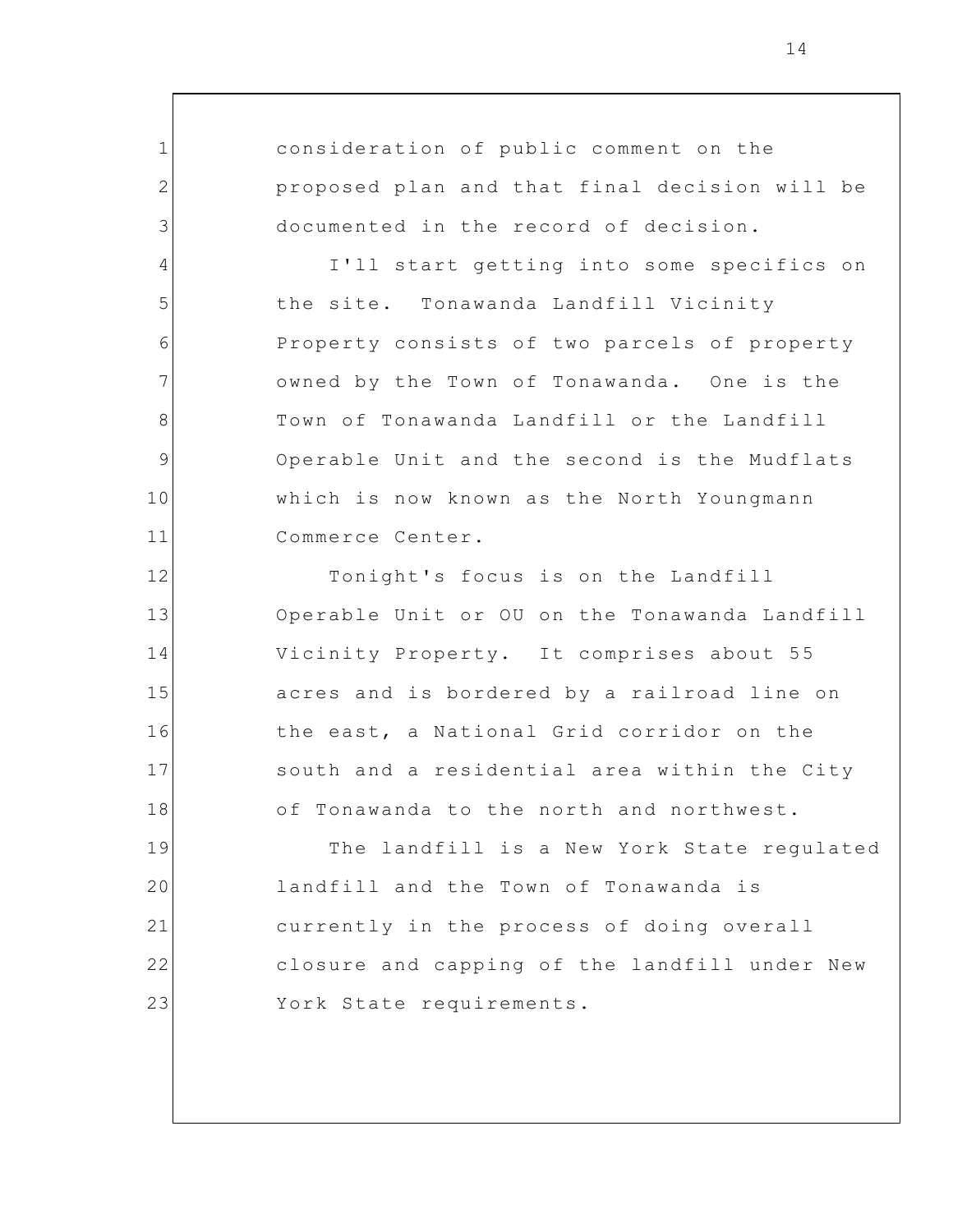The primary FUSRAP investigative area is this area highlighted in white. I'll talk a little bit about the history of the Landfill Operable Unit and the FUSRAP investigations there before I turn the presentation over to our next presenter.

1

2

3

4

5

6

18

19

20

21

22

23

7 8 9 10 11 12 13 14 15 16 17 The landfill was operated as a landfill by the Town of Tonawanda in the 1930s until its closure in 1989. From 1942 to 1946 at the Linde Air Products site in Tonawanda, the federal government had contracts to conduct uranium ore refinery work. In the early 1990s the Department of Energy as part of the FUSRAP program performed some preliminary investigations at the Town of Tonawanda Landfill as part of their overall investigations at the former Linde property.

These investigations culminated and the Department of Energy designated this site as a Vicinity Property in FUSRAP to the Linde Site in Tonawanda.

Following transfer of the FUSRAP program from the Department of Energy to the Corps of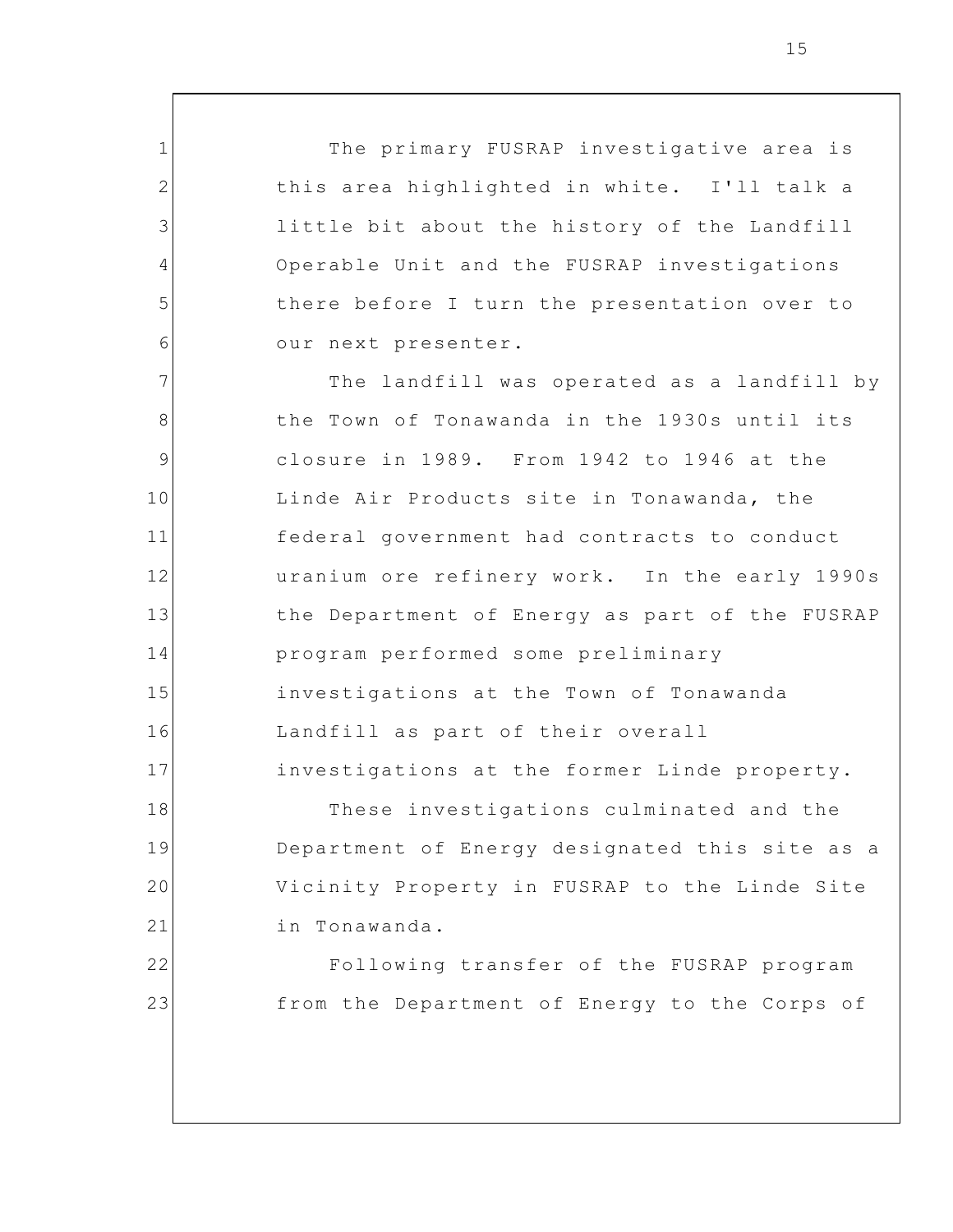Engineers, the Corps conducted initial investigations in the Landfill and Mudflats to build upon what DOE had already done. These culminated a completion of a remedial investigation in 2005 and the risk assessment that was part of that initial remedial investigation concluded that risks from FUSRAP related material to human health were within the established guidelines established by USEPA. That led to us the issuing of a 2007 proposed plan which has been mentioned recommending no action for both the Town of Tonawanda Landfill and the Mudflats.

1

2

3

4

5

6

7

8

9

10

11

12

13

14

15

16

17

18

Based on the public input and public comment received, Corps of Engineers decided to split the path on those two parcels. In 2008 issued a no action record of decision for the Mudflats Operable Unit.

19 20 21 22 23 We decided to conduct additional investigations of the Landfill Operable Unit which was done from 2009 to 2011 and those were to further refine our knowledge on the extent of FUSRAP related material within the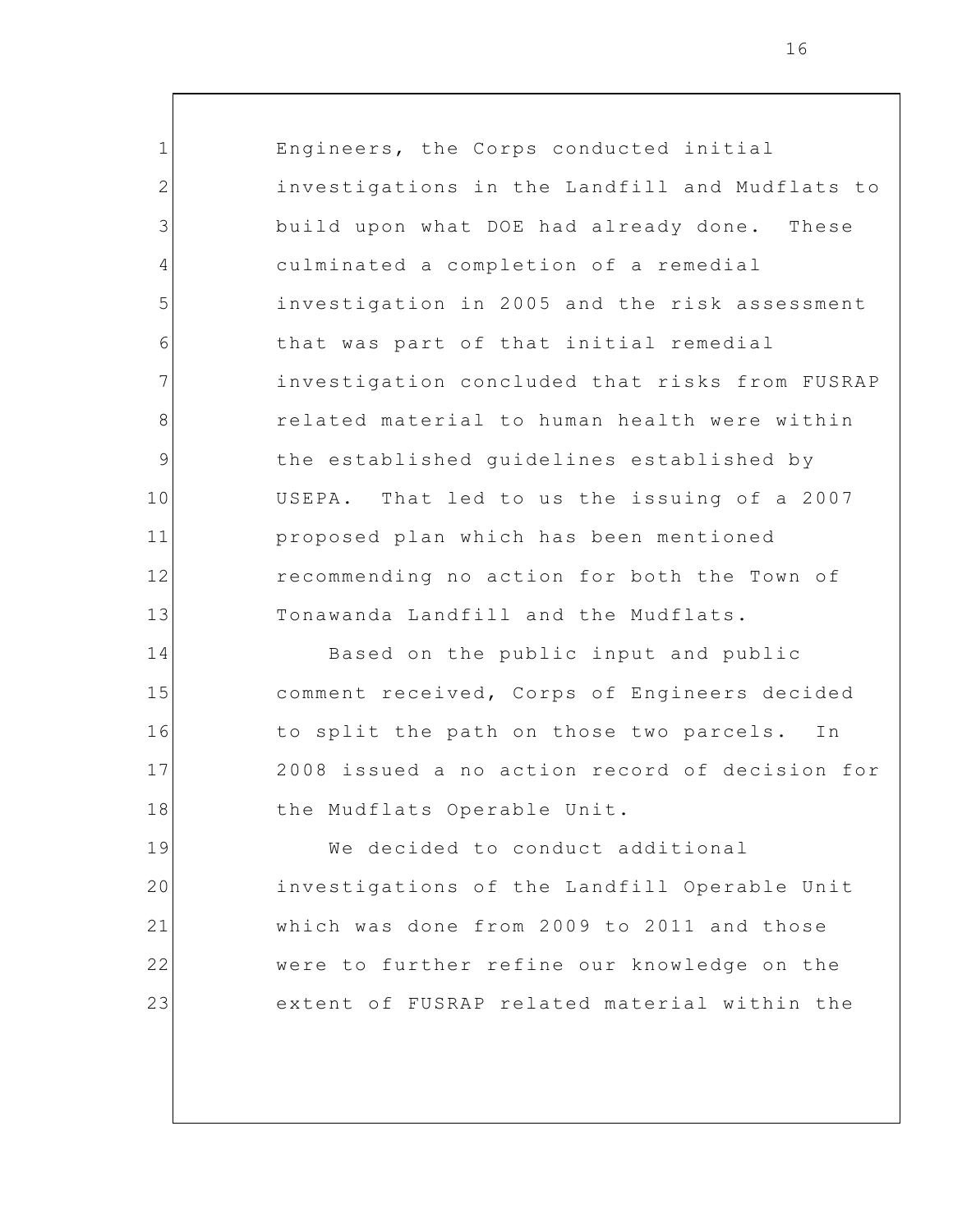Landfill Operable Unit.

1

20

21

22

23

2 3 4 5 6 7 8 9 10 11 12 13 14 15 16 17 18 19 We use that information and some of the information we received as part of the public comment period under the first proposed plan to update the baseline risk assessment in 2012 which was released to the public at that time and we'll be talking a little bit more about the results of the assessment in the following slides. Finally where we are today is that we recently released first a feasibility study which developed and evaluated several alternatives to address the FUSRAP related material in the Landfill. And following that and released at the same time actually was the proposed plan which presents Corps of Engineers preferred alternative to address those materials and is what we are presenting tonight.

I will now turn the meeting over to , the project manager for the site, talk a little bit about the baseline risk assessment.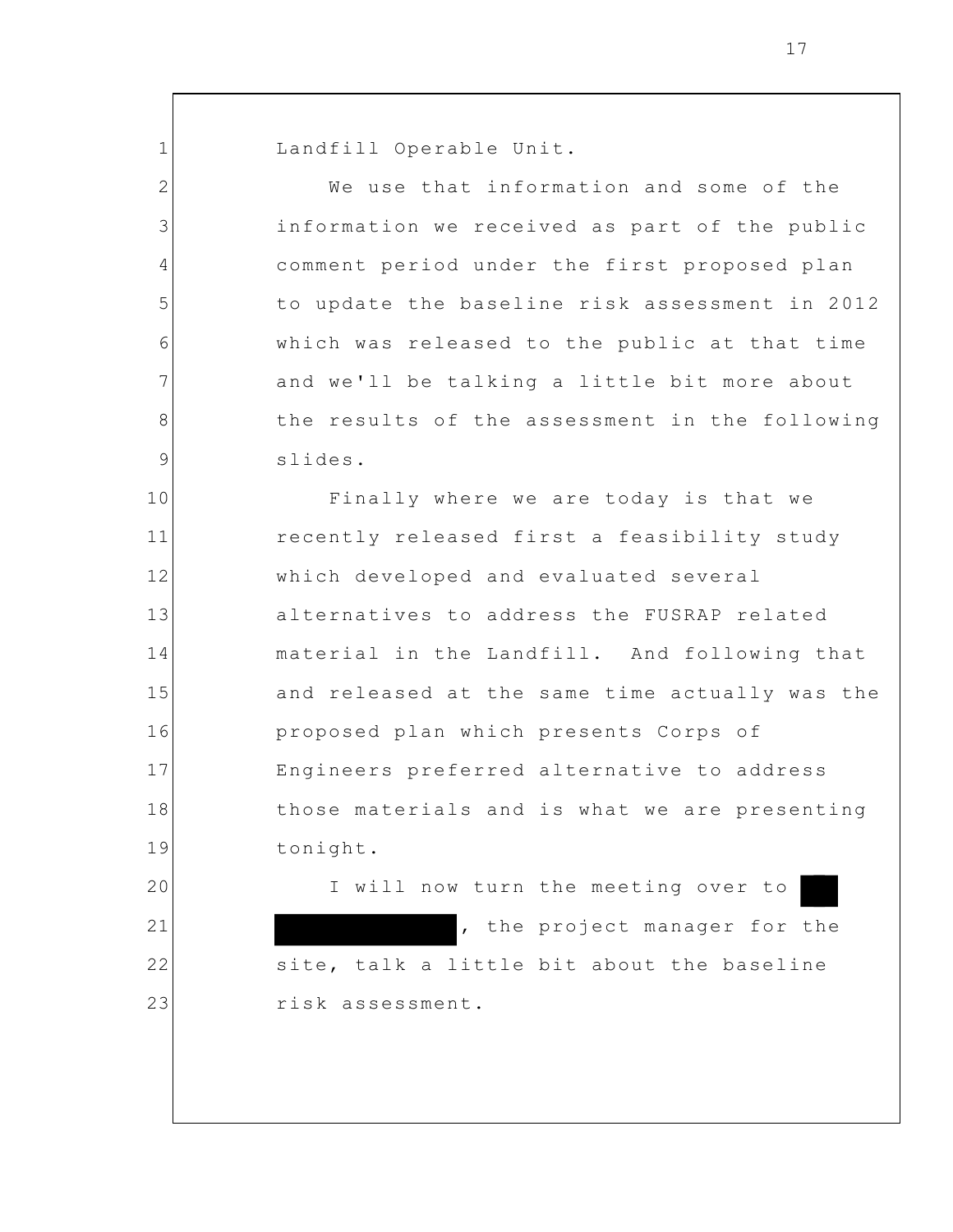1 2 3 4 5 6 7 8 9 10 11 12 13 14 15 16 17 : Thank you, **.** The purpose of this slide is to help convey the potential risk associated with FUSRAP related material buried in the Landfill Operable Unit. First, so everyone is aware a millirem is a measurement of radiation dose to humans. The first green bars on this graph represent background sources that I was -- the first four green bars represent background radiation sources that I was exposed to like radon and cosmic radiation. In addition to background sources I also received a chest X-ray which was 10 millirems and one dental X-ray which was 1.5 millirems. If we were to add up all the green bars we would get my overall annual radiation dose for the year which was 321.5 which is less than

19 20 21 22 23 Based on the data we collected for our updated risk assessment, under current conditions a youth spending time regularly on the landfill for a year would receive an additional dose of 1.8 millirem to his or her

the national average which was 620 millirem.

18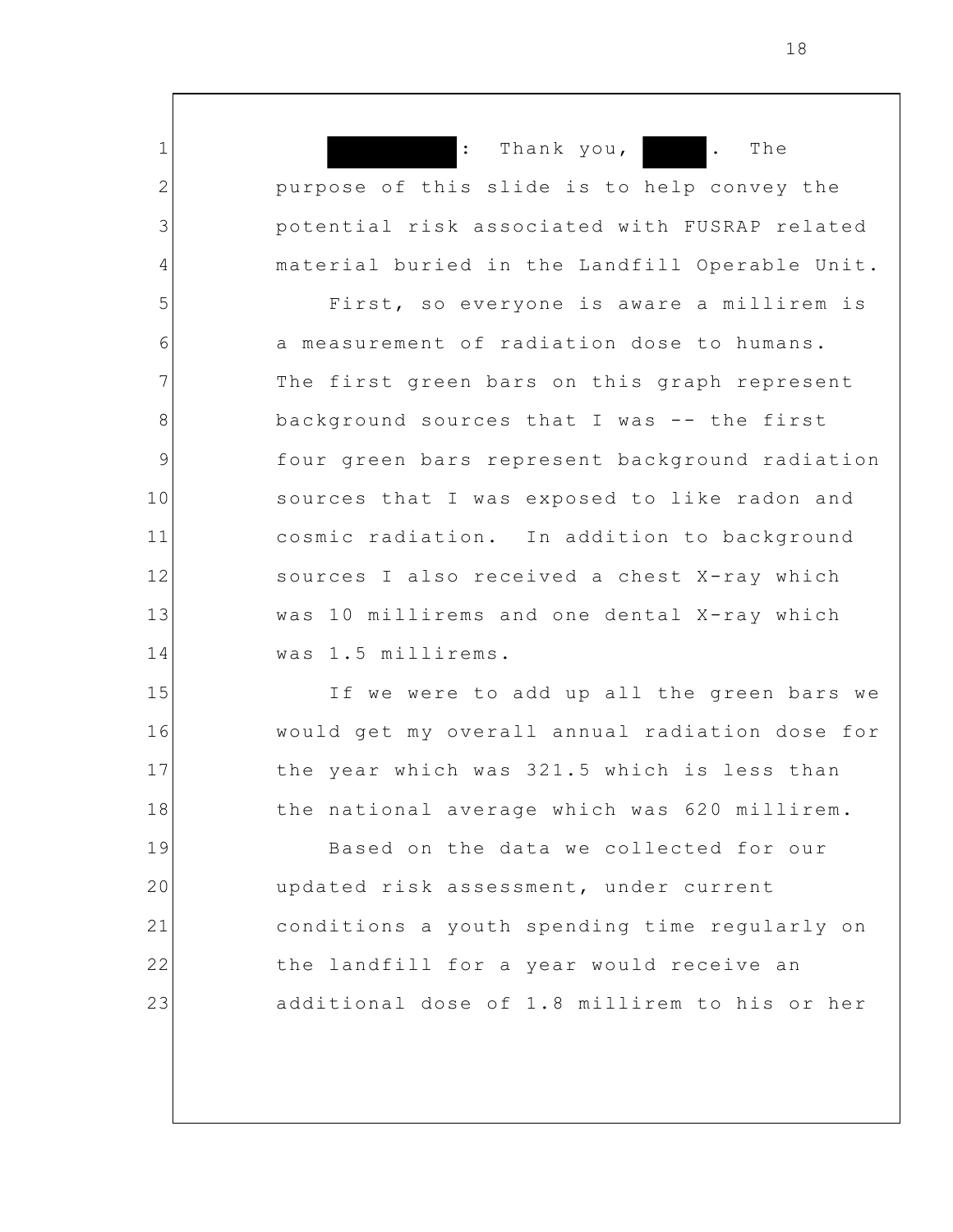1 2 3 4 5 6 7 8 9 10 11 12 13 14 15 16 17 18 19 20 21 22 23 overall annual dose which is shown on this blue bar right here. This is slightly more than the dose I received when I had my dental  $X-ray$ . If no action were taken to prevent erosion of soil over the areas that are contaminated with FUSRAP related material, 600 years into the future a youth spending time regularly on the landfill for a year would receive an additional dose of 38 millirem which is this blue bar right here. Which almost equates to the cosmic radiation. This potential future exposure exceeds federal regulations which is why we are addressing the site. We updated the human health risk assessment based upon public input to include the risk of people spending some time on the landfill. Soil, surface water, ground water are the media that a person on the site could potentially come into contact with that were evaluated. For the current use of the Landfill OU,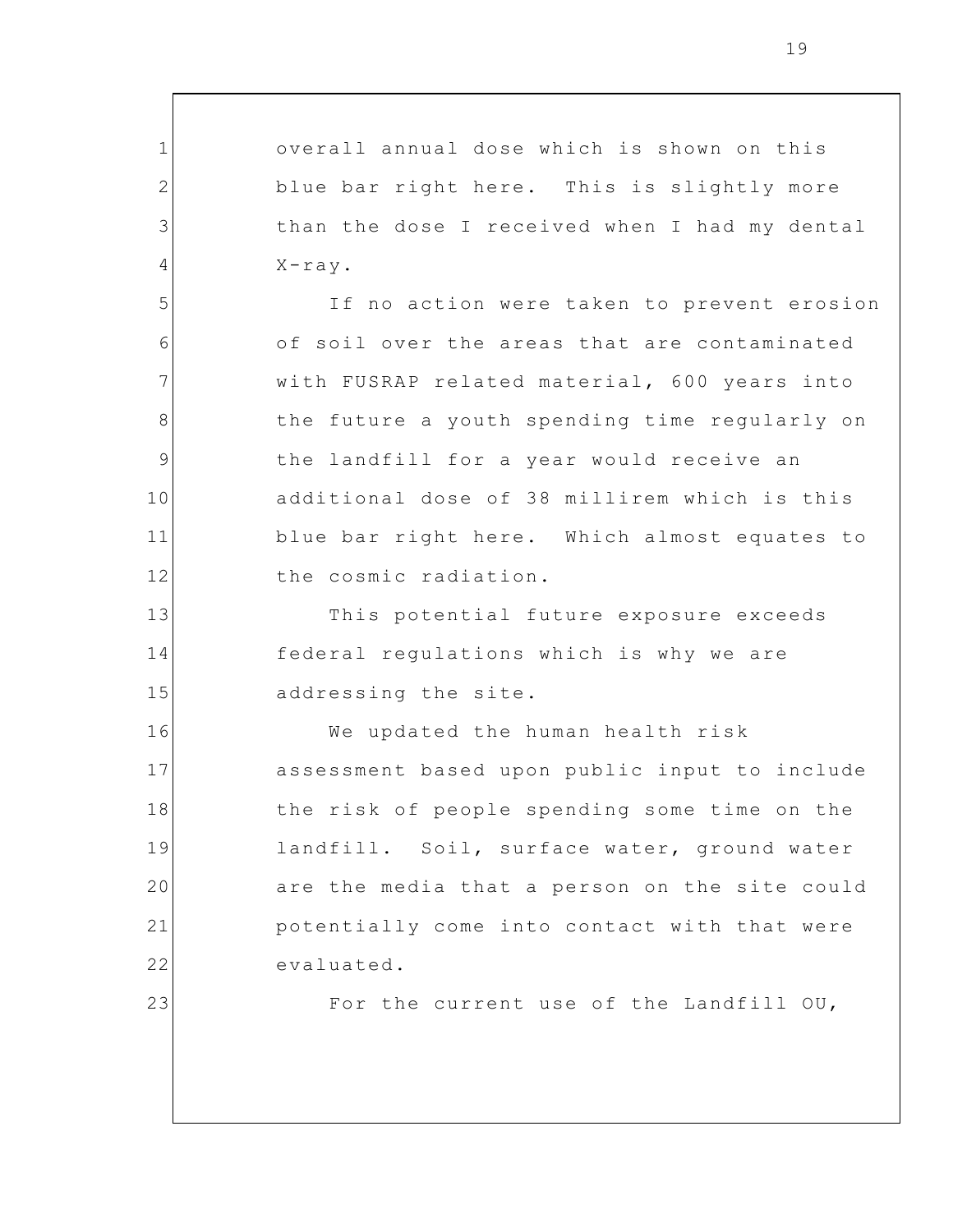the risks to human health from potential exposures to FUSRAP related material are within the acceptable limits established by the USEPA.

1

2

3

4

5

6

7

8

9

10

11

12

13

14

15

16

17

18

19

20

21

22

23

Surface water, which is found in the northern drainage ditch within the FUSRAP investigation area is temporary in nature and is not a source of drinking water, potential drinking water, nor an ecological habitat. Incidental ingestion of surface water is within regulatory risk limits. Surface water is not a media of concern.

As you can see, surface water has been removed from this slide. I'd like to talk next about groundwater. The groundwater is currently not a drinking water source and it is not likely that it would be in the future due to the availability of fresh drinking water from offsite sources like the Niagara River. The groundwater at the site is not considered a media of concern.

> As you can see groundwater has been removed from the slide. Next I would like to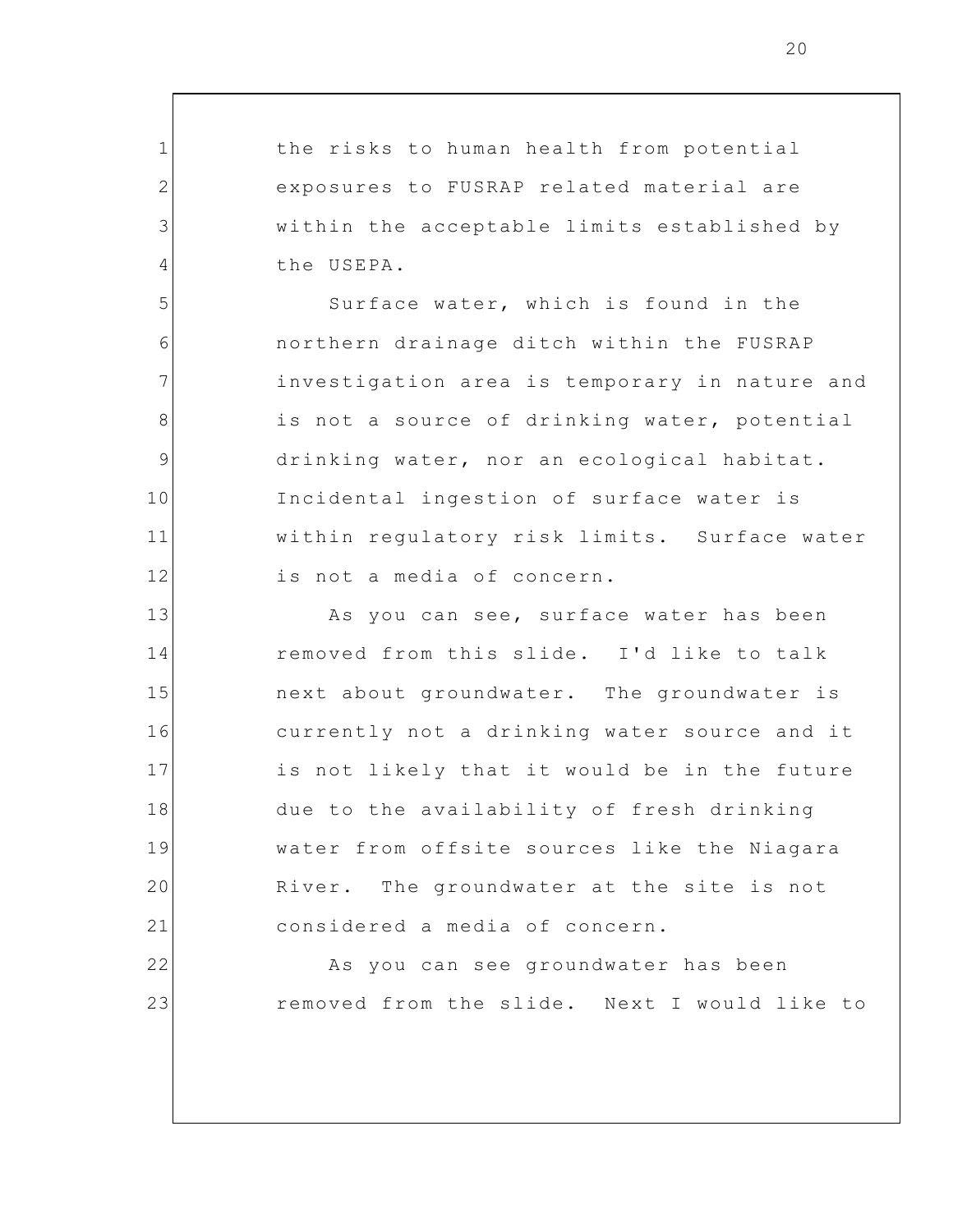talk about soil. FUSRAP related constituents are primarily buried under more than 2 feet of soil. If the soil covering the FUSRAP related material is not maintained and allowed to naturally erode, over time the FUSRAP related material will slowly become exposed after approximately 600 years. At that time it will produce an unacceptable risk to the people who spent time directly on the landfill surface. As you recall on the bar graph that was shown earlier, this was 38 millirem per year. This additional exposure would be to a youth that spends two hours a day every day on a landfill for a year.

1

2

3

4

5

6

7

8

9

10

11

12

13

14

15 16 17 18 19 20 21 22 23 This is a closer look at the investigative area. The light purple circles show the test point locations completed within the Landfill Operable Unit. The detailed information on these borings is available in the reports in administrative record file. Soil samples were collected from each test point location and the white circles indicate sample results were below the cleanup goals. As you can see, we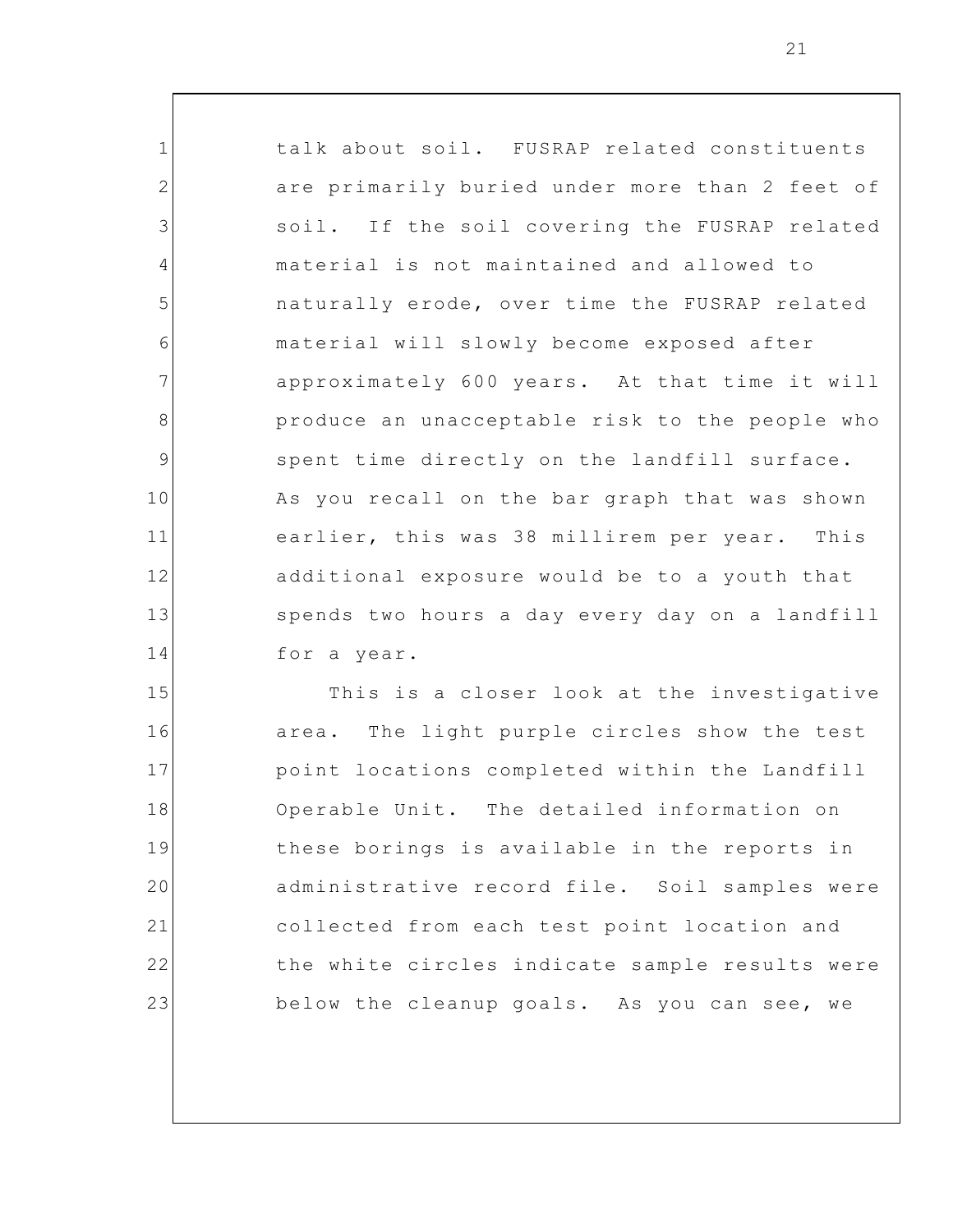performed test borings along the fence line of the property. Those results are all below the cleanup goals. The purple circles indicate sample results that are above the cleanup goals and if no action is taken there is the potential that someone could receive an unallowable exposure in 600 years because of erosion of the top two feet of soil.

1

2

3

4

5

6

7

8

9

10

11

This slide shows the nine CERCLA criteria that are used to move from the alternatives in the feasibility study to a selected remedy.

12 13 14 15 16 17 18 First both threshold criteria must be met by any remedial alternative for it to be considered a viable remedy. Then the five balancing criteria are used to weigh major tradeoffs among the alternatives and represent the primary criteria upon which detailed analysis were based.

19 20 21 22 23 Remaining two CERCLA criteria referred to as modifying criteria are typically evaluated following the public commentary on a proposed plan and will be addressed during preparation of the record of decision.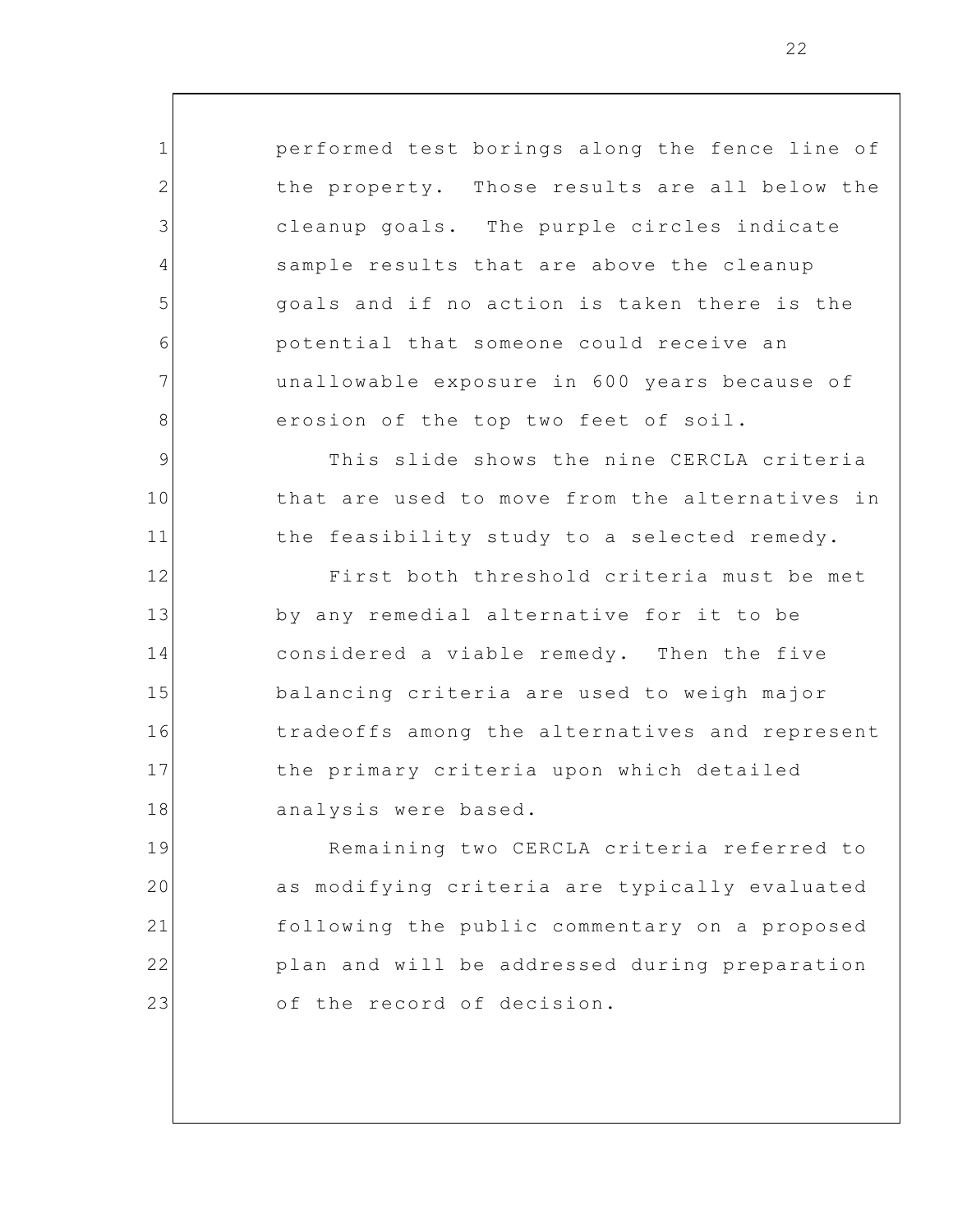Next I'd like to turn the presentation over to our project engineer who will discuss feasibility study and the alternatives. : Thank you, This

1

2

3

4

5

6

7

8

9

16

17

18

19

20

21

22

23

first slide that I'm going to go over covers the remedial alternatives that were developed and evaluated during the feasibility study and considered during the proposed plan.

10 11 12 13 14 15 No action alternative, is required under the CERCLA process provide a baseline to evaluate the other alternatives against. As you can see it has been screened out as it was not protective of human health in the environment.

I'm going to go over these next couple of remedial alternatives in more detail over the next slides. They consist of single layer capping, the Corps' preferred alternative of the targeted shallow removal and the deep excavation.

Over the next couple of slides we'll have visual representations of all the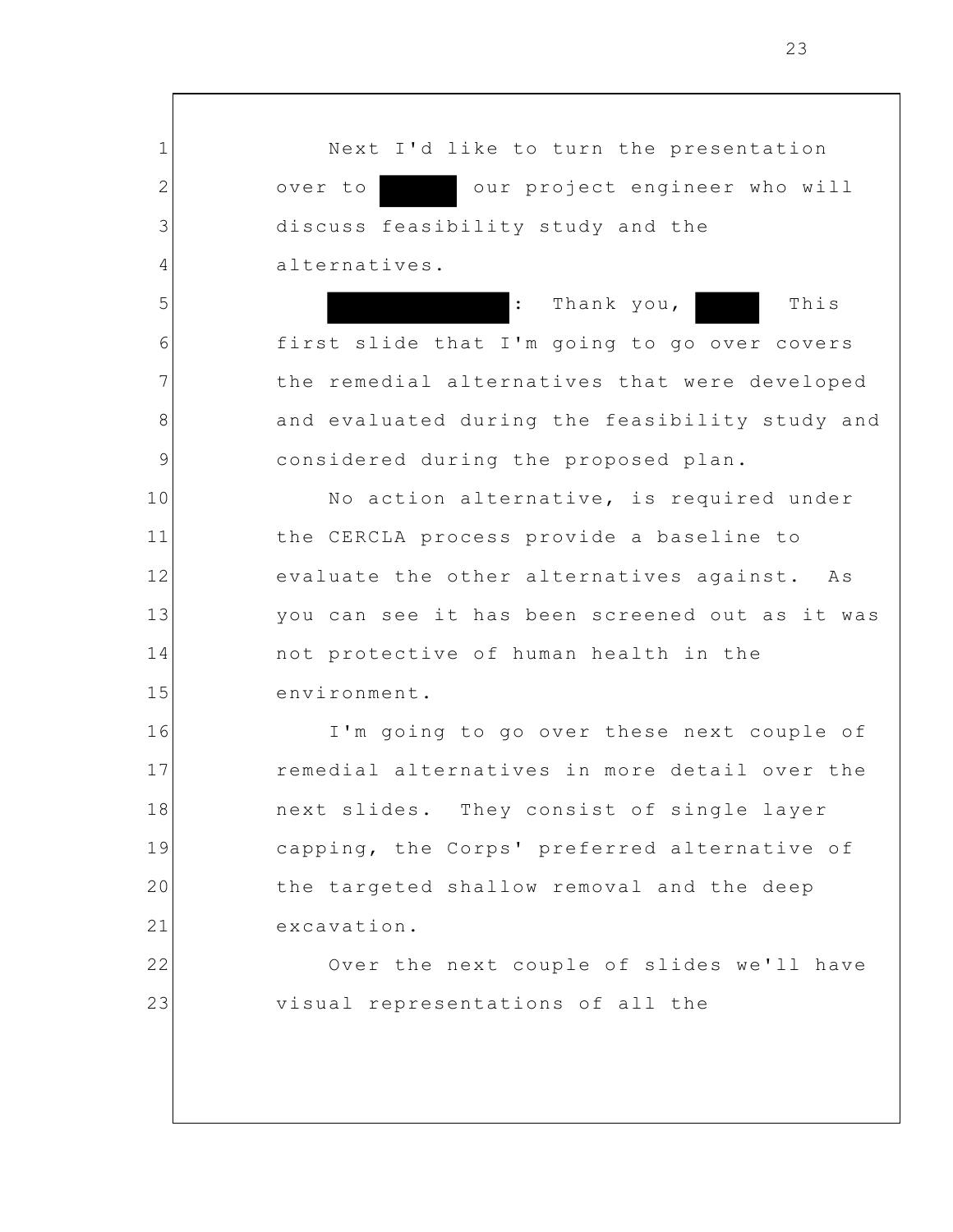alternatives. It will all consist of a cross section from point 1 to point 2.

1

2

16

17

18

19

20

3 4 5 6 7 8 9 10 11 12 13 14 15 Sorry, I skipped a slide there. Alternative 2 is a single layer capping of FUSRAP related material. As you can see, we have the fence line and the drainage ditch represented on this cross section. The blue shaded area represents the saturated fill zone with the top of the blue area representing the ground water level into the landfill. You have the gray shaded area here which is fill. Purple rectangles represent samples that were taken that were above our cleanup goals with the white rectangles representing samples that were below our cleanup levels.

Alternative 2 consists of a clay layer over the FUSRAP related material within the landfill. The clay would be approximately 2 feet thick and covered by a soil vegetative layer.

21 22 23 Alternative 2 eliminates potential future exposure by preventing exposure to the material within the landfill.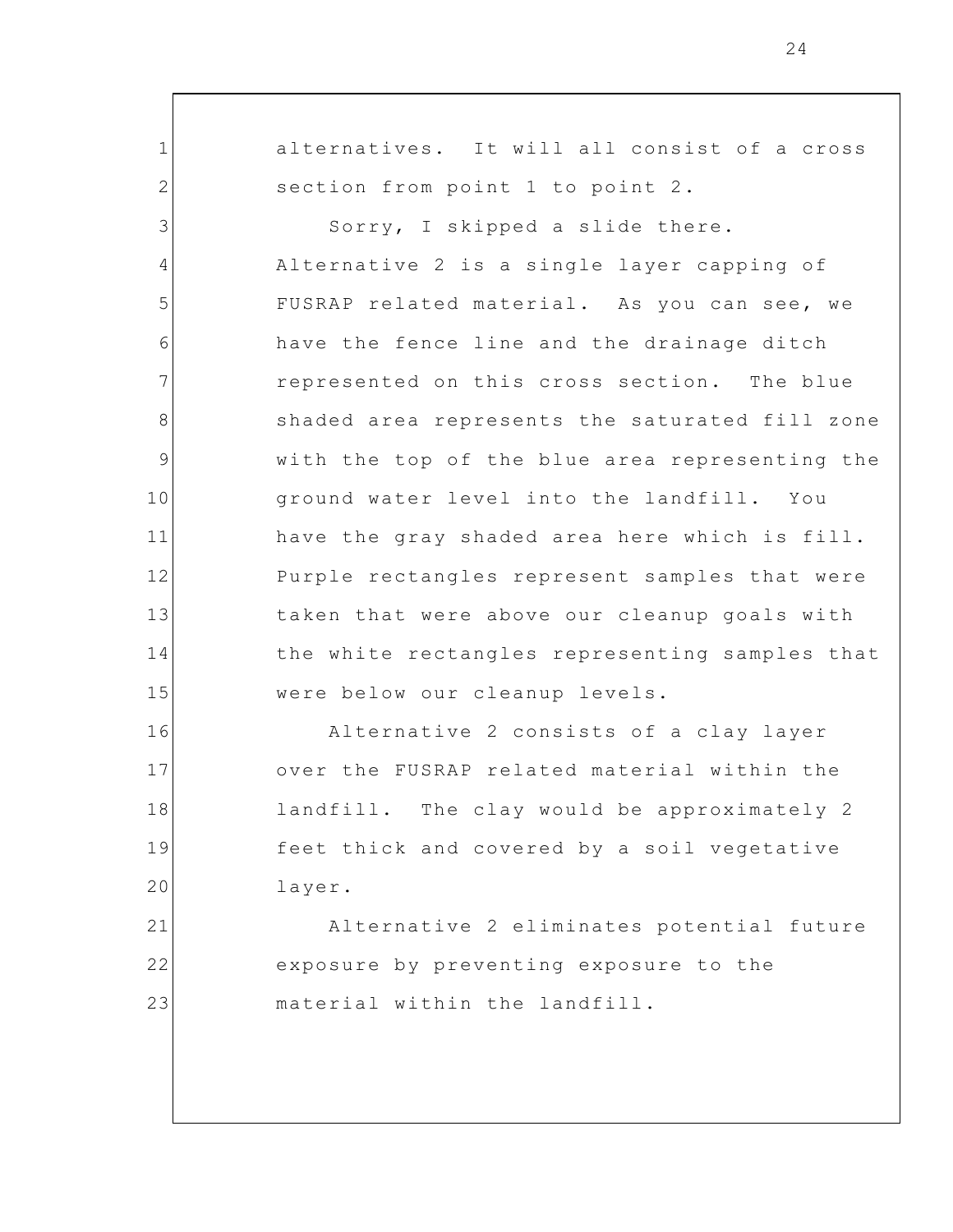Land-use controls and long-term monitoring and maintenance would be required under this alternative over the thousand year time frame and it would be reviewed every five years to ensure that protectiveness of being maintained.

1

2

3

4

5

6

7

8

9

22

23

This alternative would take approximately 18 months to implement from the award of the contract.

10 11 12 13 14 15 16 17 18 19 20 21 Alternative 3 is targeted shallow removal and off-site disposal of FUSRAP related material. As you can see we again have saturated fill and ground water level, the fill within the landfill. We've added this time the orange shaded area which represents material that would be excavated out of the landfill. The dark purple rectangles are samples above our cleanup goals that would be removed and the light purple rectangles represent samples above the cleanup goals that would however remain in the landfill.

> All soils above cleanup levels within the top 5 feet below ground surface of the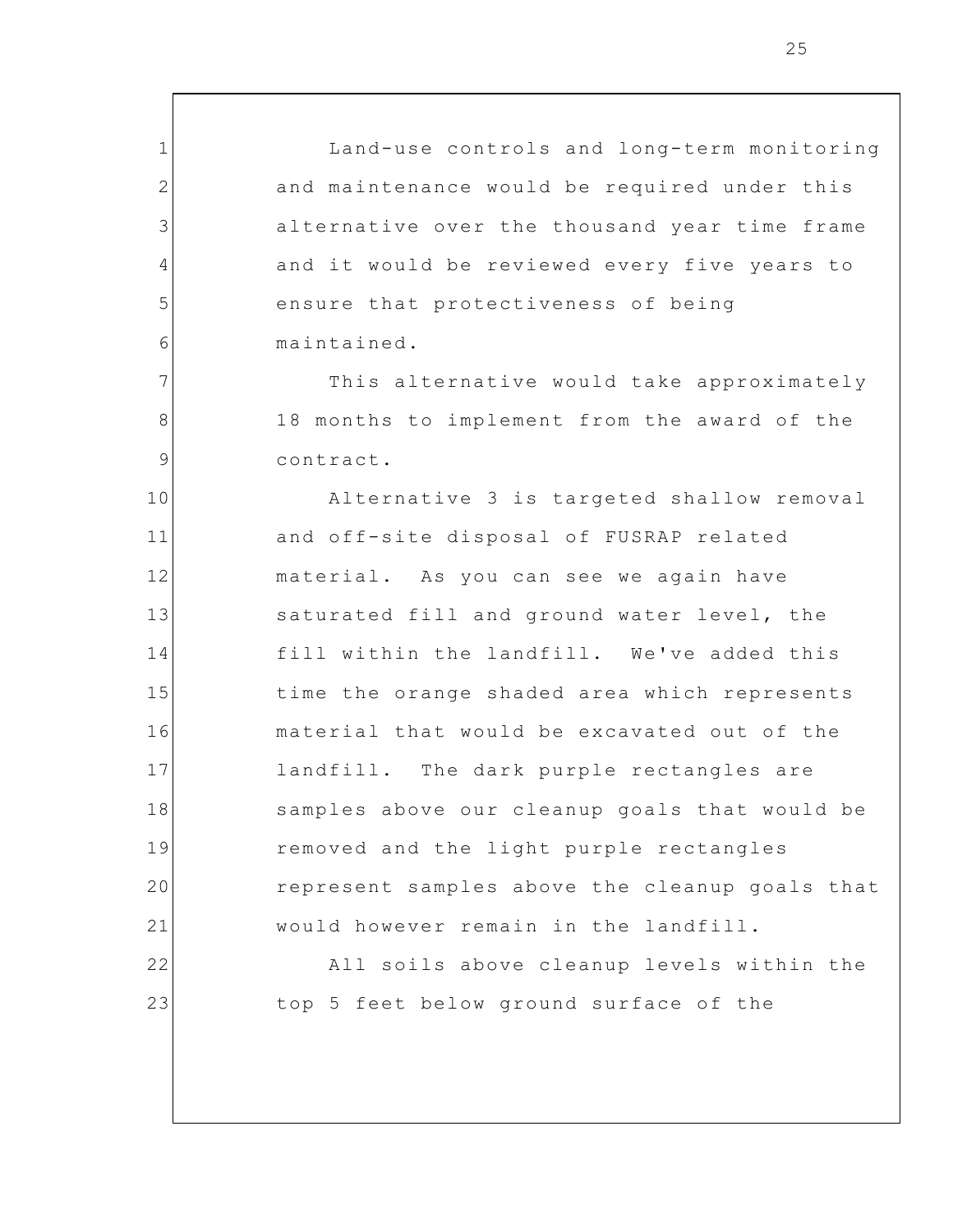landfill would be removed and disposed of off-site. This equates to approximately 1500 cubic yards of material that would be removed from the landfill which is the equivalent of about 115 truck loads of material. Any groundwater encountered during the remedial action would be managed, treated and disposed of.

1

2

3

4

5

6

7

8

22

23

9 10 11 12 13 14 Now, you may be wondering why we selected 5 feet for the depth of excavation. This is because this is the depth that eliminates all potential exposure from the landfill due to natural erosion over the thousand year time frame that was considered.

15 16 17 18 19 20 21 After excavation is complete, clean backfill would be placed within the excavated areas. Land-use controls and long-term site inspections would -- like those Alternative 2 would be required along with reviews every five years to ensure that protectiveness is being maintained.

> Implementability of this alternative would be approximately 17 months after the award of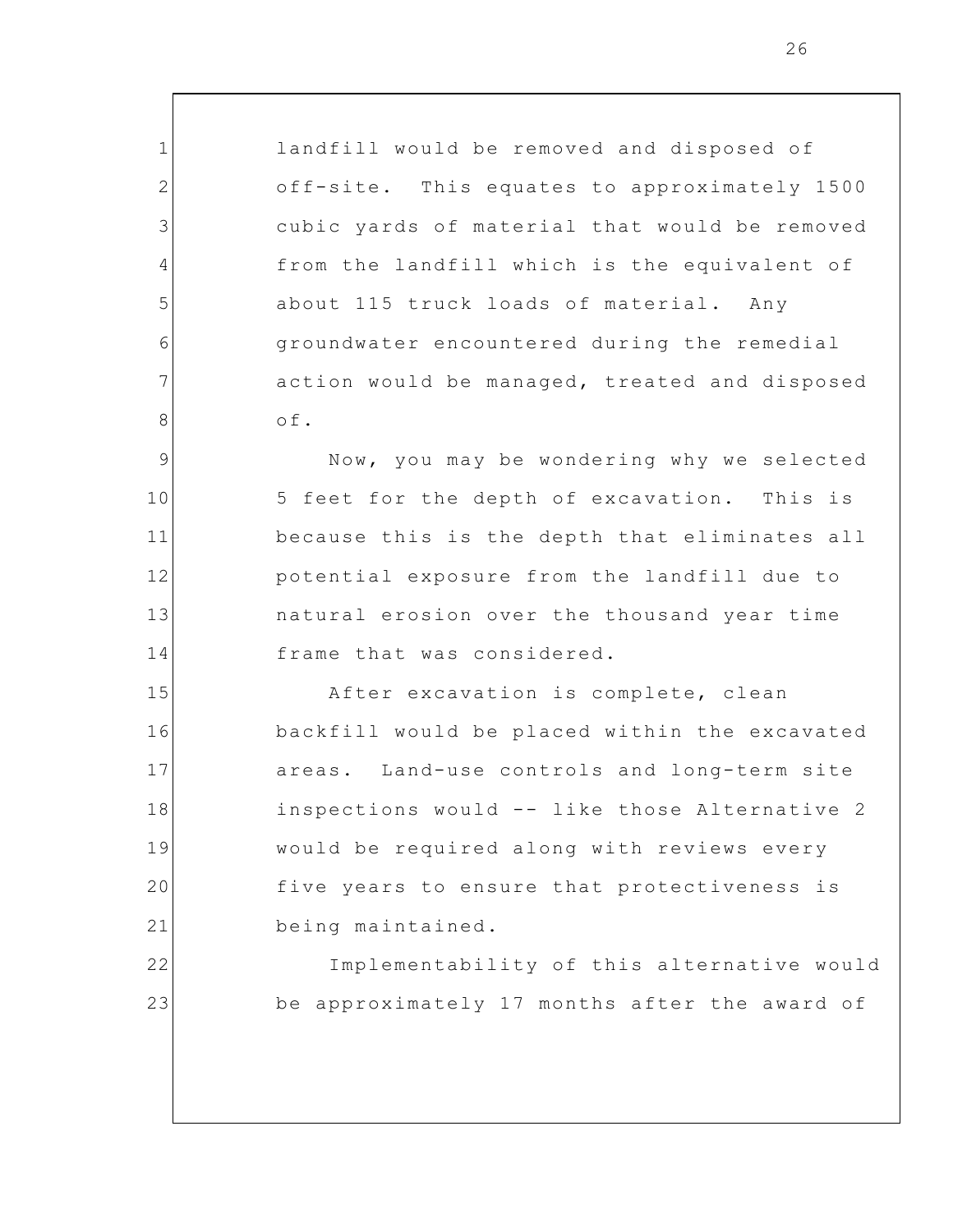contract.

1

17

18

19

20

21

22

23

2 3 4 5 6 7 8 9 10 11 12 13 14 15 16 Alternative 4 is deep excavation and off-site disposal of FUSRAP related materials within the landfill. Again, we have the saturated zone, groundwater level to go within the landfill. The dark purple rectangles are samples above our cleanup goals that would be removed. White is again samples below the cleanup goals. The orange shaded area again is material that would be removed from the landfill. However, this green shaded area is unimpacted soils that would be stockpiled within the landfill. The stockpiled material and the excavated material are both approximately ten times the volume that would be removed from Alternative

3. This alternative eliminates all potential future exposure by removing the FUSRAP contaminated soils above the cleanup goals within the landfill. So therefore, no land-use controls or long-term monitoring would be required with this alternative. Because the excavation is greater than 5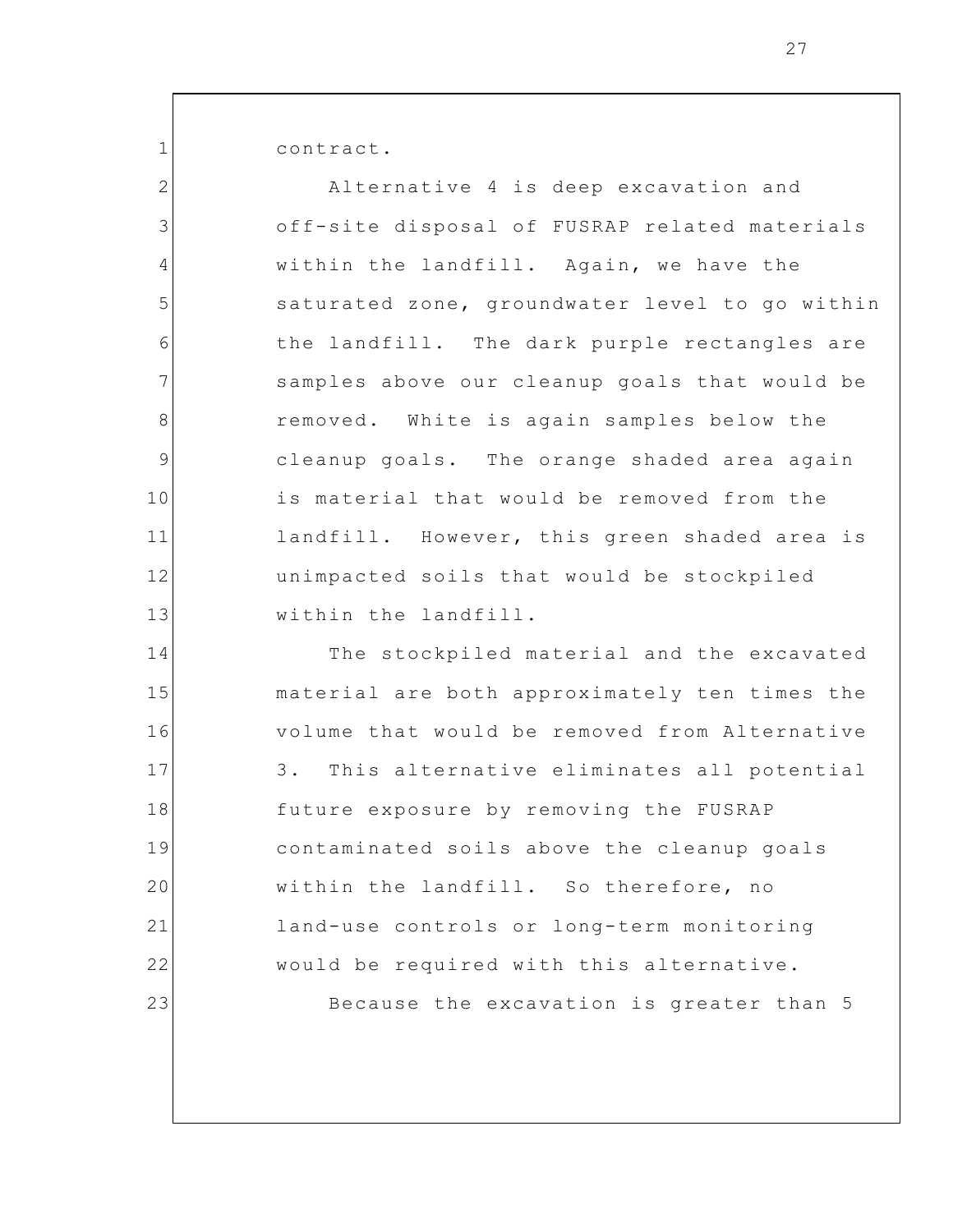feet deep, the sides of the excavation would need to be sloped to ensure safety for the workers. This would increase the amount of material stockpiled within the landfill. Again, water encountered during the excavation would need to be managed, treated and disposed of.

1

2

3

4

5

6

7

8 9 10 11 12 13 14 15 16 Stockpiled material could potentially be used as backfill within the excavation or it will be left for disposition, future disposition by the site owner. This decision would be left for the site owner based on discussions with the New York State Department of Environmental Conservation. The excavation regardless will be backfilled with clean soils and reseeded.

17 18 19 20 21 22 23 This alternative would take approximately 28 months after the award of contract. While it is a viable alternative, there are increased challenges and risks posed with this alternative due to the depth of the excavation and imposes no greater protectiveness than Alternative 3.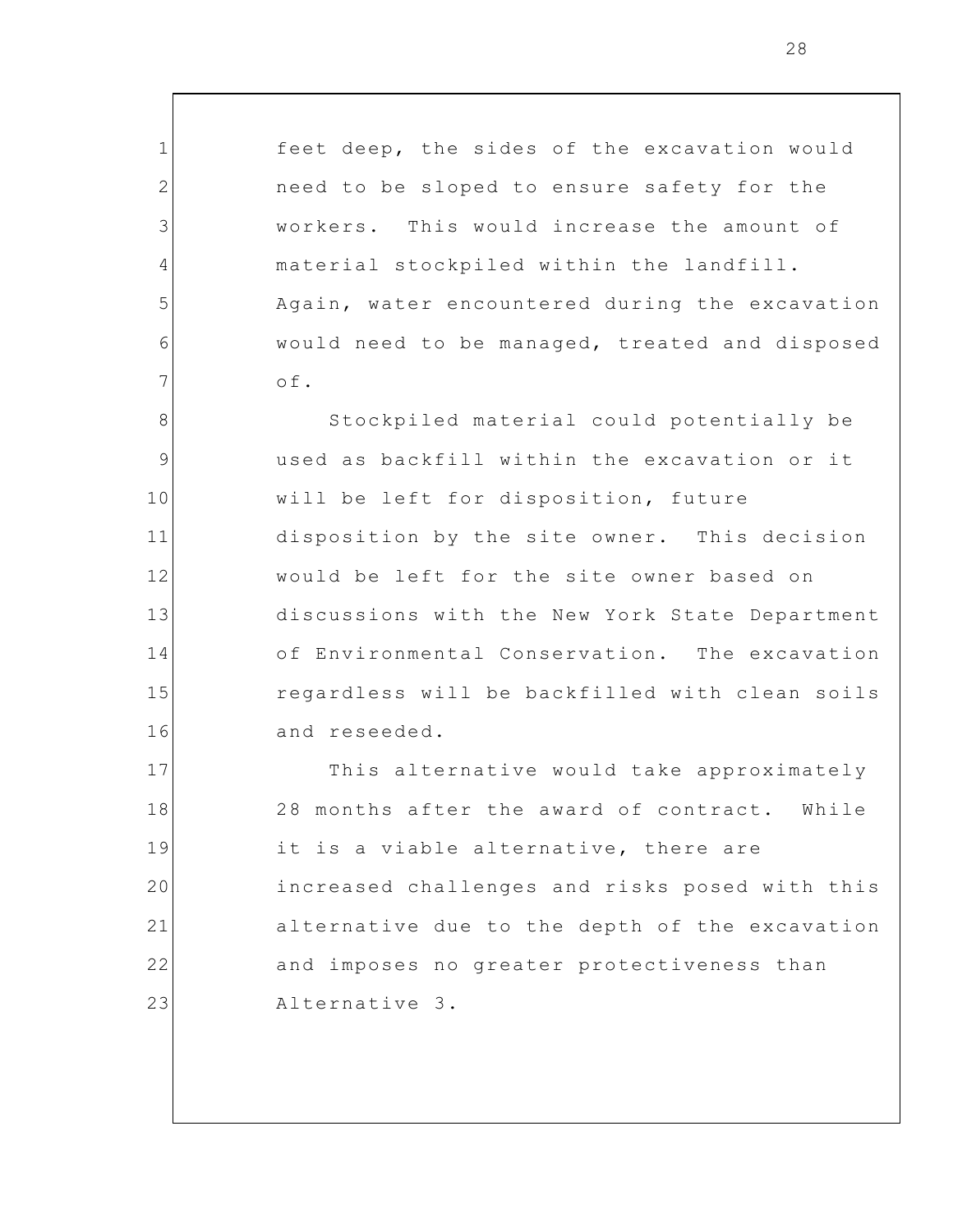1 2 3 4 5 6 7 8 9 10 11 12 13 14 15 16 17 18 19 20 21 This table is very similar to the table on page 4 of the handout you received earlier and shows a comparison of the alternatives based upon the balancing criteria. The alternatives are rated from high to low with high being the best. Based upon the comparison, the preferred alternative in the feasibility study, Alternative 3 is the best overall choice. It is protective of human health and the environment, meets all applicable federal regulations and is highly implementable. Again, alternative 3 is the preferred alternative of the Corps. Some key features of this alternative is that all soils in the top 5 feet below ground surface above cleanup goals will be removed from the landfill. Clean backfill will then be placed within the excavation. The federal government will implement and maintain land-use controls on the site as necessary. Annual site inspections and reviews will be conducted to

this alternative is approximately \$12.2

ensure protectiveness. The total cost for

22

23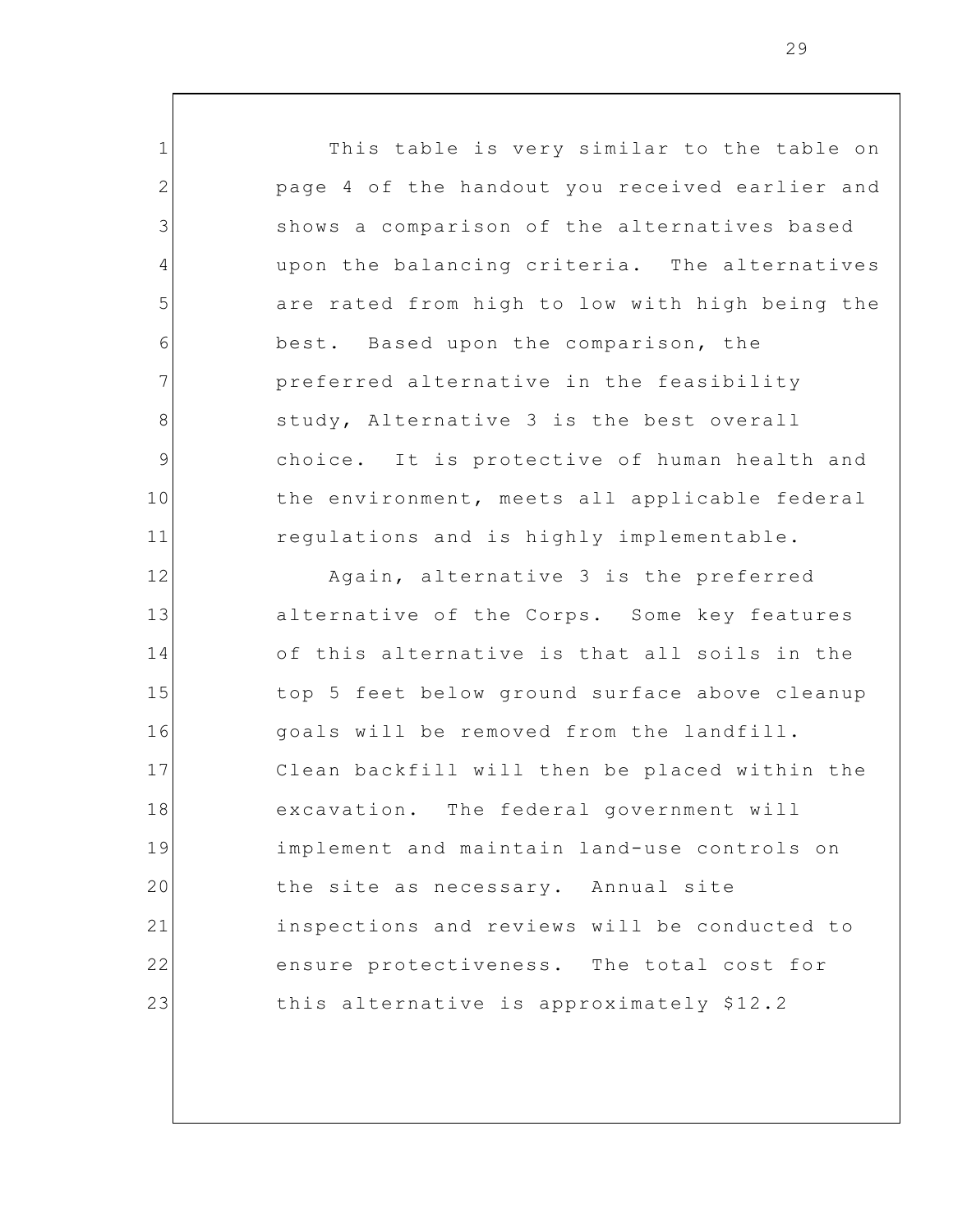million dollars.

1

23

2 3 4 5 6 7 8 9 10 11 12 13 14 15 16 17 18 19 20 21 22 Some advantages of Alternative 3 is that it's protective of human health and the environment along with workers and the community during the remedial action. Again, it complies with all applicable and federal regulations and is implementable with 17 months after contract award. It doesn't pose the risk of deep excavation and it is cost effective in addressing future risks. The public comment period for the proposed plan started on September 14 of this year and will continue through November 14. After considering the comments received, the Corps of Engineers will select a final remedy for the FUSRAP related material within the Landfill Operable Unit. This preferred remedy, this final remedy will be documented in the record of decision which is slated for release currently in 2017. The start of remedial action is based upon completion of sites currently within the

program undergoing cleanup and the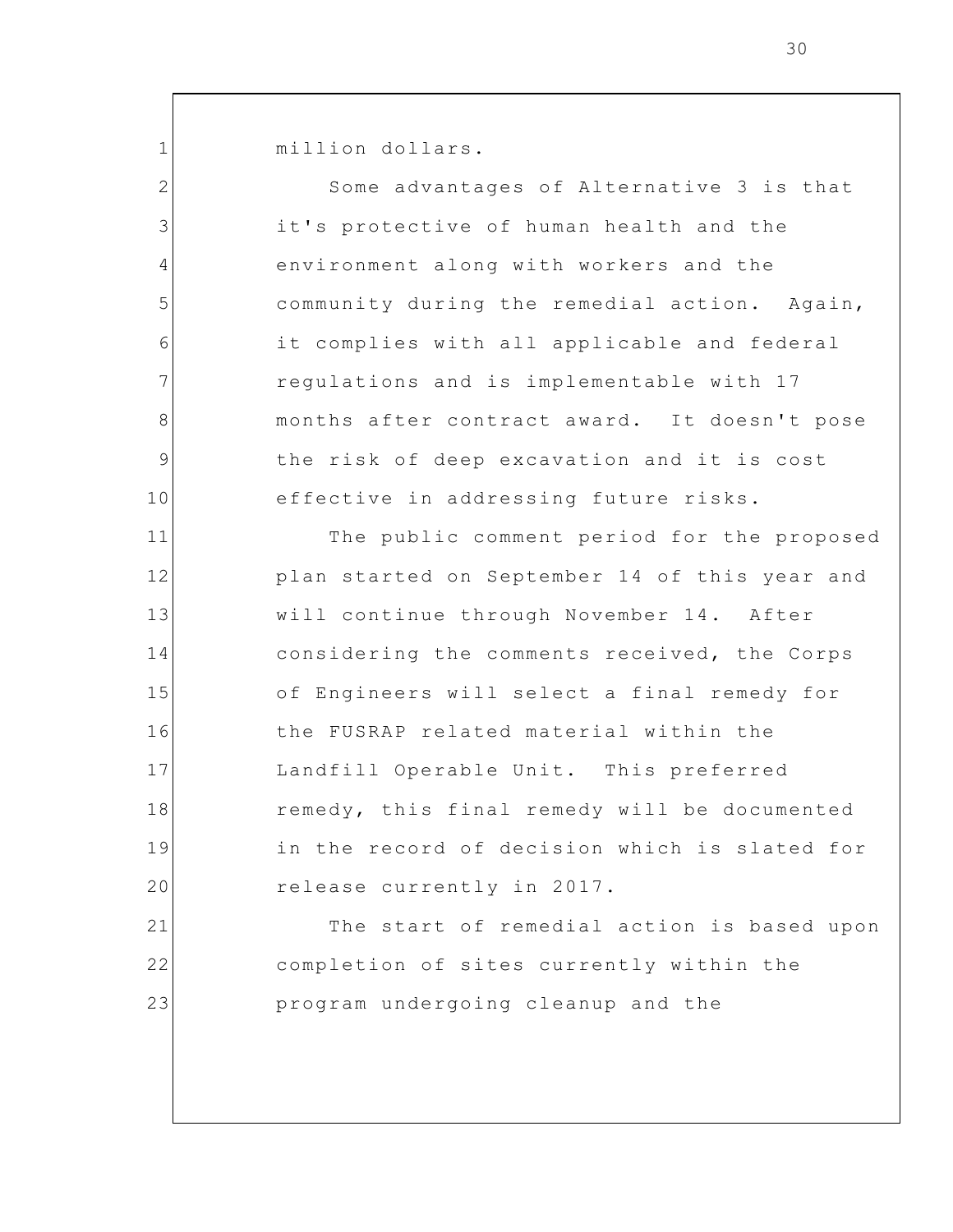1 2 3 4 5 6 7 8 9 10 11 12 13 14 15 16 17 18 19 20 21 22 23 availability of funds within the national program. will now come back up to start the comment period. : Thank you, We'll now prepare to open the meeting for formal comments to be entered into the public record. When you came in you received a sign in card with a box on it that indicates you wish to speak. has just collected those. We'll begin with elected officials and then we'll call up those people who indicated on the sign in card that they wanted to make a comment and then time permitting we'll open the floor to others who wish to make a comment. And in general, we are here until people make their comments so if you want to speak we're going to hear you. I just want to reiterate the operating principals we have on the screen. One person speaking at a time. Please use the microphone that we have in the center of the room so that we can accurately record your comment and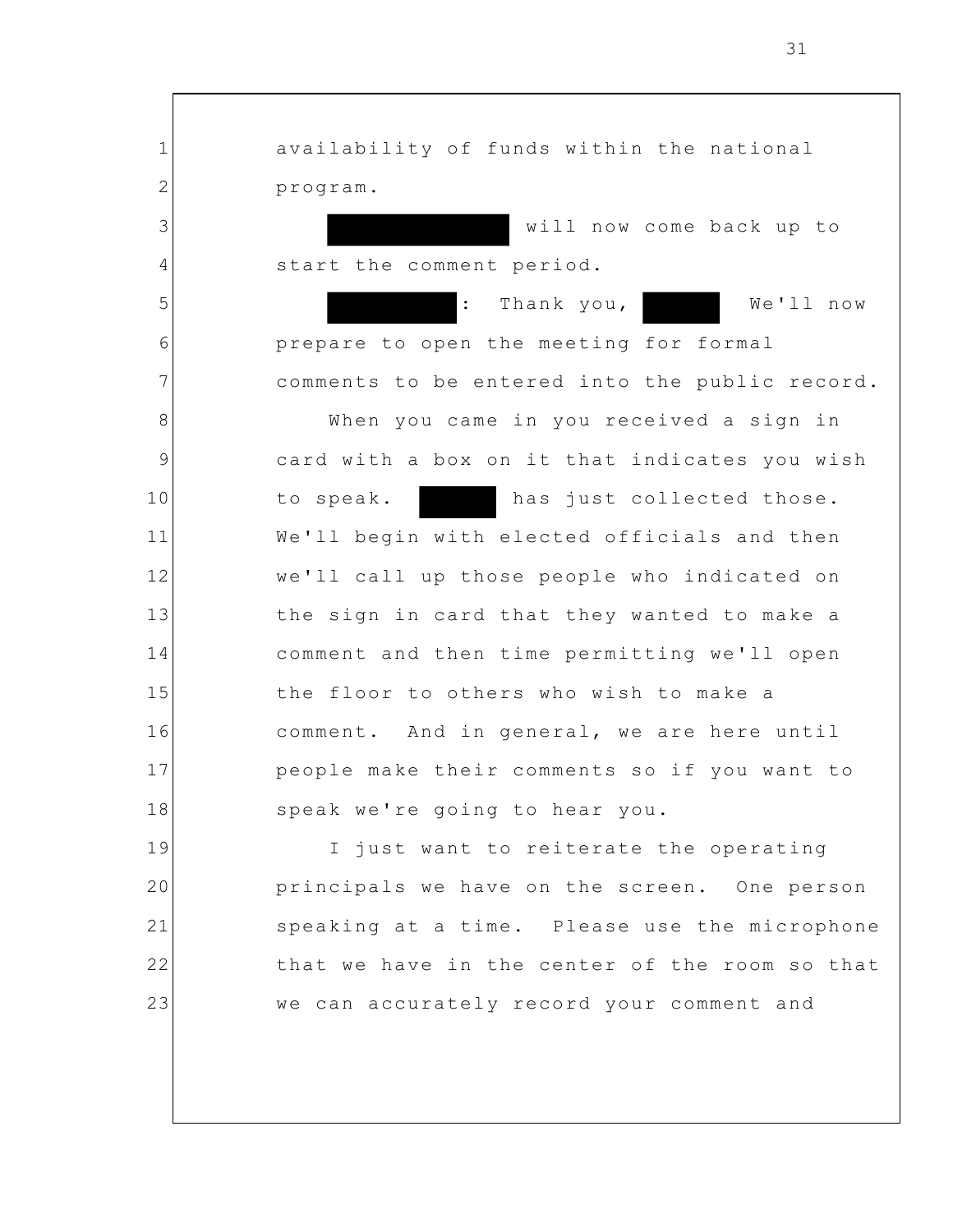1 2 3 4 5 6 7 8 9 10 11 12 13 14 15 16 17 18 19 20 21 22 23 please state your name and affiliation before providing your comment. To allow everyone that wishes the opportunity to speak, please limit your comments to five minutes. We have a timekeeper and we'll just be monitoring that. With that I would like to call to the microphone Mayor Davis. : Thank you, colonel. Mayor Davis, with the City of Tonawanda. Take a little walk down memory lane, it was the early 1990s I was still in high school, many people in this room were a lot younger and less gray than we are and that's when the federal government first became aware of the radioactive contamination at the Tonawanda Landfill. It's been 25 years worth of haggling over there not being any documentation of the disposal of Uranium, Radium and Thorium at the landfill. 25 years worth of contamination being labeled MED like when we all knew where it came from. 25 years ago it would've cost a hell of a lot less to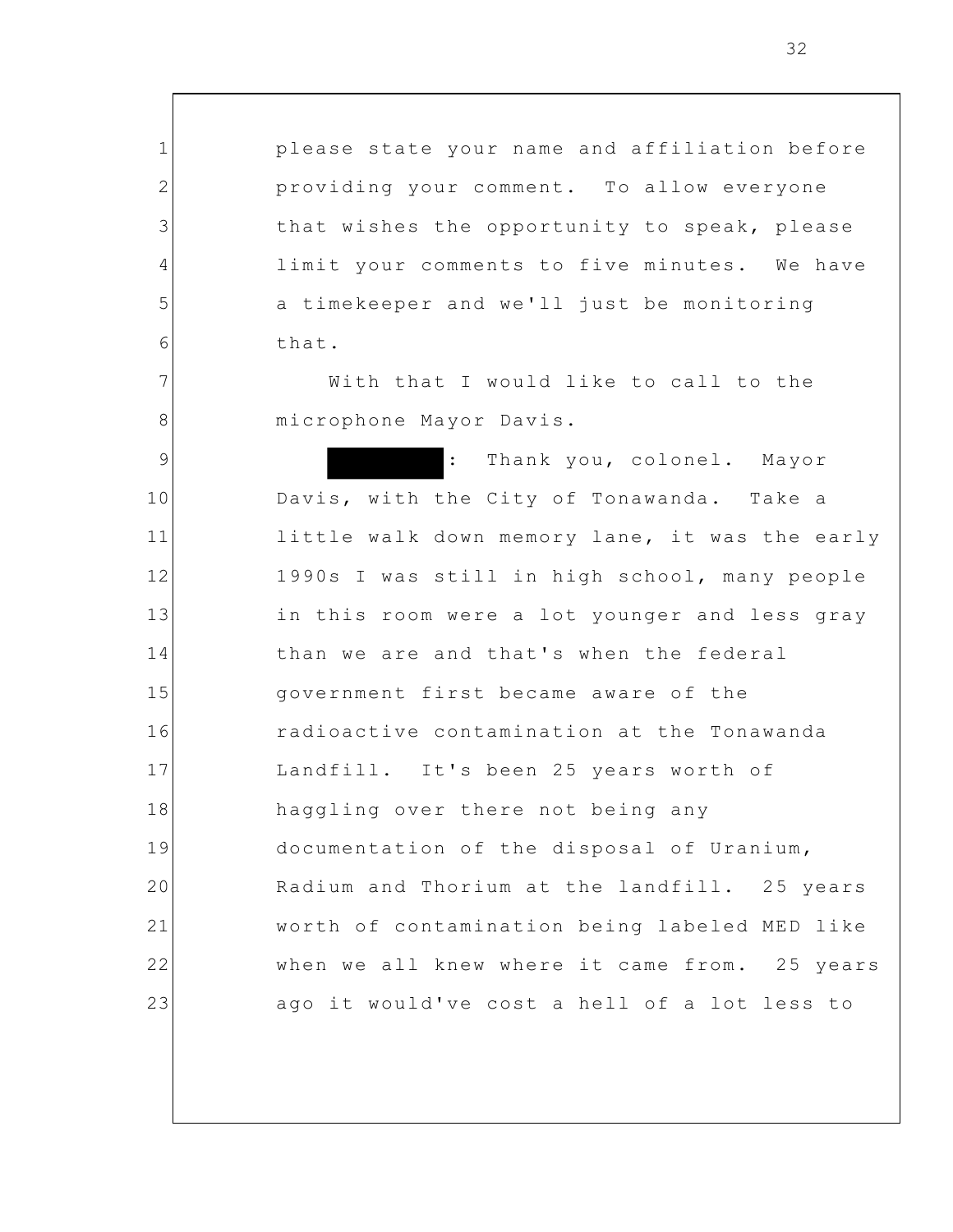cleanup than it will in today's world but let's talk about the now and the future. Thank you to the Army Corps for finally coming to the realization that this material came from Linde, was a byproduct of the atomic bomb and some how was illegally dumped there.

1

2

3

4

5

6

7 8 9 10 11 12 13 14 15 16 17 18 The Army Corps has presented us with three quality options moving forward, each has their pros and cons. While I would love to stand up here tonight and demand a full clean up of all contaminating material, I'm also a realist. At a cost of \$55.4 million to accomplish out of the yearly national FUSRAP budget of approximately \$100 million it will take many decades for the deep excavation option never to come to fruition. Most of us sitting here today will be long gone before we see that project come to fruition.

19 20 21 22 23 This would also further delay the closure and capping of the Tonawanda Landfill which in itself poses daily quality of life issues for many of our residents that live near and adjacent to the landfill. This is why I fully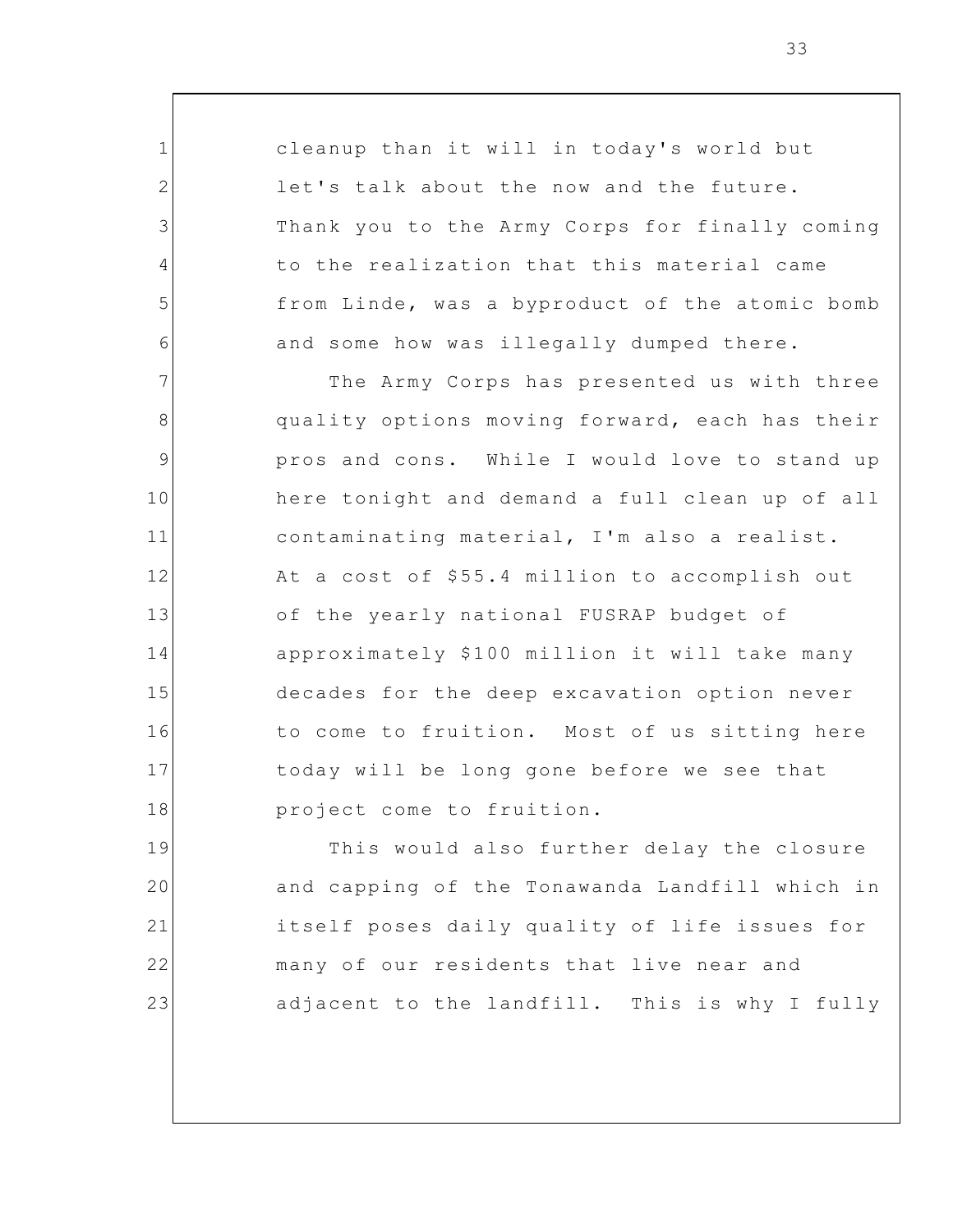1 2 3 4 5 6 7 8 9 10 11 12 13 14 15 16 17 18 19 20 21 22 23 support the Army Corps' shallow excavation option. This would allow for proper closure of the landfill and bring a piece of mind our residents deserve sooner rather than later. And as a side note, with the shallow excavation, any efforts by the Army Corps should be worked in unison with the town and the DEC to make sure that their efforts aren't hampering the town's efforts to be able to properly cap and close the landfill. I thank Senator Schumer for coming out here at the beginning of the year to shed light on this and I call on him to appropriate the federal funding to fast track this project. Again, I also thank the Army Corps for getting it right and for having this meeting this evening. Thank you. : Thank you for your comments, Mayor. I would like to now call to the microphone I'm , I'm president of Citizens United for Justice. I'm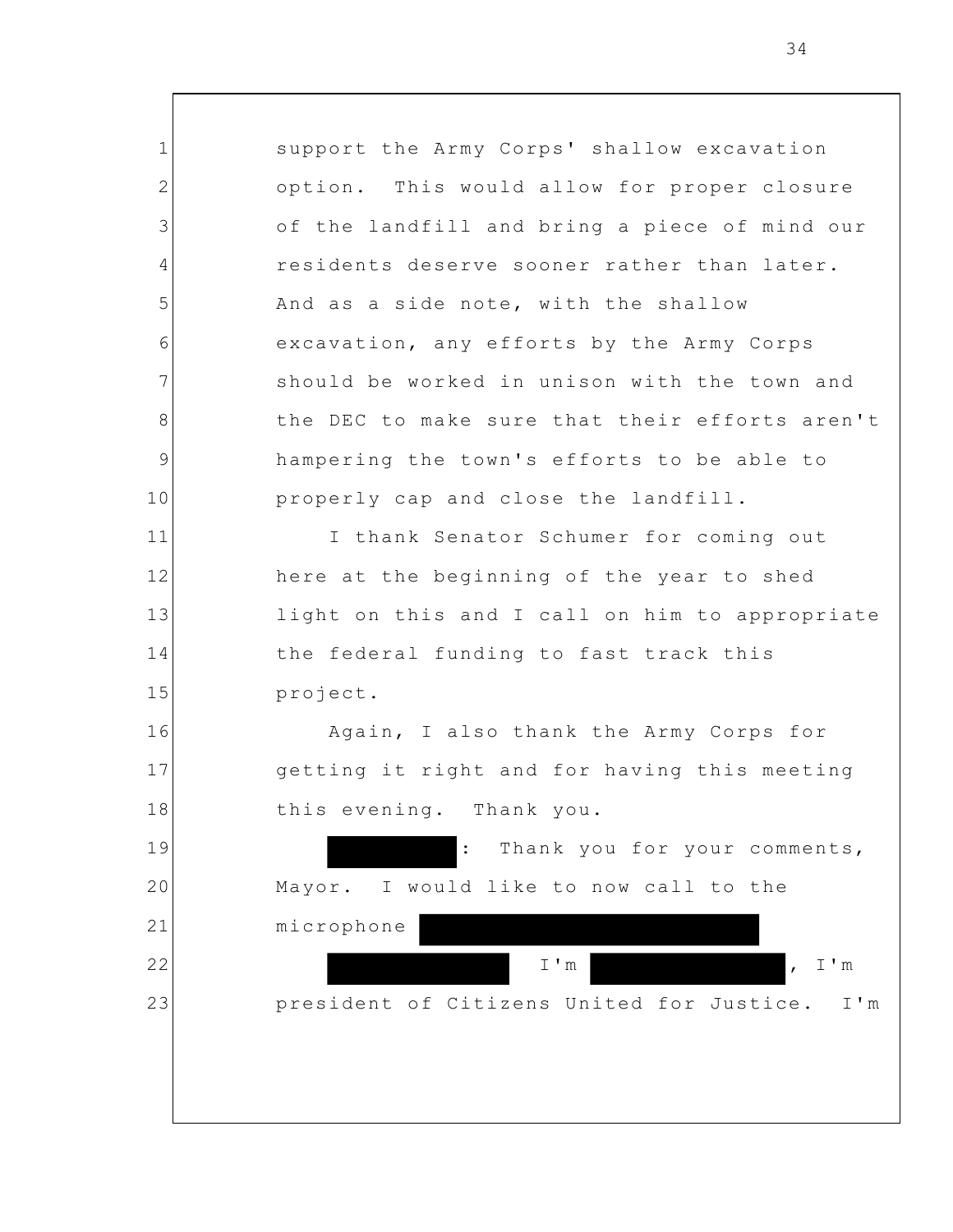very glad that after meeting with Senator Schumer that he was able to push to get this here tonight. For all of the work we've done over the past ten years, it's phenomenal how fast people move when higher up government officials get involved.

1

2

3

4

5

6

7 8 9 10 11 12 13 14 15 16 17 18 19 20 21 22 23 The one thing I want to make sure that everybody understands, this is not over until it's fully capped, fully taken care of and the residents are taken care of. The first thing I want to say is radiation does not go away. It will continue to build in each person's body, it's cumulative, it doesn't wash away, time doesn't take it away. This plus the compromised immune systems due to the Tonawanda Coke Corporation's criminal past elevates health risks for those of us living in the area. This needs to be considered versus a person that hasn't lived here. And I understand you went through all this radiation, you don't have a compromised immune system, I do. I have Hashimoto's disease, my immune system is severely compromised.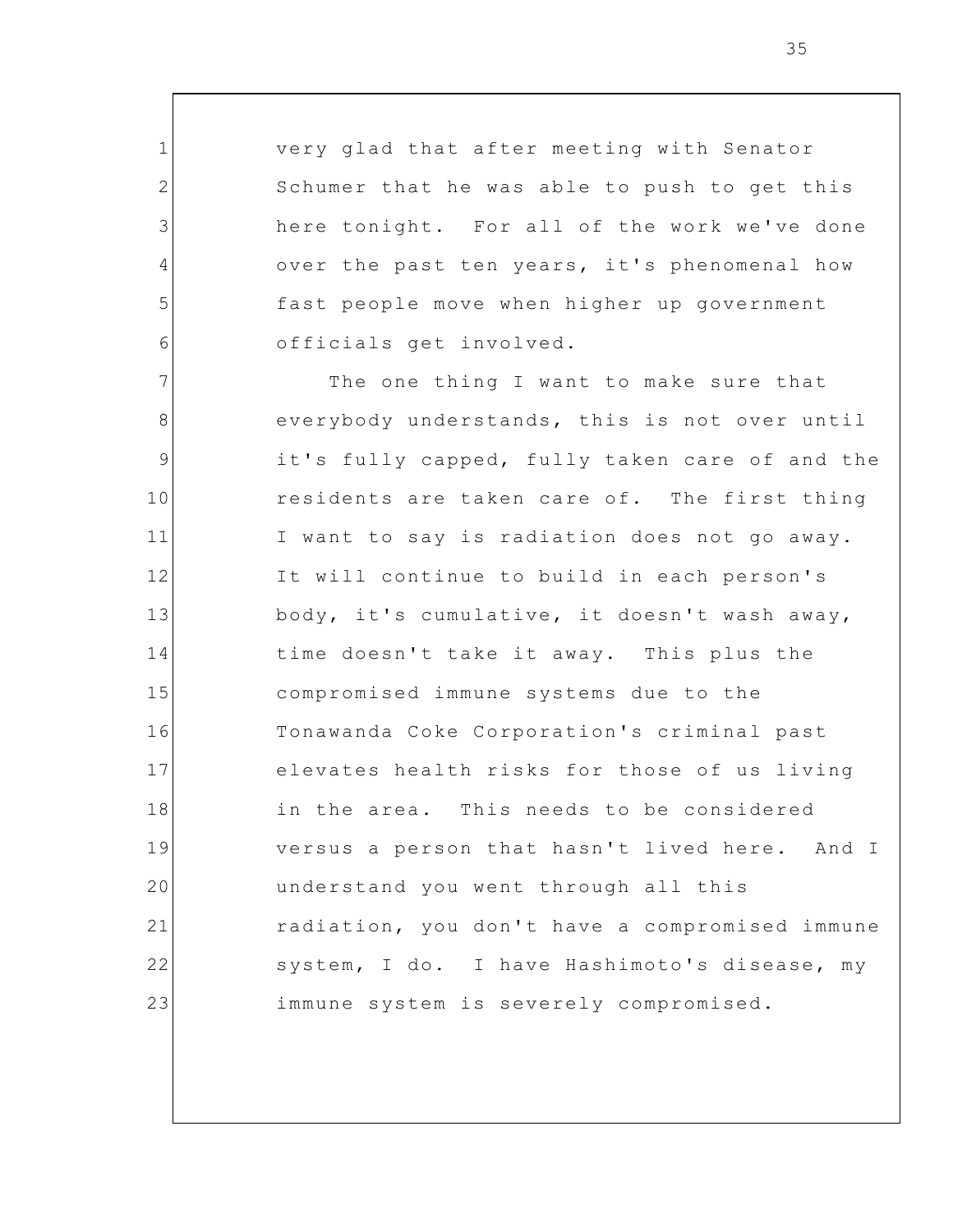Radiation is being carried away in the groundwater to Two Mile Creek finding its way to the Niagara River. Over time it's going to accumulate there and ruin one of our best natural resources and potentially hurting people further down that river.

1

2

3

4

5

6

7

8

9

10

11

12

19

20

21

22

23

This does not just impact the generation living on the hill now, most of us that are living there now have willed our homes to our children. You are affecting not just this generation, my son's generation, my grandkid's great grandkids.

13 14 15 16 17 18 If number 4 is done the potential for an environmentally friendly and community nature trails which is what this site was used for for years, the potential is there. Wildlife is already there, we already have deer, fox, turkey, multiple birds, pheasants. It could be used for educational purposes for the future for our children to show the right way how to handle an environmental mess.

> The potential for that site for future education is phenomenal. The failure to do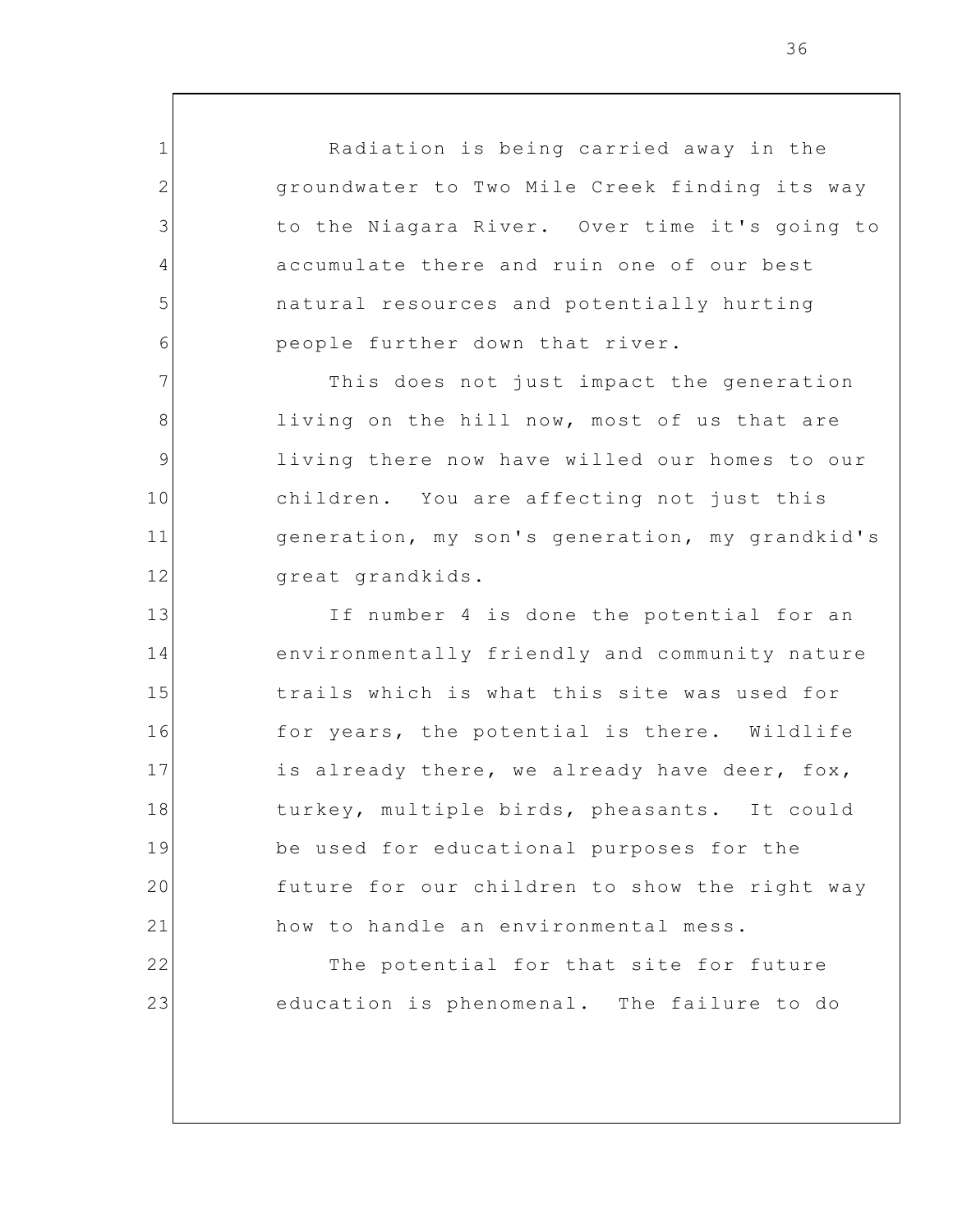1 2 3 4 5 6 7 8 9 10 11 12 13 14 15 16 17 18 19 20 21 22 23 this the right way doesn't make up for the sins of our fathers. Doing number 4 is a step in the right direction to pay for the sins of our fathers and what they did do. I would also ask that in light of how long this took to come and the amount of material that has to be absorbed, that you consider extending the comment period to the end of December to give people a chance to learn, to question and to absorb everything you're telling us. Granted you guys have all the knowledge, give us the chance to catch up. We've got a lot of catching up to do based on the new information you've given us and I want to thank you for that, that's phenomenal. Thanks again. Ma'am, thank you for your comment. I would like to now call to the microphone. : I moved to the City of Tonawanda in the early '60s, by the mid '60s Stamp and Spot Brother were building the Youngmann. They in turn excavated and made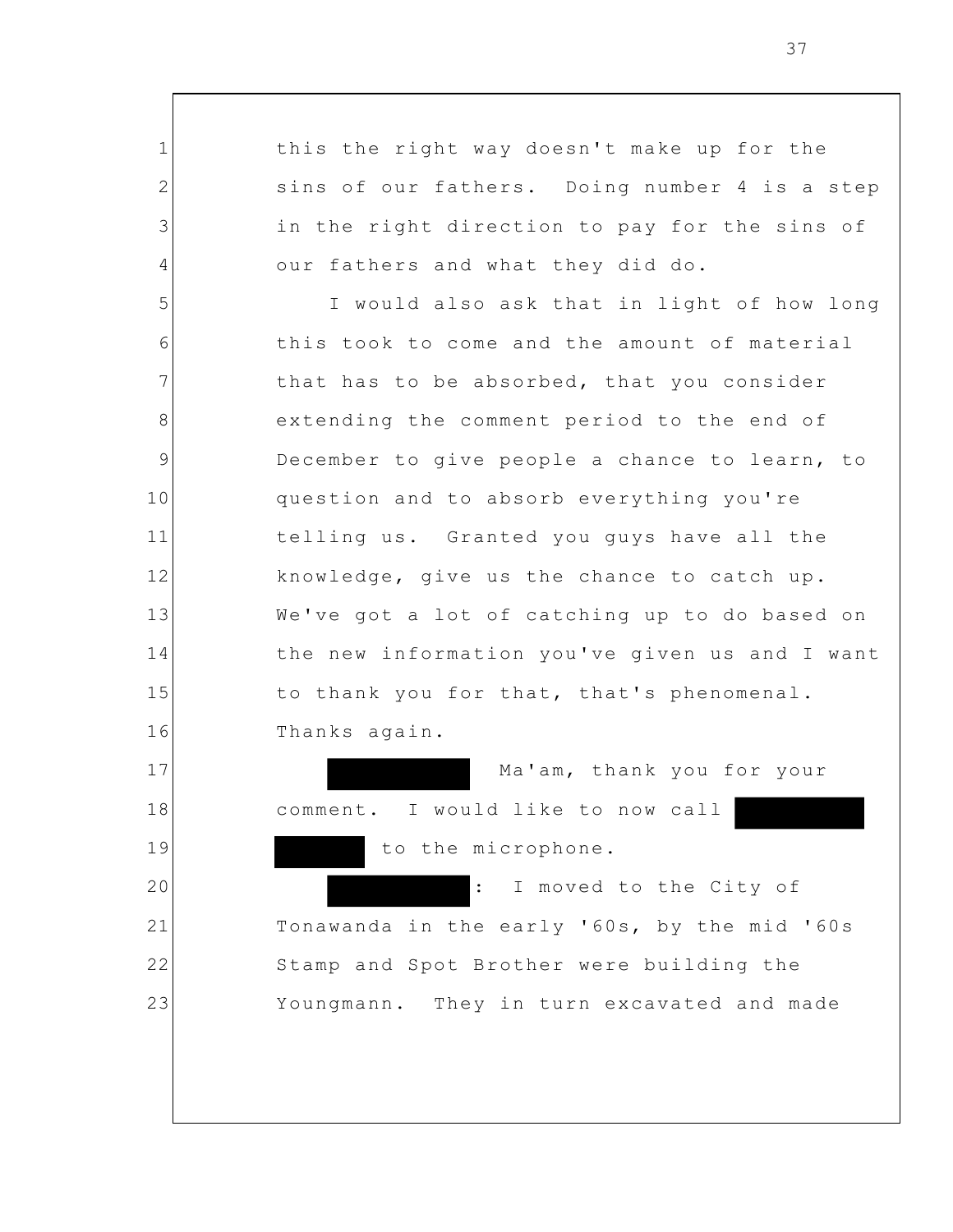the Tonawanda Flats in order to make the roadbed from Delaware to Niagara Falls Boulevard. In that process they had to scrape some of your stuff. We got the only nuclear highway in the United States that I know of. On what he's saying, 2 foot of clay, we live on clay hill and we are lower than what the so called dump is. Are you going to get together with the town and grade away from our property or going to elevate it and drain towards us as we have now. That's what we're looking for. Secondary looking for evidently you're all for bid, that takes time. 2010 you took the samplings and it's five years, that takes time. Everything takes time. In the meantime how can I tell you how many people pass away in the area. I haven't got the numbers but

1

2

3

4

5

6

7

8

9

10

11

12

13

14

15

16

17

18

19

20

21

22

23

: Thank you for your comment, You asked a question kind of about the coordination with other agencies regarding the capping of the landfill. I'd like to point out that one of the purposes of

there are plenty. Thank you.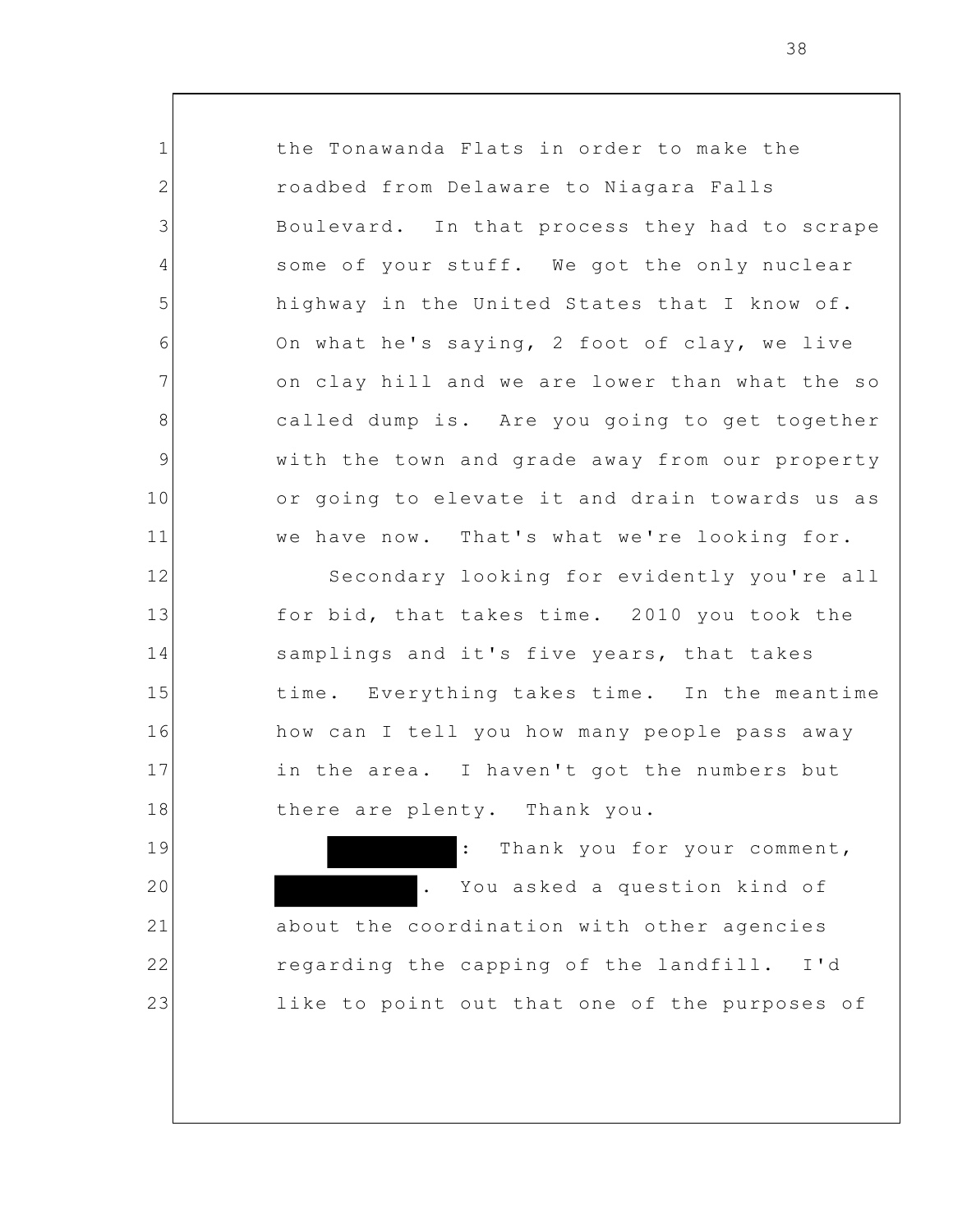| $\mathbf 1$    | the public comment period is to allow also the    |
|----------------|---------------------------------------------------|
| $\overline{2}$ | state agencies to review our analysis and that    |
| 3              | is really the starting point for meaningful       |
| 4              | collaboration on how to do that in a              |
| 5              | synchronized way and of course as we move         |
| 6              | forward, we'll address your comment in greater    |
| 7              | detail.                                           |
| 8              | This time I would like to call                    |
| 9              | to the microphone.                                |
| 10             | spoke with me and I                               |
| 11             | spoke with her.                                   |
| 12             | Okay, thank you. I do not<br>$\ddot{\phantom{a}}$ |
| 13             | have any additional cards. Would anyone like      |
| 14             | to move to the microphone to make a comment?      |
| 15             | Town of<br>$\ddot{\cdot}$<br>$\mathbf{r}$         |
| 16             | Tonawanda citizen. Just a couple of               |
| 17             | questions. One gentlemen<br>spoke about           |
| 18             | the risks of number 4 but he didn't say what      |
| 19             | the risks were outside of that they're deeper     |
| 20             | and the people working on it. What I'm            |
| 21             | worried about what are the risks                  |
| 22             | environmentally and what's in number 4 that       |
| 23             | you said 3 would evolve avoiding those risks,     |
|                |                                                   |
|                |                                                   |
|                |                                                   |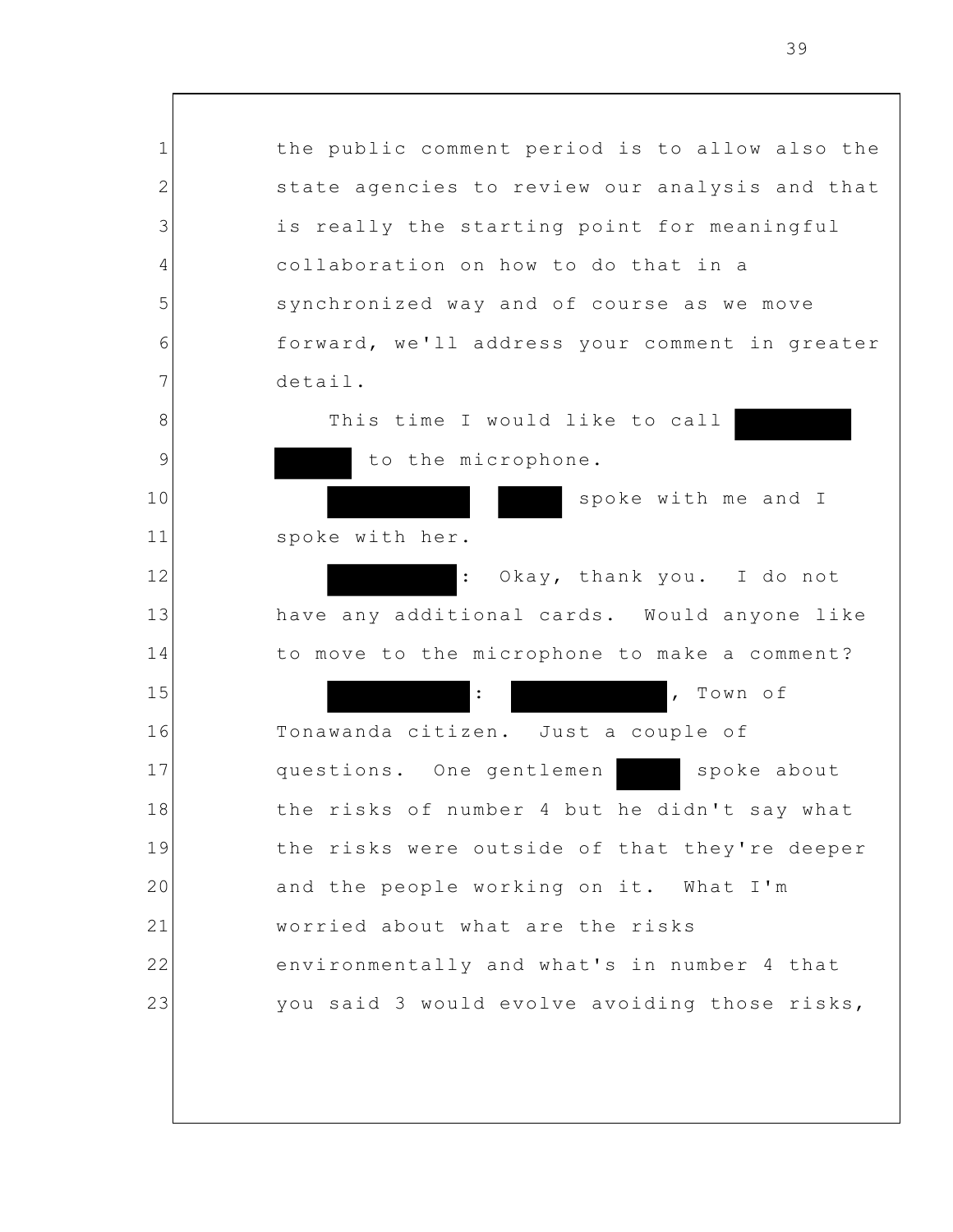what risks are we avoiding?

1

2

3

4

5

6

7

8

9

10

11

12

13

14

15

16

I can address that a little bit. We mentioned the risks are primarily due to the depth of the excavation and the amount of material that would be removed and managed as part of the deep excavation. So the safety risks due to the depth, the type of material and the landfill that's not cohesive so extra care needs to be taken to manage the side slopes while were doing the excavation for worker protection. Because of the depth excavation and the large volume or the high water table at the site, there will be a large volume of water infiltrating from the rest of the landfill into the excavation that would need to be managed, treated and disposed of.

17 18 19 20 21 22 23 Also, managing not only the FUSRAP material but the material that is above the FUSRAP material, the other landfill that would need to be managed, stockpiled while we're doing the excavation. And any kind of associated -- potential hazards associated with that fill as it's managed while we're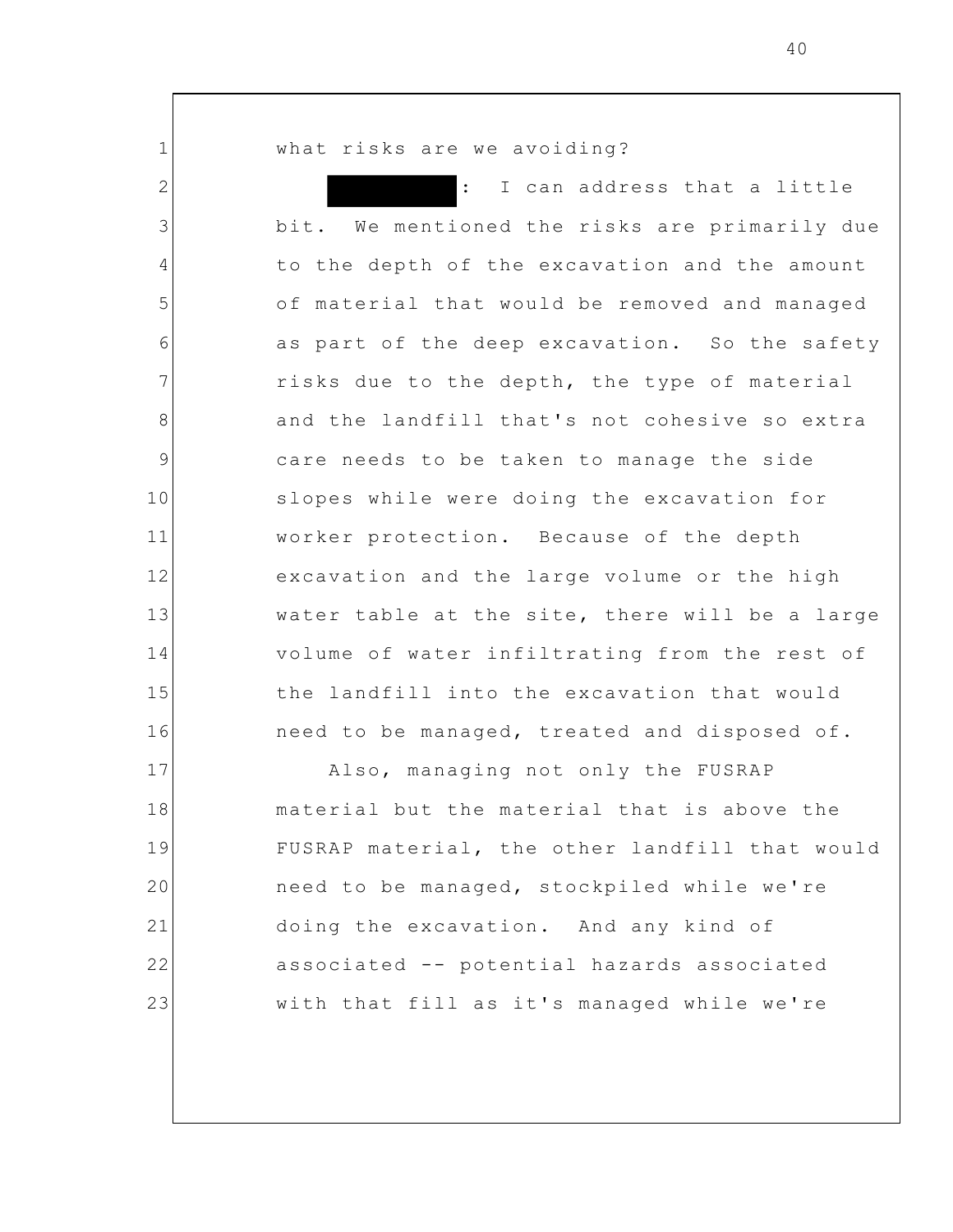removing the FUSRAP material.

1

2

3

4

5

6

7

8

9

10

11

With the deeper excavation and the risks that are happening with that, if 3 is taken, what about the groundwater and what is -- obviously everything flows towards rivers heading to Niagara River and to surrounding area, without -- you know, how does that balance between 3 and 4 as far as radiation which I'm sure has been for many years leaching into that area and the stoppage of that.

12 13 14 15 16 17 18 19 20 21 22 23 : Alternative 3 would remove part of that source. The contaminated soil would be potential source to leaching and to the groundwater. Alternative 3 would remove part of that source and then following the town's final closure of the landfill that would reduce any potential future infiltration or leaching from the soils. Alternative 4 would remove all of the soil source for potential future leaching in the groundwater. Our sampling that we've done at the landfill has found uranium in the groundwater.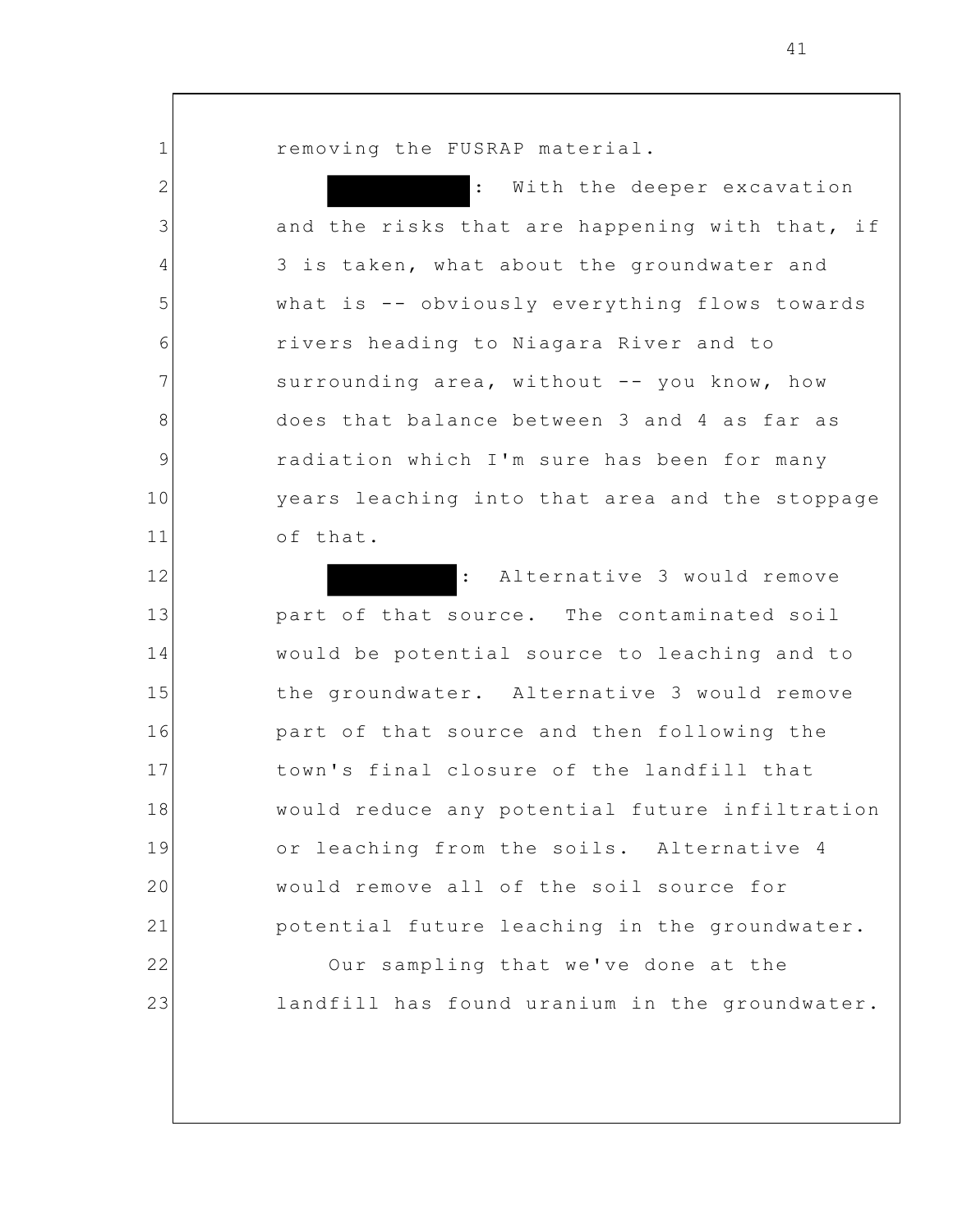However, groundwater is not the drinking water source, it has other natural components that make it not a useful or viable drinking water source. Also, monitored Two Mile Creek and did not find elevated levels of uranium in Two Mile Creek so that's why based on that, our conclusion was in the risk assessment that groundwater was not a media of concern. By addressing the soil we're addressing the potential future risk due to potential future exposure to FUSRAP material.

1

2

3

4

5

6

7

8

9

10

11

12

13

14

15

16

17

18

19

20

21

22

23

Thank you.

You're welcome.

Anyone else who would like to

make a formal comment?

UNIDENTIFIED CITIZEN: I have a question.

: Yes, ma'am.

UNIDENTIFIED CITIZEN: Who's going to make the final decision on which one of these to use, who makes the final decision?

: So ma'am, as we discussed earlier, the proposed plan which is up for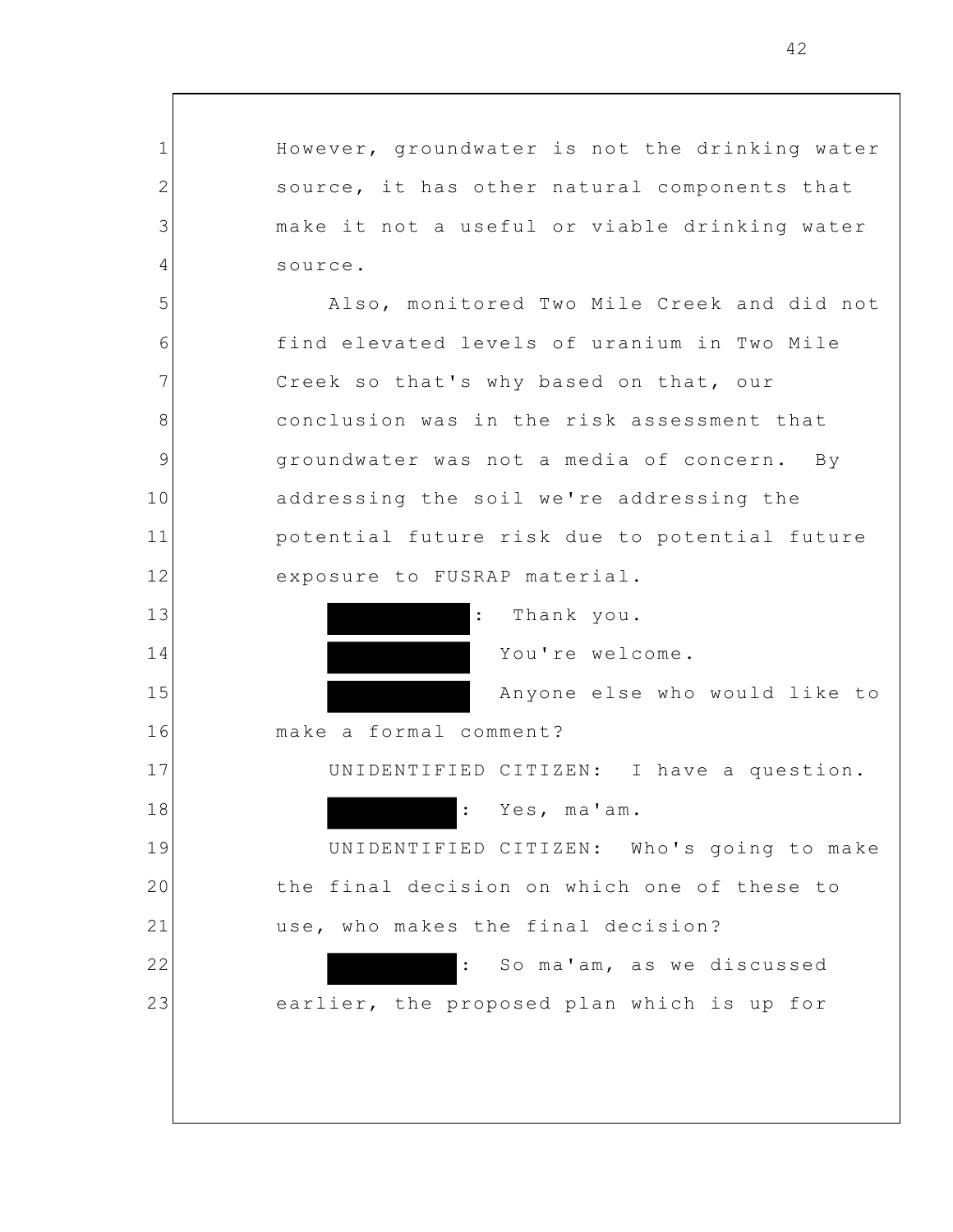1 2 3 4 5 6 7 8 9 10 11 12 13 14 15 16 17 18 19 20 21 22 23 public comment now. We receive those public comments, respond to those and develop what's called a record of decision. My commanding officer, from the Great Lakes and Ohio River Division signs off on that final plan and that informs the public of what we intend to do. UNIDENTIFIED CITIZEN: So people have no input into it, the people that live here? : And that is why we are here tonight. We are here to hear your input and to inform how we prepare this record of decision. Okay. I'll leave it one more chance out there for anyone who would like to make a comment. Again, we're all going to be available after the session for one-on-one dialogue and questions. So this concludes the formal comment portion of the meeting, please feel free to view the displays and talk with our staff in the open house area and remember that there are other ways to give us your comments. One,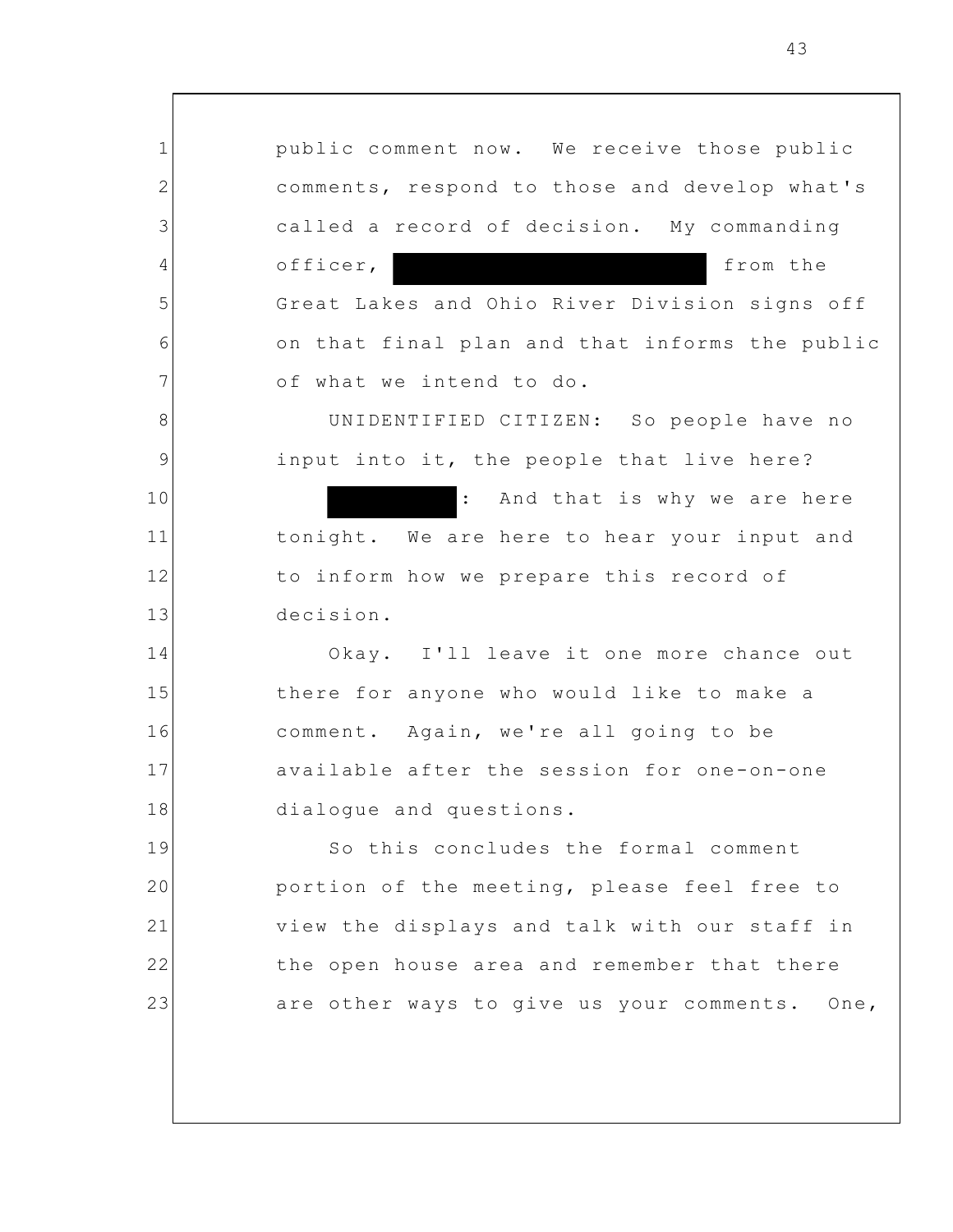you may write them down and leave them with us here tonight. You may mail your comments to us at the address on the slide. You may also email them to the address listed on the slide. Please ensure that your comments are mailed or emailed by November 14 which is the current conclusion of the comment period. Your comments and all responses to them will become part of the official administrative record which can be viewed at the Corps office in Buffalo. I thank you for coming tonight. We do appreciate you taking the time this evening to

1

2

3

4

5

6

7

8

9

10

11

12

13

14

15

16

attend and your desire to give us feedback. We value your input during this decision making process.

17 18 19 20 21 22 23 Responses to your comments will be provided in the responsiveness summary that is part of the record of decision, that's the document I just spoke about. The administrative record for the Tonawanda Landfill Vicinity Property is available on our website and we can assist you with accessing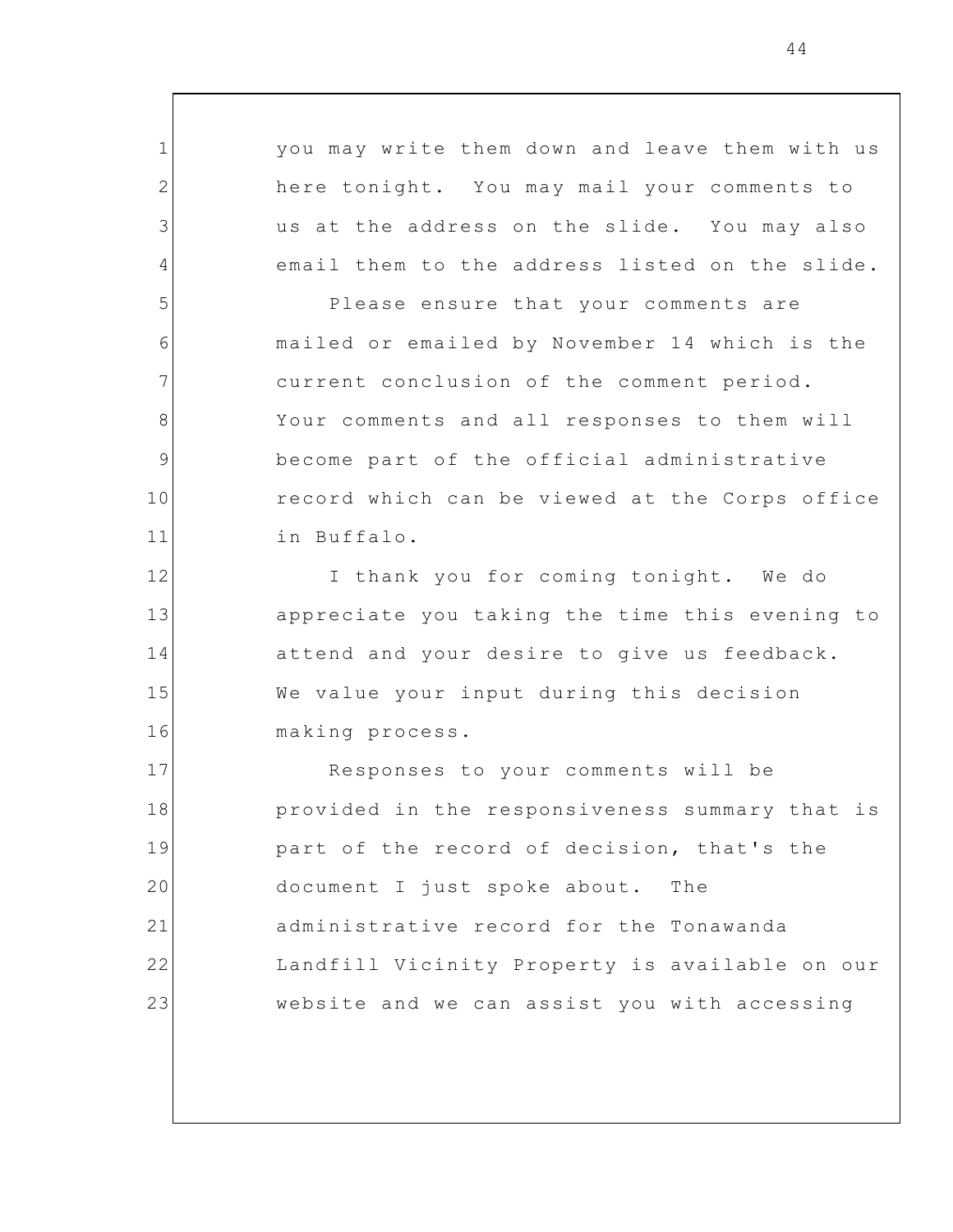that and the record contains major reports and supporting documentation used for our decision making for the vicinity property. An example of that, the bore log data that spoke about during his presentation.

If you'd like any additional information please use one of these methods to contact us so we can be responsive to you. I thank you again. The team will be available at the posters and please drive safely on your way home. Thank you.

: So no question and answer situation? Can we all ask questions so you can guys can answer them for us or is that not part of this?

: This was for you to give

public --

1

2

3

4

5

6

7

8

9

10

11

12

13

14

15

16

17

18

19

20

21

22

23

It's a comment thing where you can go up there but can we just raise our hand and ask questions where you guys can answer them for us?

: Everyone would kind of like to have like open Q and A before we move to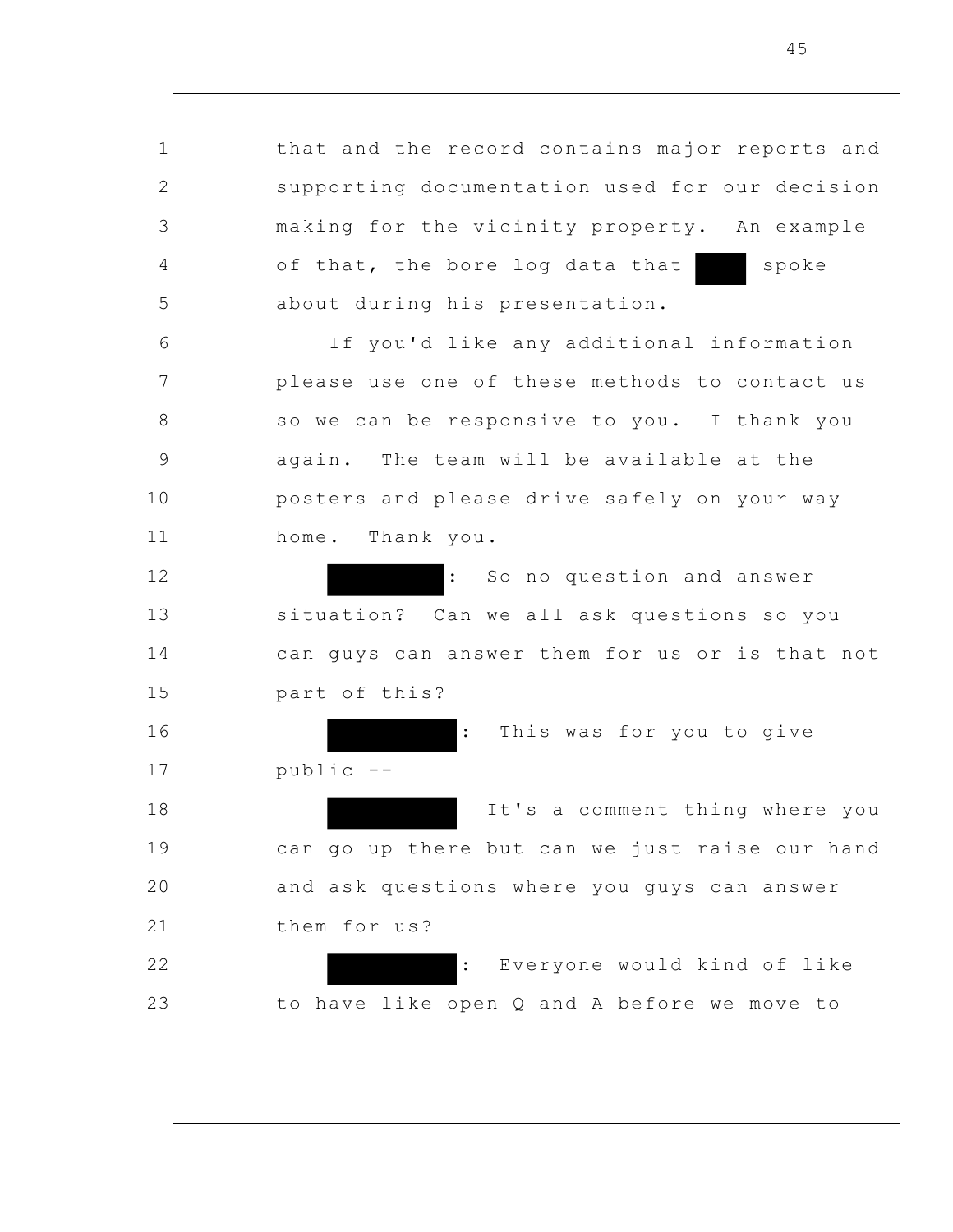individual posters, sure, that's fine. : I mean I've got multiple questions but one of them is like beyond the fence line, was there any drilling done and testing done beyond the fence line? , former resident of the City of Tonawanda. Beyond the fence line, was any testing done beyond the fence line? The Corps of Engineers did not do any testing beyond the fence line. We sampled right up to the fence. Based on our information, our data, we did not see potential for material moving past the fence line. However, the New York State Department of Environment Conservation did do investigations of several of the residential properties on the other side. : Could you go to page 17, put

1

2

3

4

5

6

7

8

9

10

11

12

13

14

15

16

17

18

19

20

21

22

23

that up on the screen. See this saturated fill. Saturated fill goes right up to the fence line, what happens to it after that? There's no doubt that testing needs to be done beyond the fence line and that if there's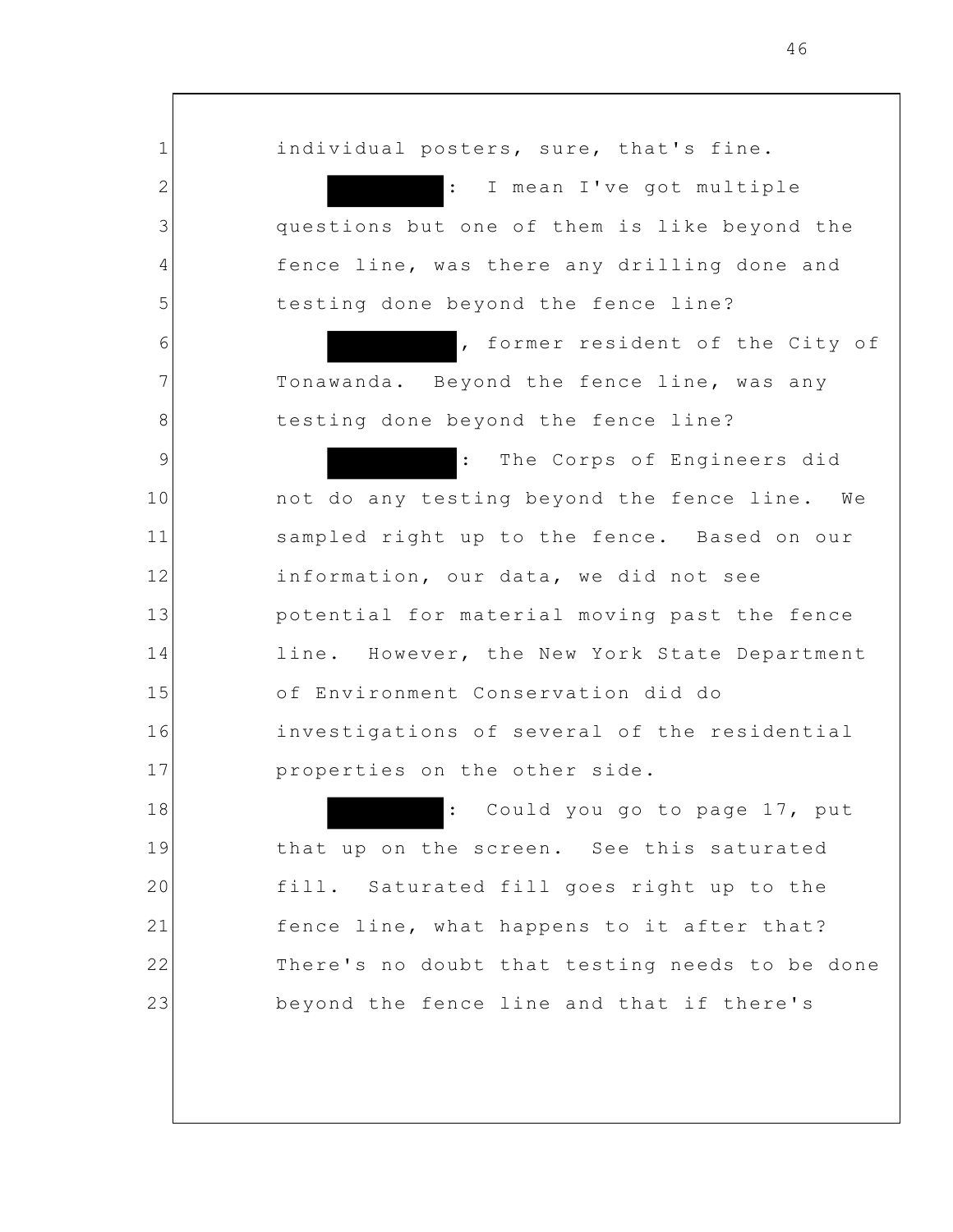1 2 3 4 5 6 7 8 9 10 11 12 13 14 15 16 17 18 19 20 21 22 23 saturated fill going right up to the fence line it doesn't just stop because there's a fence above the ground. And that's where the New York State Department of Environmental Conservation did do some investigations beyond the fence line and did not find evidence of FUSRAP related material there. : In the future, stuff that's left deeper than 5 feet is going to be in a saturated fill zone where it could actually make its way past that fence line in the future, is that correct? : Actually the ground water flow direction in this area is actually away from the fence line towards the south. : Well, eventually it can go to the creek in the river or somewhere that it shouldn't be if it's left there. : The landfill and the testing we've done and the groundwater again is in the direction to the south has not found uranium levels towards the Two Mile Creek or the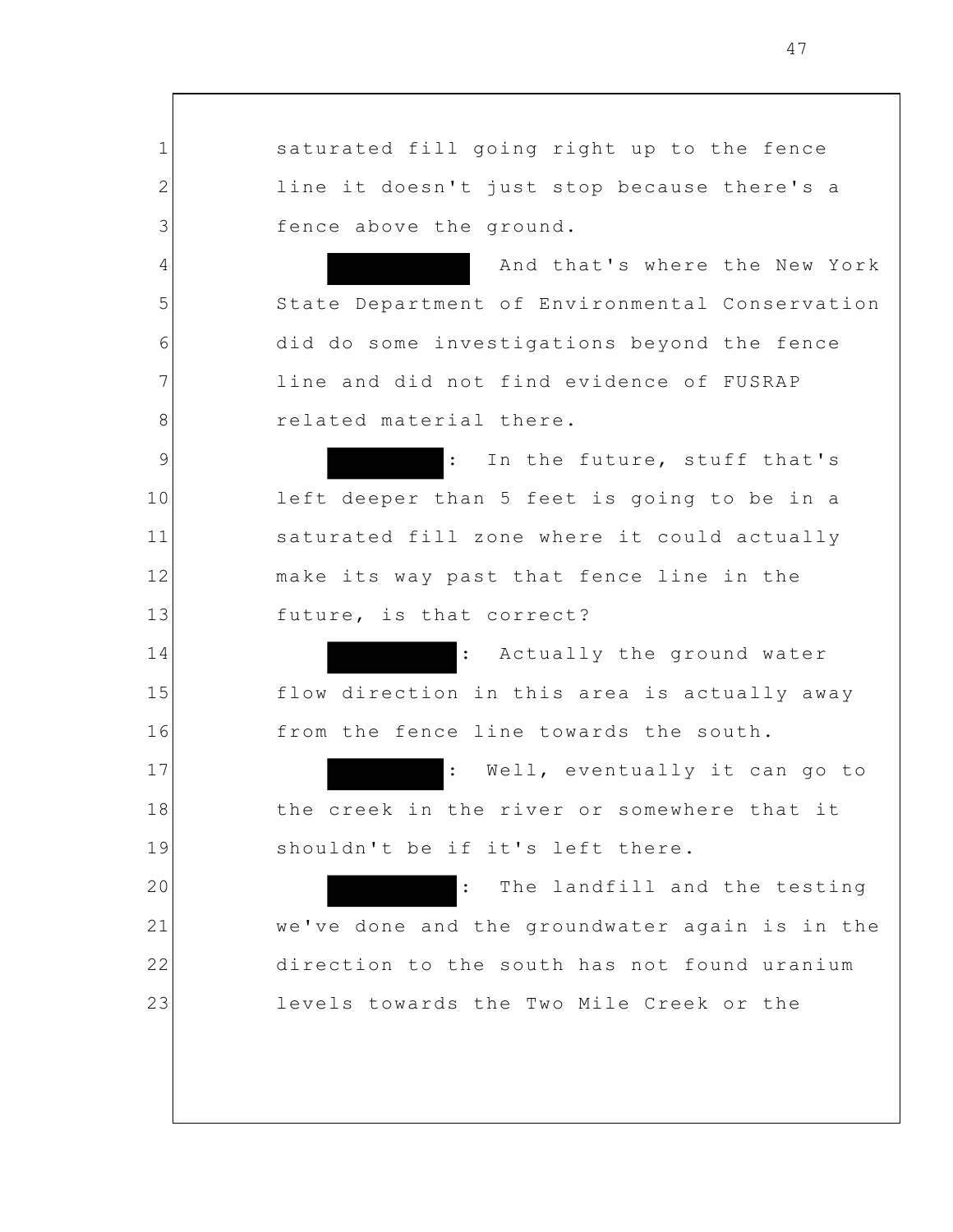1 2 3 4 5 6 7 8 9 10 11 12 13 14 15 16 17 18 19 20 21 22 23 sampling we did in Two Mile Creek did not find elevated uranium levels in the creek. What exactly is that material made up of? Is it construction material, is it eye beams, is it walls, is it concrete floors, is it dirt, what is it? The FUSRAP related material it's contaminated soil. So it's basically dirt, soil that has some of the FUSRAP constituents within it. Primary uranium, radium, thorium are the radioactive materials. : So if you took all of it out of there, you never had to monitor it ever again, no money would ever have to be spent but if you leave it down in there you're going to have to keep an eye on it for eternity? : Correct. If we remove the material, alternative 4 would not require any future site inspections or monitoring. Alternative 3 does require site inspections basically to ensure that the deeper FUSRAP material is not being disturbed. When the town closes the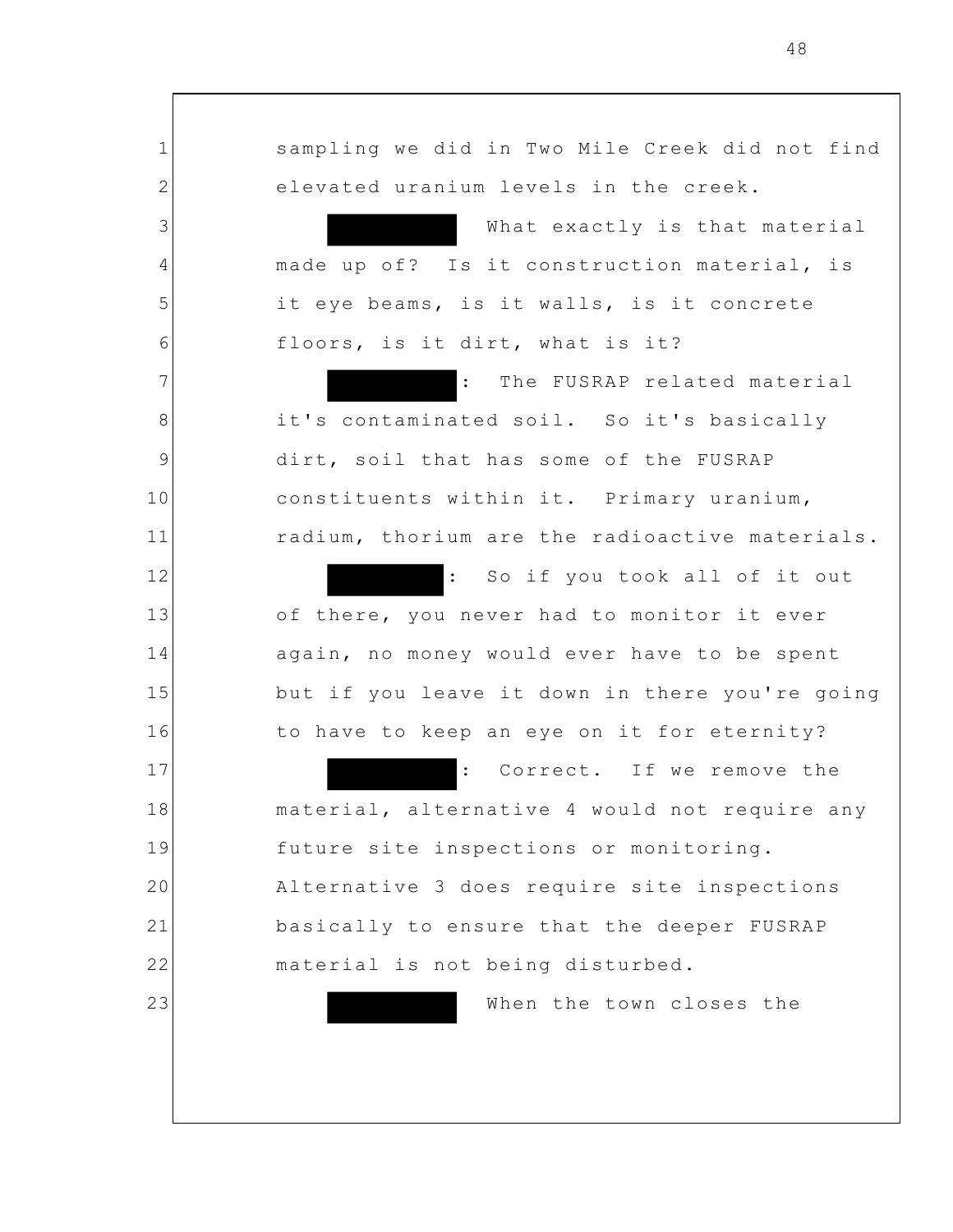landfill, aren't they going to be piling up a bunch of dirt and bunch of clay on top of that like 30 feet of it?

1

2

3

4

5

6

7

8

9

10

11

12

13

14

15

16

17

18

19

20

21

22

23

: Don't have the details to share on the town's final closure plan and what their final closure will entail.

: Well, nearby it's like 30 feet above the ground level so I'm sure that's what they're going to do. Isn't that going to make it harder to monitor what's in the ground there?

: Well, monitoring that for the FUSRAP material is basically to ensure that there isn't a deep excavation undergoing that would expose deeper the FUSRAP material below.

That's all I got.

Thank you. And again, we have the information around the posters. If you want to talk one-on-one with any of the team members or any of the particular posters you want to look at.

: Just real quick, you and I discussed no matter whether you do 3 or 4, we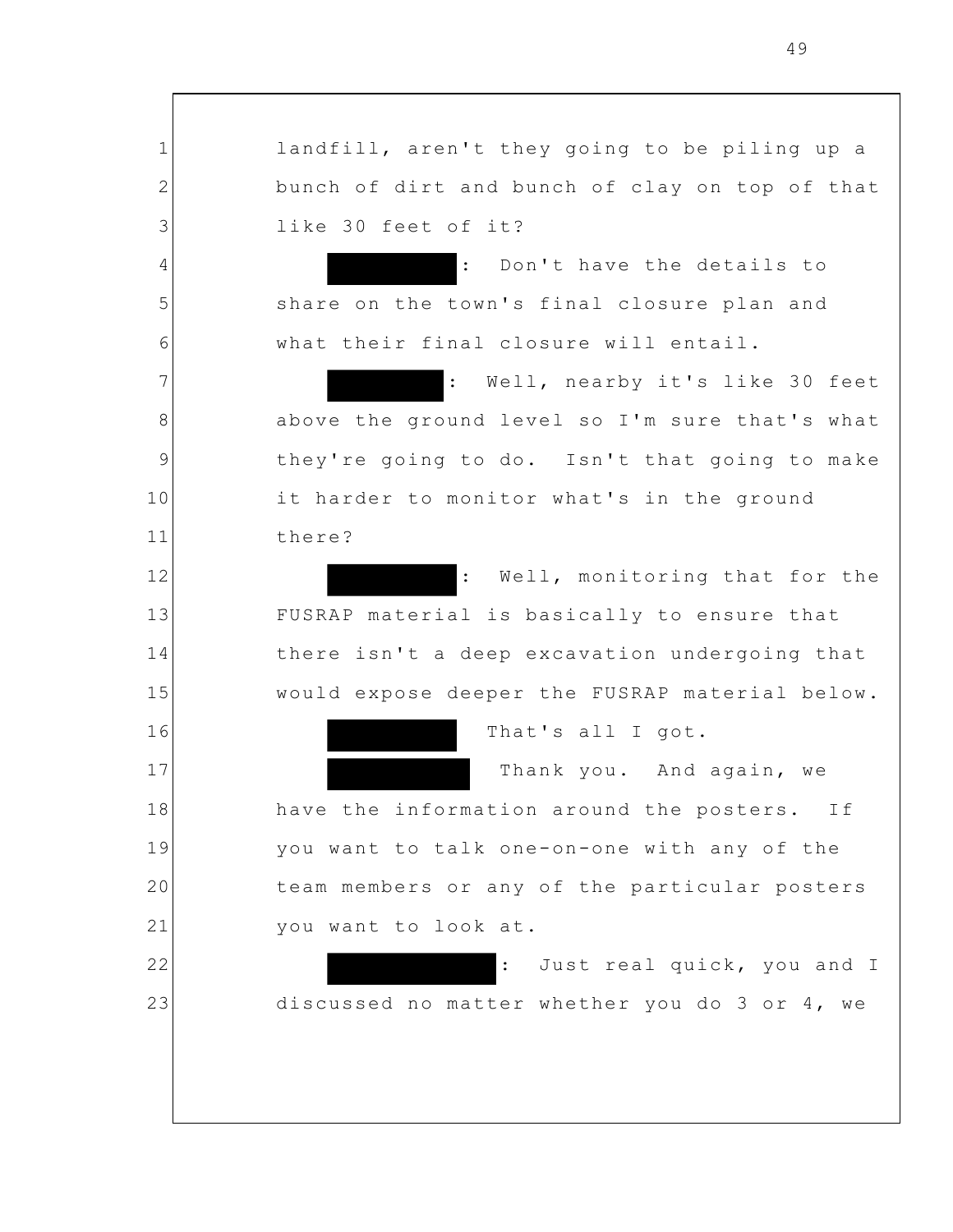1 2 3 4 5 6 7 8 9 10 11 12 13 14 15 16 17 18 19 20 21 discussed screening, 8 foot screening to be put up to protect the neighborhood from any of the soil, dirt, whatever coming into the neighborhood. We put up with this stuff for so many years now, a lot of us are fed up with it. Is there any plan in place to put a screening up to protect the Riverview neighborhood, the school, playground, everything that's there, 17 months, 28 months, it doesn't matter how long it's going to take. The neighborhood still needs to be protected from whatever is being excavated out of there. What is the Army Corps' plan to protect the neighborhood as the stuff is being done, what measures are going to be put in place? : Well, the detailed plans would be developed as part of the remediation work plans. Once we have selected the final remedy and once we have awarded the contract to do the work, we work with the contractor to develop the work plans necessary to conduct

things we are very careful about on your

the work safely. And obviously one of the

22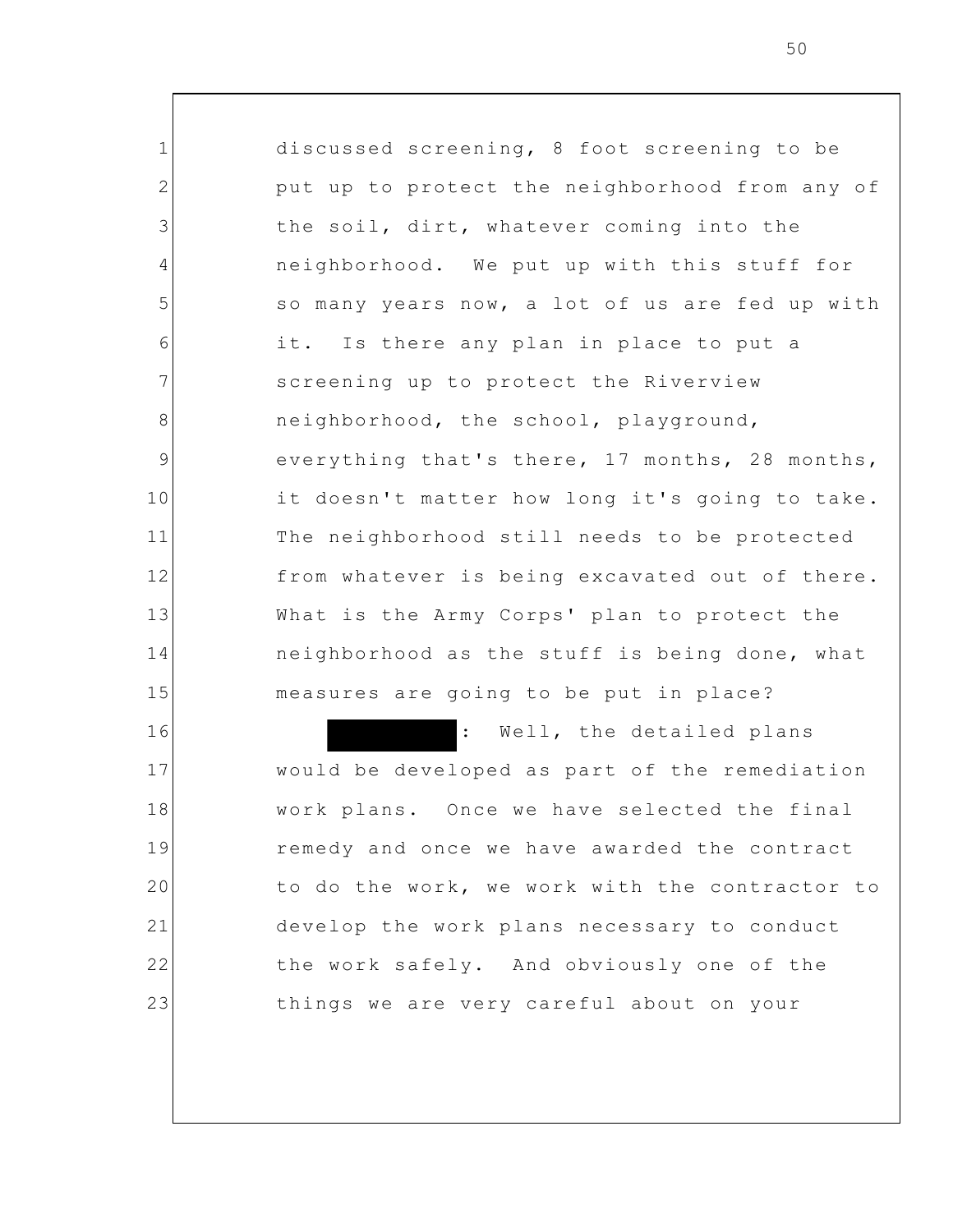FUSRAP sites is ensuring that we are not releasing any FUSRAP material from the site inadvertently.

1

2

3

4

5

6

7

8

9

10

11

12

13

14

15

16

17

18

19

20

21

22

23

So we would look at various methods to ensure contamination control, dust control as we conduct the remediation. And that consideration would look at methods to protect, you know particularly for this site where we do have residential area right next to it we would have to look at what specific methods would best help control and prevent any contamination.

: Let's face it, you're not just digging into FUSRAP you're digging into an old landfill that nobody knows for sure what's in there. So far the residents haven't been protected from that from this point forward, the residents that live up on Riverview need to be protected.

: Agree. And I think actually our team leader from our environment health section may have a point to make here as well. Yes, ma'am. One thing I'd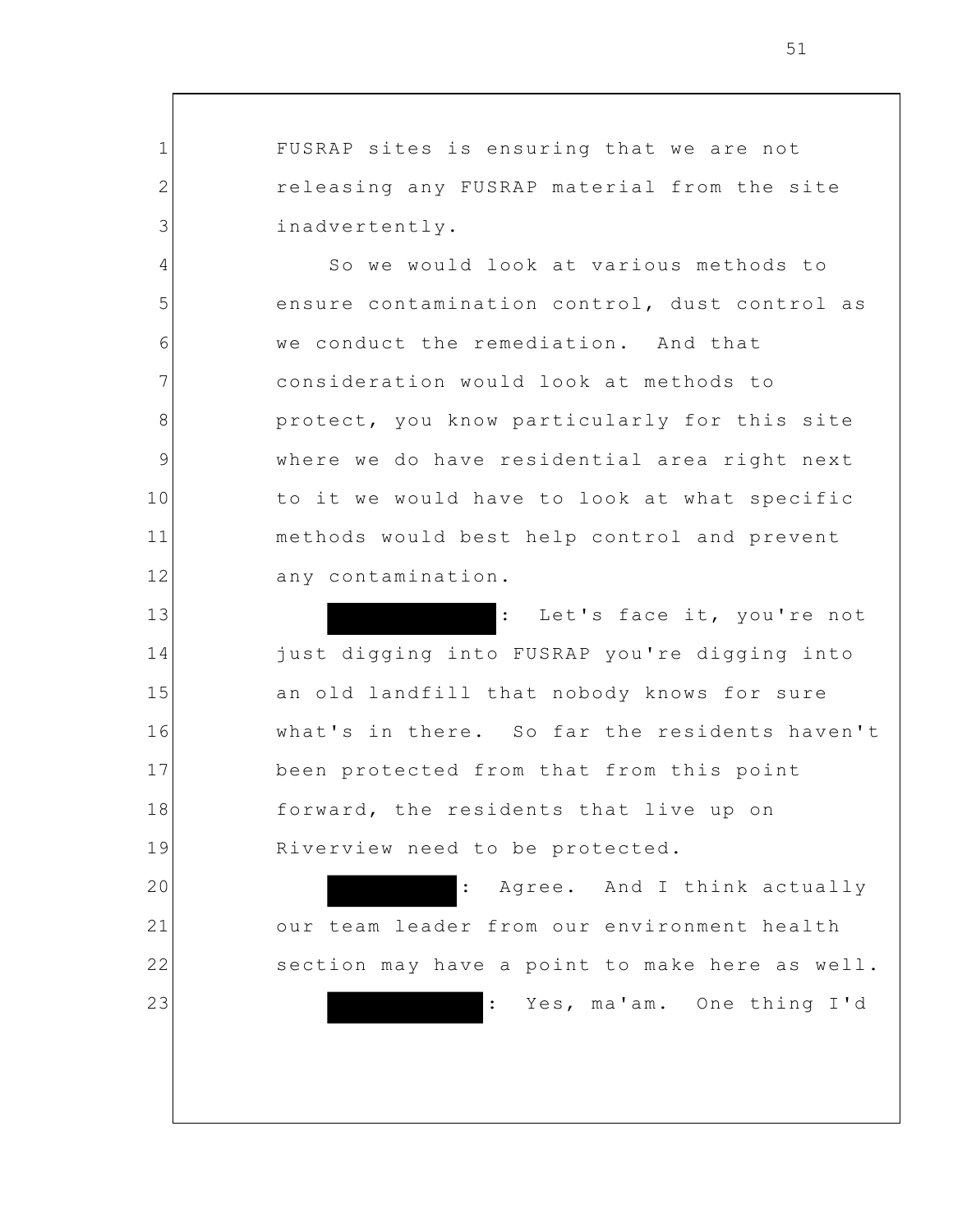12 13 16 like to point is that when we do an excavation, when we do remedial clean up we'll have multiple rings of air monitoring that will go on on that site. We'll have breathing air monitors for our workers and we'll have further air monitors that are sequenced so that we understand where the wind directions are going so that we have an idea if anything is released. Your point about the other chemical issue that is out there, we'll have other monitoring in place that help protect so it's not moving off-site. And if we were to experience something like that we would have a procedure in place to ensure that everybody is notified if there was an issue. Thank you. : I got another question. So it's \$10 million to do step 3, \$55 million to do step 4. How much money is it going to cost

to monitor that stuff from now to eternity?

And if the Seaway Landfill is still open at

that spot where that material is over there,

there because you're going to leave that stuff

why not just get this out and put it over

1

2

3

4

5

6

7

8

9

10

11

14

15

17

18

19

20

21

22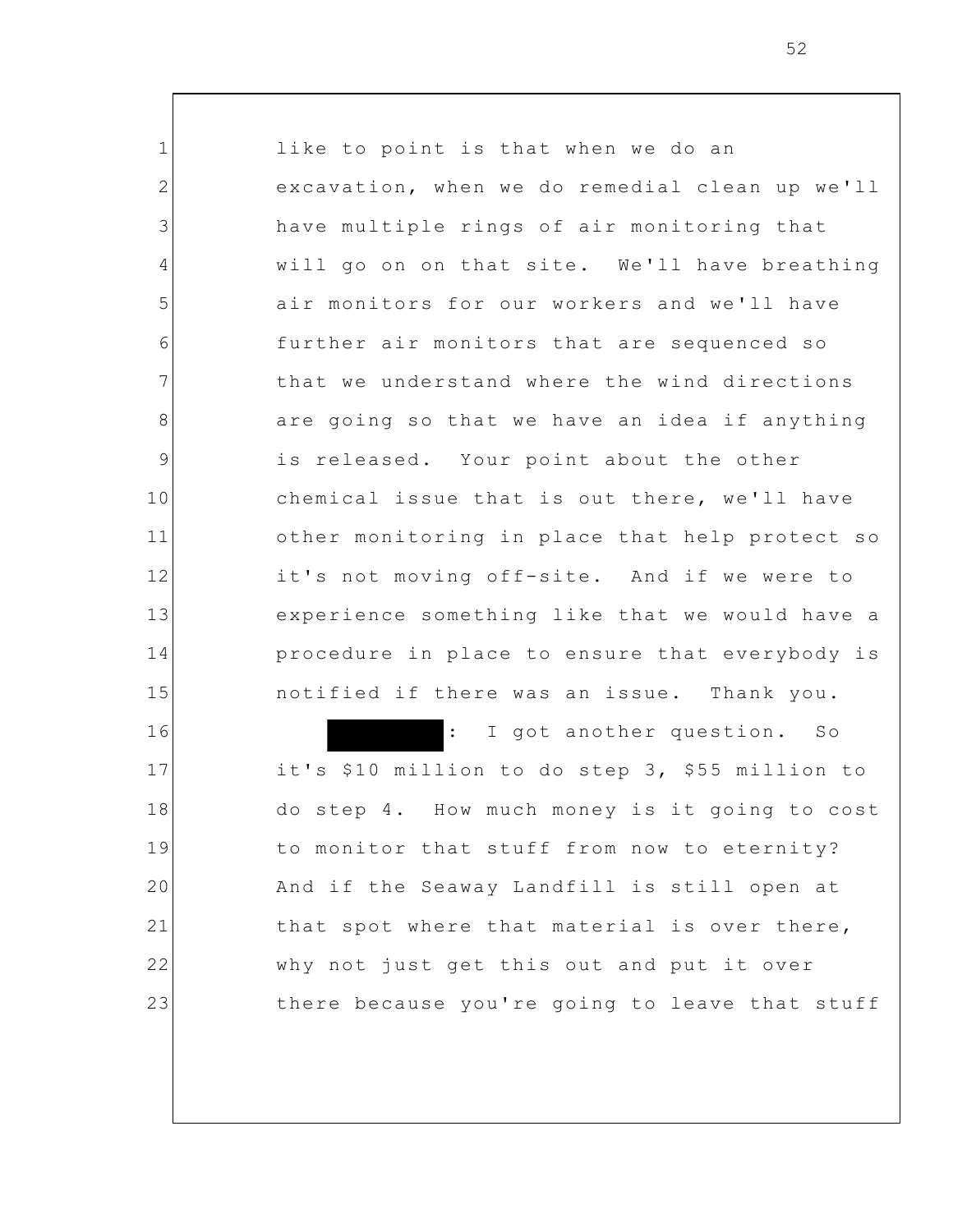over there? So it's like two things. Okay. Sorry, could you repeat.

1

2

3

4

5

6

7

8

9

10

11

12

13

14

15

16

From here to eternity how much is that going to cost to monitor the step 3 thing?

: The construction cost for step 3 is about \$10 million. The present worth cost for the monitoring is a little over \$2 million. So that's the cost in today's dollars that would take to do the monitoring over a thousand year time period. Which for alternative 3 is basically site inspections to ensure that there is not any future disturbance of the FUSRAP material left in the Tonawanda Landfill.

17 18 19 20 21 22 23 The second part, the Seaway landfill, the record of decision for that is to cap the FUSRAP material in place. We do not have the authority under the record of decision to add additional material to the Seaway Landfill. So the Seaway Landfill once funding is available we'll be capping those areas of that